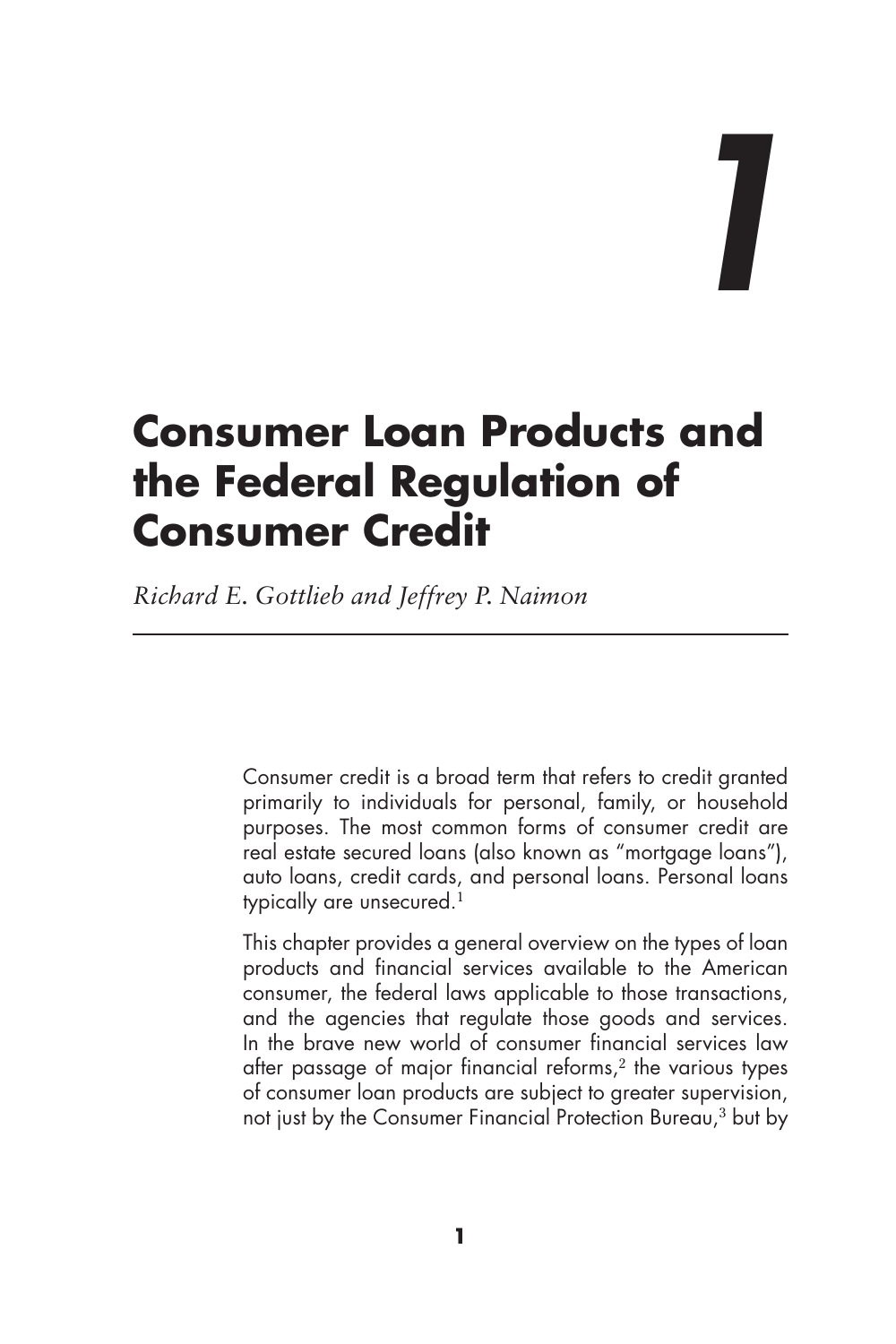newly empowered state agencies. This chapter also identifies the basic structures for consumer lending in the United States and examines the basic laws that apply to each type of transaction.

The discussion below is not intended to be exhaustive, and readers should review those sections of this publication that contain more detailed analyses.

| Federal Laws Governing Consumer Lending 29                  |  |
|-------------------------------------------------------------|--|
| Federal Laws Governing Mortgage Lending 37                  |  |
| Federal Laws Governing the Purchase or Lease of Motor       |  |
|                                                             |  |
| Federal Laws Governing the Electronic Transfer of Funds  47 |  |
| Federal Laws Governing Credit Card Use 48                   |  |
|                                                             |  |
|                                                             |  |
|                                                             |  |
|                                                             |  |

# **The Basics of Consumer Finance**

#### **Q 1.1 What is a consumer loan?**

A "consumer loan" refers to the extension of credit, that is, the right to defer payment on moneys received, to a natural person for personal, family, or household purposes. In some cases, consumer credit laws may apply to the right to defer any payment, even in cases where the consumer does not receive any funds. The consumer loan may be secured or unsecured, $4$  and either open-end or closed-end credit.5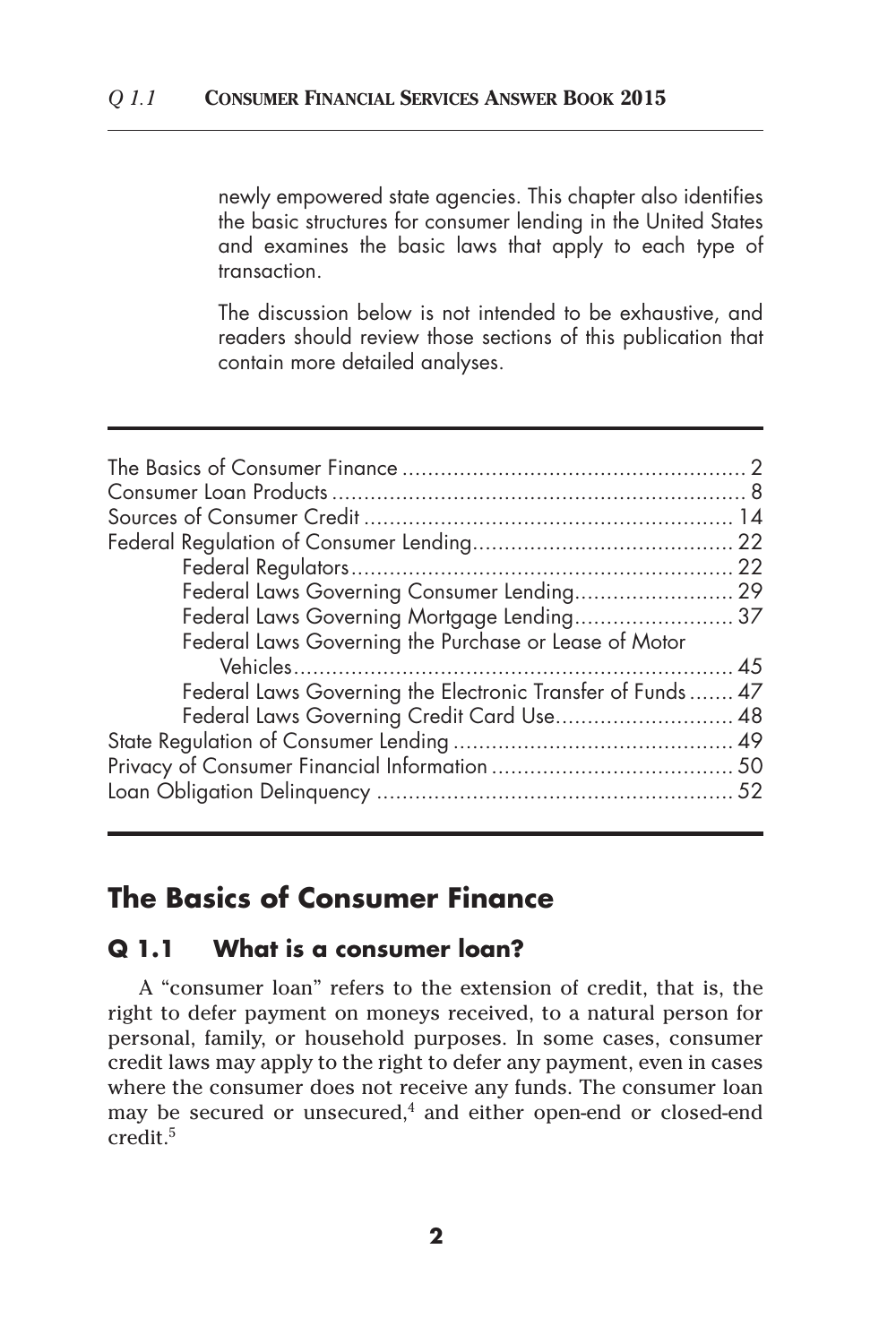### Q 1.1.1 What are the principal structures of consumer loan regulation?

The government regulates consumer lending in myriad ways at the federal and state levels, through numerous laws, regulations, staff commentary and opinions, and other guidance (both formal and informal). Broadly speaking, these regulations may be categorized into the following: (1) oversight of lending entities through the process of granting and renewing licenses, charters, or other forms of authority to engage in the business of lending; (2) protecting consumers by requiring specific disclosures intended to protect consumers through a better understanding of loan costs or terms or a business entity's legal duties; (3) substantive regulation of lending, including limitations on loan terms (for example, usury limits or restrictions on loan costs or terms, such as negative amortization) or the lending process (such as requiring waiting periods or full documentation underwriting); and (4) use by enforcement officials of broad concepts, such as unfairness or deception, that do not provide specific instruction to lenders as to what they must do to comply with the law.

### **Q 1.2 Who is a consumer?**

In general, federal law limits the term "consumer" to natural persons to whom consumer credit is offered or extended, and covers only credit that is offered or extended primarily for personal, family, or household purposes.<sup>6</sup> With some exceptions, a corporate entity or trust that is owned and controlled by a natural person is not a consumer for purposes of consumer protection statutes.<sup>7</sup> With this background, it is important to remember that a business could procure a loan for personal, family, or household purposes, but that loan would not generally be considered consumer credit. Likewise, an individual who procures a loan primarily or entirely for business purposes (such as a business owner borrowing money that is secured by the owner's principal residence to pay for business expenses, or an investment or a business loan that the owner co-signs personally) is not obtaining consumer credit.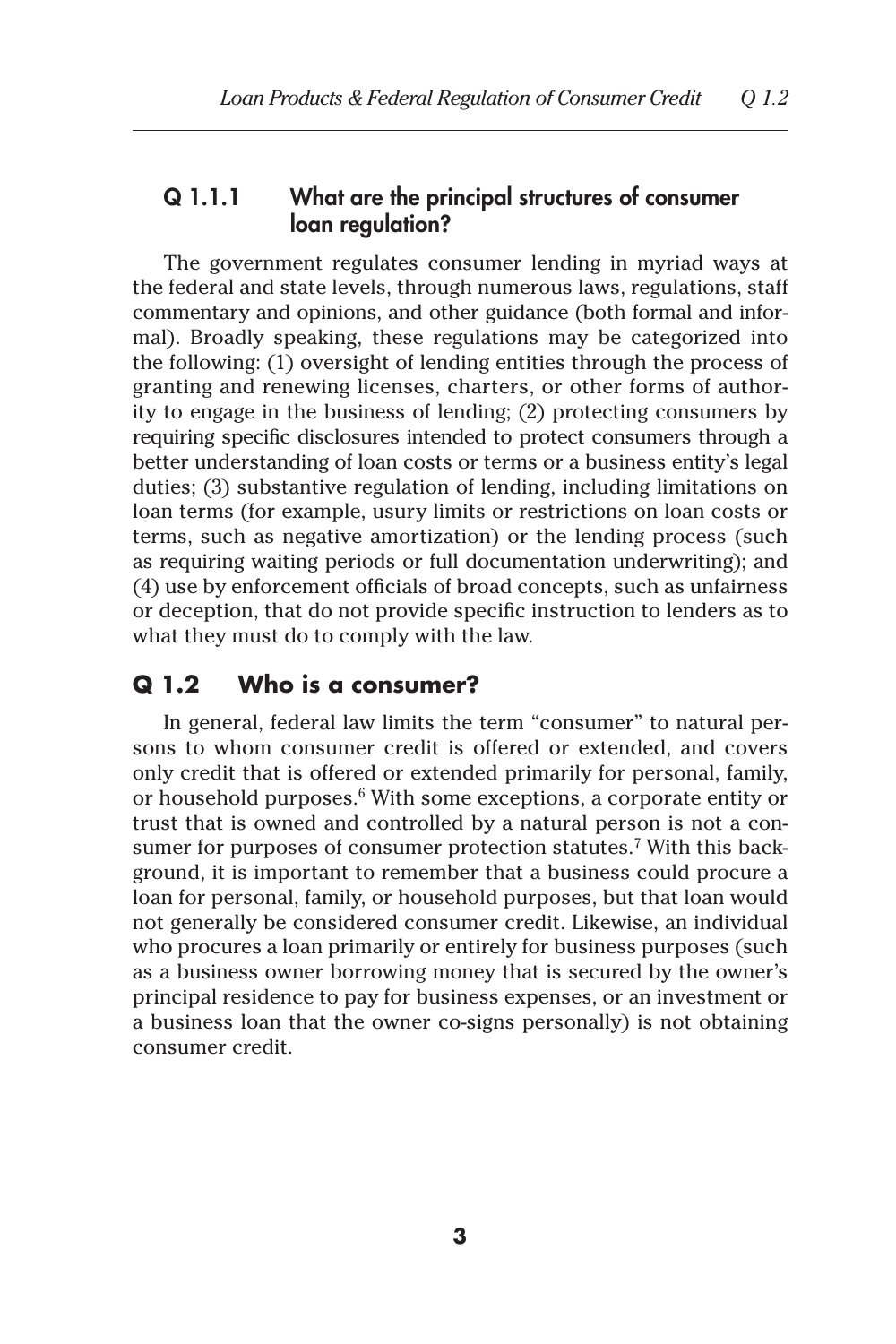#### **Q 1.3 What is a loan?**

A loan is a form of debt memorialized in a written instrument called a promissory note. Under a promissory note, the lender typically advances funds in exchange for the borrower's repayment of the money over time. The amount of money borrowed is known as the "principal." The borrower agrees to pay back the principal under an agreed-upon schedule, typically (but by no means universally) in monthly installments of the same amount. In exchange for advancing the principal to the borrower, the lender will receive "interest" and, in many types of credit transactions, other fees and charges associated both with the underwriting and making of the loan, and costs or events that occur subsequent to the origination during the servicing or collection of the loan (such as late fees, insufficient funds fees, any cost of collection, and any cost or expense associated with protecting the lender's security interest associated with the loan).

#### Q 1.3.1 What is the difference between an unsecured and secured loan?

A loan may be either secured or unsecured. When the loan is secured, the lender takes a lien (or security interest) as collateral on the borrower's real or personal property. When the loan is unsecured, the lender does not accept collateral for the loan. For example, a borrower's home is the collateral for a mortgage loan, while an automobile is the collateral for an auto loan. Other types of loans are typically unsecured, such as student loans, credit card accounts, and smaller dollar personal loans.

### Q 1.3.2 What is the difference between open-end and closed-end credit?

There are two basic forms of credit extension: open-end and closedend. Open-end credit is a form of loan in which the lender, in making the credit available, contemplates repeated transactions (that is, the borrower may borrow funds, repay them, and re-borrow up to a certain credit limit). Credit card debt and home equity lines of credit are the two most common examples of open-end credit. In most cases, the lender assesses a finance charge from time to time on the outstanding unpaid balance. The amount of credit extended to the consumer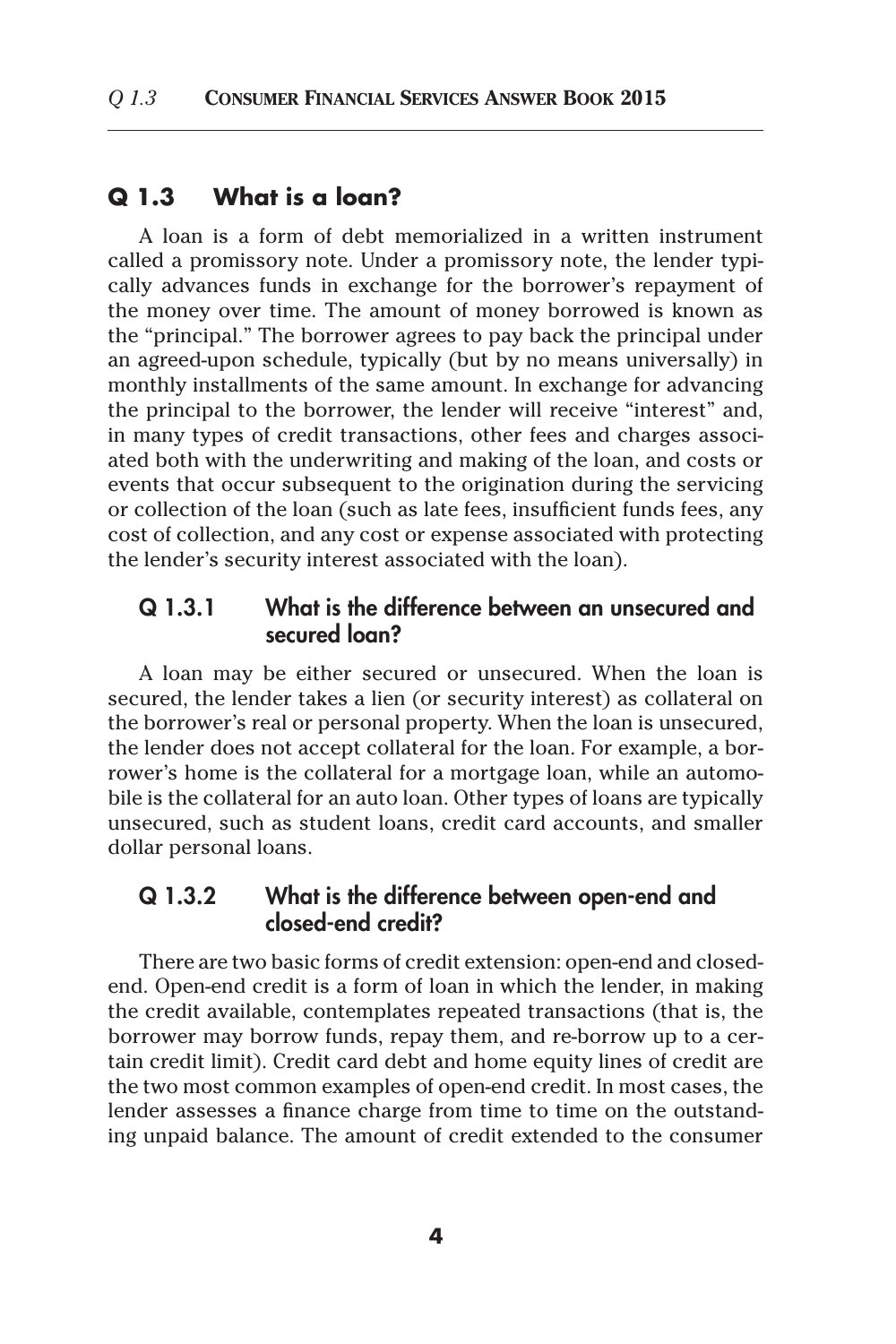during the term of the open-end plan, up to any limit set by the creditor, generally is made available again to the extent that any outstanding balance is repaid. $8$ 

Closed-end credit, in contrast, is just about everything else, and generally refers to loans with a fixed amount that is borrowed in a "lump sum," with no right to borrow again any principal that is repaid. The amount is typically disbursed to the borrower (or on the borrower's behalf) in one payment at closing. A typical first mortgage loan is closed-end credit because the loan is paid to or on behalf of the borrower at closing and must be repaid or refinanced within a preestablished number of months or the "loan term" (for example, 360 months for a thirty-year mortgage loan).

### Q 1.3.3 What is the difference between a loan and a retail installment sales contract?

In a loan transaction, there is a lender and a borrower. In a retail installment sales contract (RISC), there is a buyer and a seller. A RISC is an agreement whereby the buyer agrees to pay an amount over time for the item purchased. Unlike a loan, in which the borrower promises to repay the lender for the borrowed funds, the buyer's promise in a RISC is made directly to the retailer. A RISC always discloses the "total sale price," which is a term nowhere disclosed on a loan.

Most motor vehicle purchases are in the form of a RISC.<sup>9</sup>

### **Q 1.4 What is a security interest?**

A security interest is the interest in property (such as a lien) that secures performance of a consumer credit obligation, and that typically allows the lender to seize or repossess the property if the consumer does not timely make all loan payments or violates other provisions of the note or the security agreement.

### **Q 1.5 What interest rates may be charged on consumer loans?**

Generally, the maximum rate of interest (or usury limit) that lawfully may be charged in connection with a consumer loan is established under state law. Often the permissible rates will vary by type of credit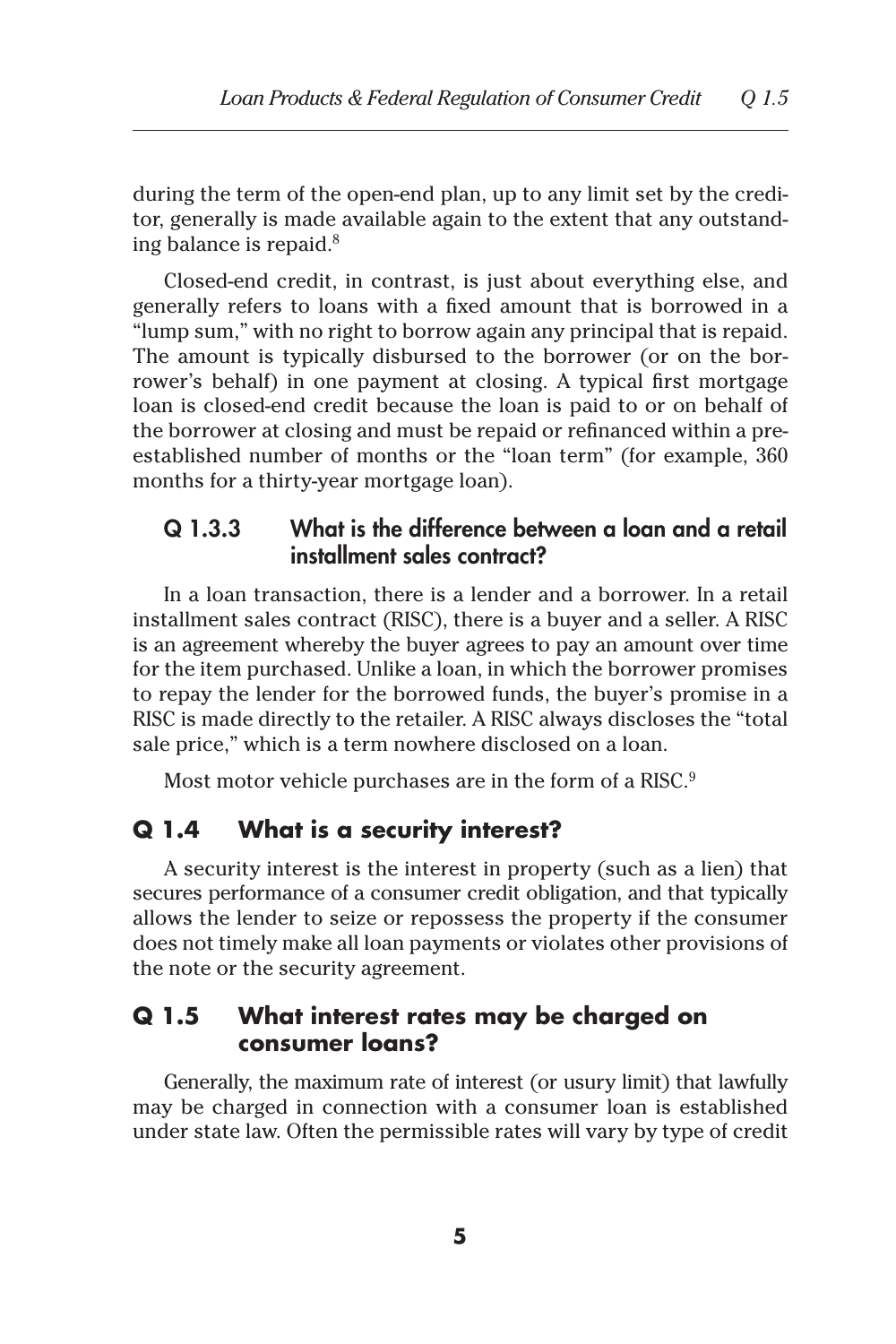and type of lender; for example, different rates may be established for consumer loans, mortgage loans, and credit cards. Accordingly, lenders must determine the permissible rate that may be imposed in each state for the type of credit being extended.

A number of federal laws, however, override state usury laws as to certain entities and certain types of loans. See, generally, chapter 14. Under section 85 of the National Bank Act, a national bank may charge interest<sup>10</sup> at the rate allowed by the laws of the state in which it is "located."11 Under that doctrine, a national bank located in a particular state may charge "interest" at the maximum rate permitted by any statechartered or licensed lending institution by the law of that state, that is, the "most favored lender." Under section 85, a national bank may export the usury laws of its home state no matter where the borrower resides and despite the contacts that occur in another state.<sup>12</sup>

This "most favored lender" doctrine was expanded to all federally insured banks by Title V of the Depository Institutions Deregulation and Monetary Control Act of 1980 (DIDA) in order to prevent discrimination against state-chartered insured banks, including insured savings banks and insured mutual savings banks, or insured branches of foreign banks.<sup>13</sup>

In addition, DIDA preempts the provisions of any state constitution or laws that expressly limit the rate or amount of interest that may be charged on any loan, mortgage, credit sale, or advance that is secured by a first lien on residential real property, a co-op, or a residential manufactured home.<sup>14</sup> States had the opportunity to opt out of this preemption, and thirteen states opted out.15 A number of these states have since removed any usury limit in connection with first lien mortgage loans.

### **Q 1.6 May consumer contracts be in electronic or digital form?**

For the most part, yes. The primary sources of law for using "electronic records" and "electronic signatures" in consumer financial services transactions are: (1) the Electronic Signatures in Global and National Commerce Act (E-SIGN);<sup>16</sup> and (2) the Uniform Electronic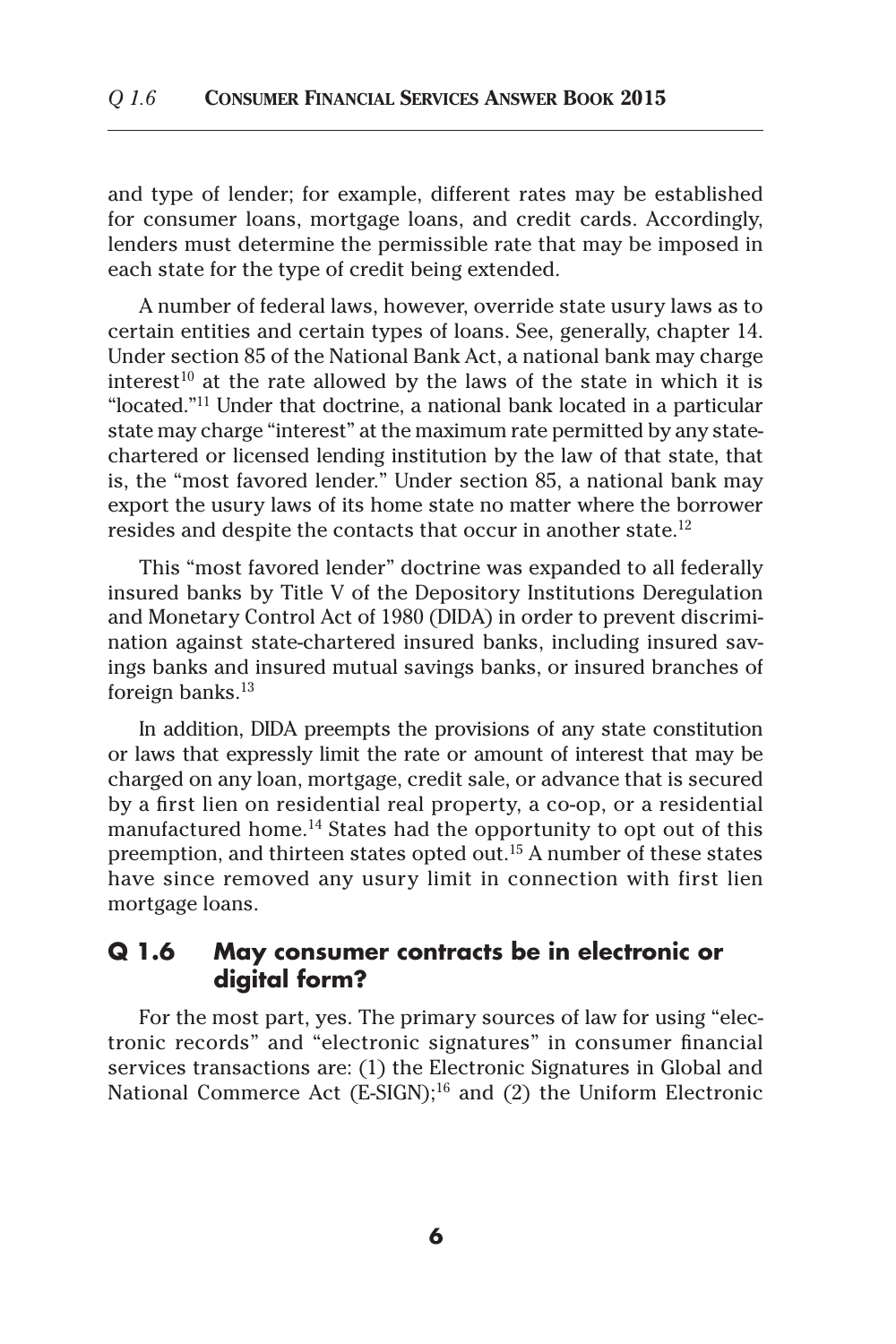Transactions Act (UETA), as approved and recommended by the Uniform Law Commission (formerly the National Conference of Commissioners on Uniform State Laws) in July 1999.17 While E-SIGN is a federal law, UETA is a uniform law recommended by the Uniform Law Commission that must be adopted by individual states. For a more detailed discussion of eCommerce laws, see chapter 5.

# Q 1.6.1 What is an electronic record?

An "electronic record" is "a record created, generated, sent, communicated, received, or stored by electronic means."18 The term covers any type of record that is generated or stored electronically.

### Q 1.6.2 What is an electronic signature?

An electronic signature is an "electronic sound, symbol, or process attached to or logically associated with a contract or other record, and executed or adopted by a person with the intent to sign the record."19 The parties may determine for themselves the technology that is most effective for the transaction at hand. The choices include a simple click-through process (for example, an "I Agree" button), a PIN number, a single string of numeric code that is encrypted, and electronic scanners that read thumbprints or eye patterns, or any combination of those things.

### Q 1.6.3 Do UETA and E-SIGN supersede state laws that require that consumer contracts be in writing?

Yes, but only for covered "transactions"<sup>20</sup> and, with respect to UETA, solely in the forty-seven states (plus the District of Columbia) that have adopted UETA. The other three states each have their own eCommerce laws. E-SIGN, as a federal law, applies in all fifty states and the District of Columbia, except to the extent that it defers to each state's UETA or similar eCommerce law. See chapter 5 for more details. UETA and E-SIGN provide that any other rule of law that applies to the transaction and requires a writing or signature is automatically modified to permit the use of electronic records and signatures, unless the underlying law is excluded from coverage by the eCommerce laws themselves.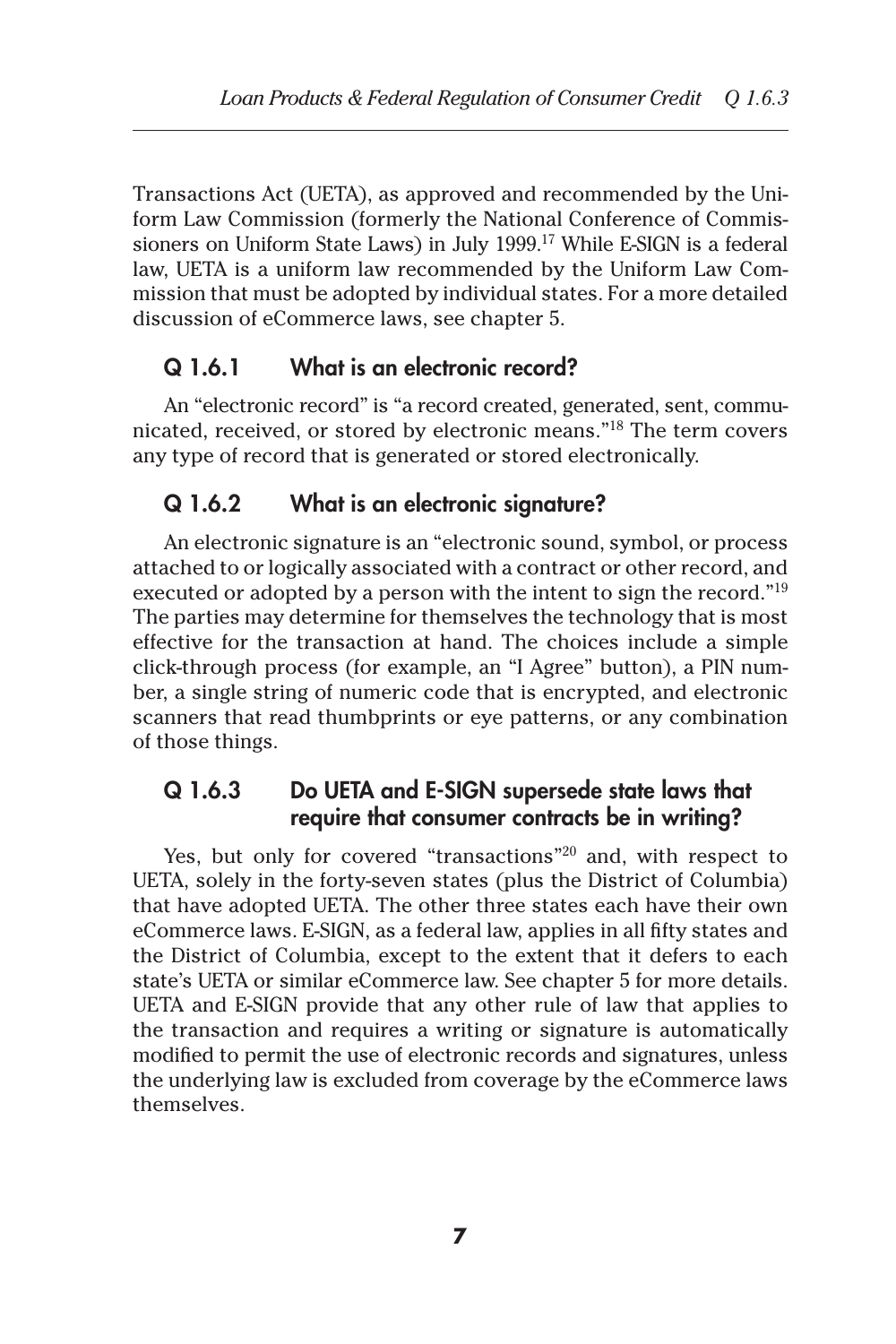# **Consumer Loan Products**

### **Q 1.7 What are the basic types of consumer loan products?**

There are many types of consumer loan products on the market today. The most common products are credit card plans, home mortgage loans, home equity lines of credit, auto loans, personal loans, student loans, and payday advance loans.

### **Q 1.8 What is a personal loan?**

A personal loan is a consumer loan, usually unsecured, and generally for smaller purchases such as home repairs, vacations, or unexpected expenses.

### **Q 1.9 What is a "payday" loan?**

A payday (or "cash advance") loan is a short-term, small-dollar loan made to borrowers, usually to address temporary cash-flow shortages. In the typical payday loan, the borrower post-dates a personal check to the lender or preauthorizes an electronic funds transfer in the amount of the loan principal plus fees. On the loan maturity date, the borrower either repays the loan or the lender redeems the check or initiates the electronic debit transaction.

### **Q 1.10 What is a "mortgage loan"?**

The loan may be a "purchase money mortgage" transaction, that is, a loan made to purchase the real estate, a refinance of an existing mortgage loan, or a "home equity" loan where the borrower obtains additional funds secured by real estate in a transaction that neither purchases nor refinances the real estate. There are two essential components of the common mortgage loan: (1) the mortgage (or, in some states, the "deed of trust"); and (2) the note.

#### Q 1.10.1 What is a mortgage?

A "mortgage" is the creditor's lien on real estate, which is used as collateral to secure an underlying debt. It is a security interest in the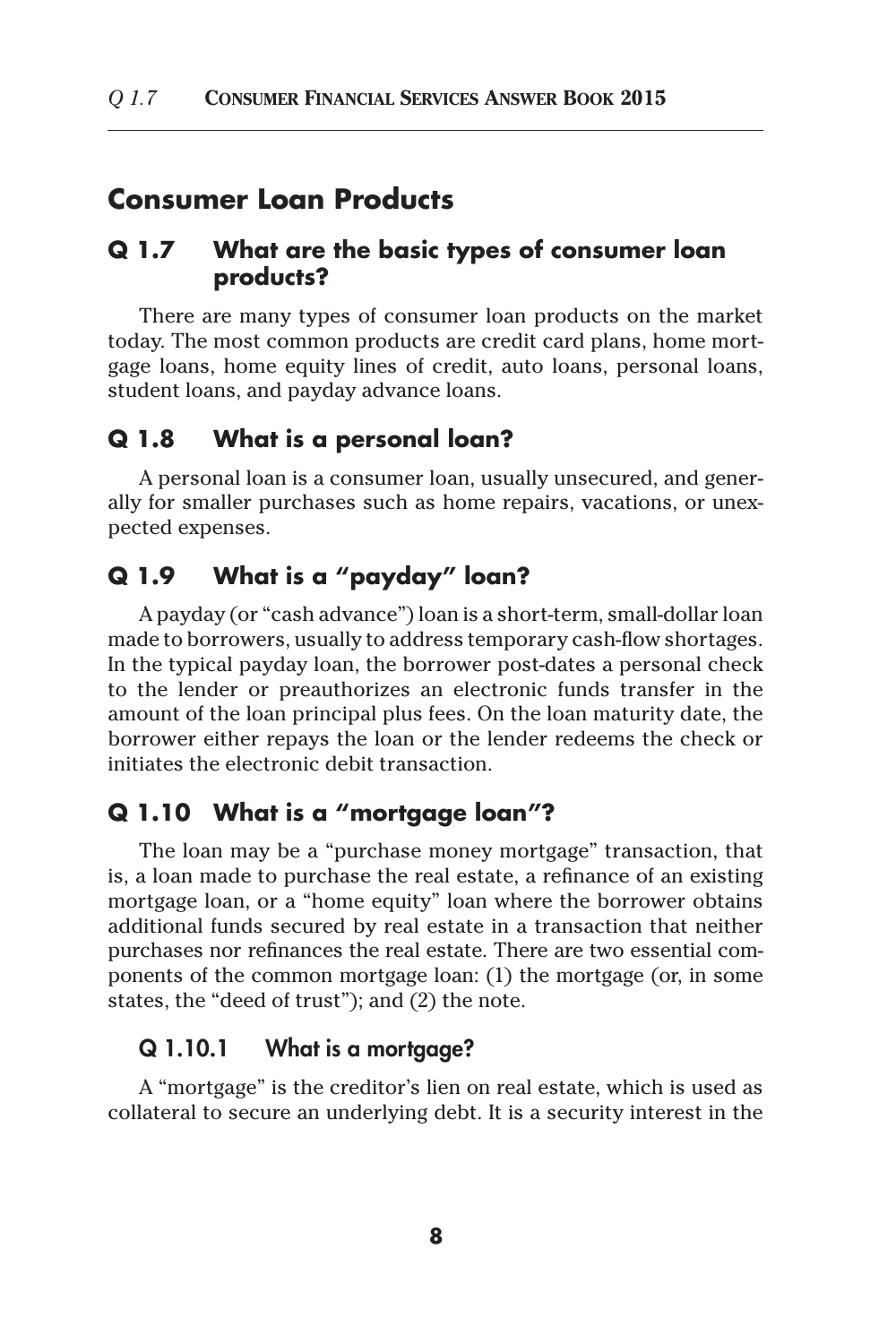consumer's home or other real estate, effecting an encumbrance on or a transfer of an interest in land from the owner of the real estate to the mortgage lender on the condition that this interest will be returned or released to the owner when the terms of the underlying note have been satisfied. The borrower who enters into the mortgage is called the "mortgagor" because he or she is mortgaging real estate, and the lender is called the "mortgagee" because the lender is accepting the mortgage as security for repayment.

In some states, a "deed of trust" is used in lieu of a mortgage. Unlike a mortgage, a deed of trust is entered among three parties (the lender, the borrower, and a trustee). In consideration for the loan, the borrower grants legal title to the trustee who holds the property in trust for the lender's benefit, who is named as beneficiary. The borrower retains equitable title to and possession of the real property.

In addition to requiring the borrower to repay the promissory note, the mortgage or deed of trust typically contains numerous additional provisions that require the borrower, either directly or through an escrow account, to maintain and pay for hazard insurance, pay any real estate taxes, and preserve both the value of the real estate property and the lender's lien position (against, for example, potentially superior liens for property taxes, water, sewer, or mechanics or materialman's liens). The mortgage or deed of trust also typically requires the borrower to pay the lender's costs, including collection costs and attorney's fees, if the lender has to act to protect the value of the property or the lien, provides the borrower with a limited right to reinstate the loan after acceleration upon payments of all past due amounts, and effects a waiver of the property owners' homestead rights.

### Q 1.10.2 Are there differences between residential and non-residential mortgage loans?

Yes. Residential mortgages are secured by residential real property, including improvements. These loans will likewise be used for consumer or household purposes and, as a result, are subject to consumerspecific laws and regulations. Non-residential loans commonly are mortgage loans secured by commercial or business-purpose real estate.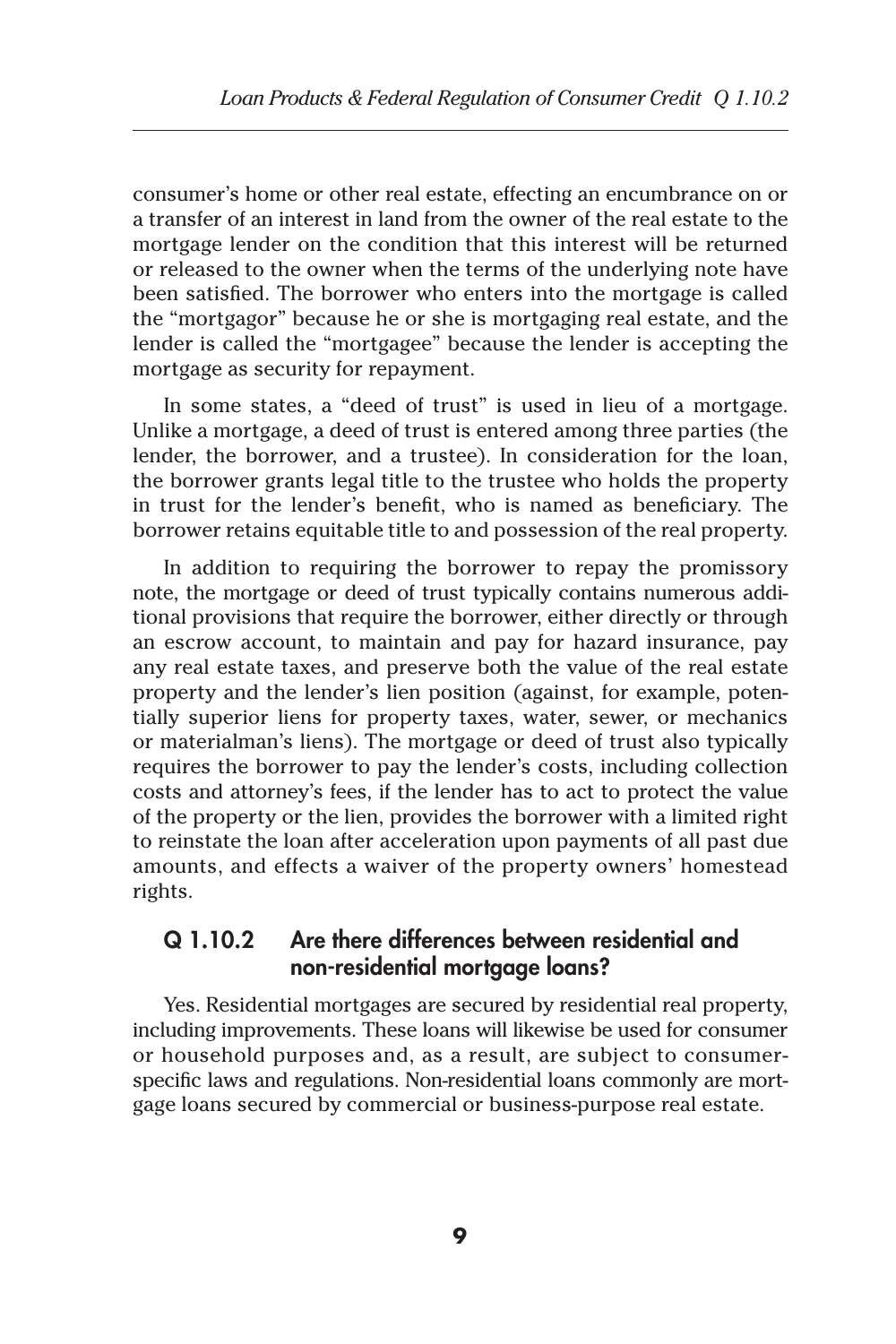### Q 1.10.3 What is a mortgage lien?

A "lien" is a claim against a mortgaged property that must generally be paid at the time the property is sold. A "first lien" is superior, that is, it takes precedence over all subsequent liens except for liens that receive priority by law (such as tax liens). In contrast, a "junior lien" is subordinate in that it has a lower priority status.

In contrast, under a deed of trust, if the borrower defaults, the trustee is entitled to sell the property (under a "power of sale") and pays the lender any resulting proceeds to satisfy the debt.

#### Q 1.10.4 What is a mortgage note?

The mortgage "note" or "promissory note" is the actual loan contract between the consumer and the creditor. The mortgage note is the borrower's actual promise to repay, and is prepared concurrently with, but separate from, the mortgage itself.

In contrast to the mortgage, which pledges title to real property as security for a loan, the mortgage note states the amount of debt and the rate of interest, and obligates the borrower, who signs the note, to repay the principal plus interest and other charges that have accrued. In foreclosure proceedings in certain jurisdictions, borrowers may require the foreclosing party to produce the note as evidence that they are the true owners of the debt.

### Q 1.10.5 What is an adjustable rate mortgage?

An adjustable rate mortgage (ARM) is a form of mortgage loan that is repaid at an interest rate that increases or decreases over the life of the loan based on market conditions or other changes in an index used to calculate the rate change. The interest charged is recalculated on pre-determined dates by adding the current value of a specified financial index to a fixed amount or margin.

#### Q 1.10.6 What is a home equity line of credit?

A home equity line of credit (HELOC) is a form of mortgage loan established as revolving credit, traditionally in a second or junior lien position, for a specified maximum draw amount, rather than for a fixed dollar amount.<sup>21</sup> Under a HELOC, as with other mortgage loans, the borrower's home serves as collateral, and the borrower is approved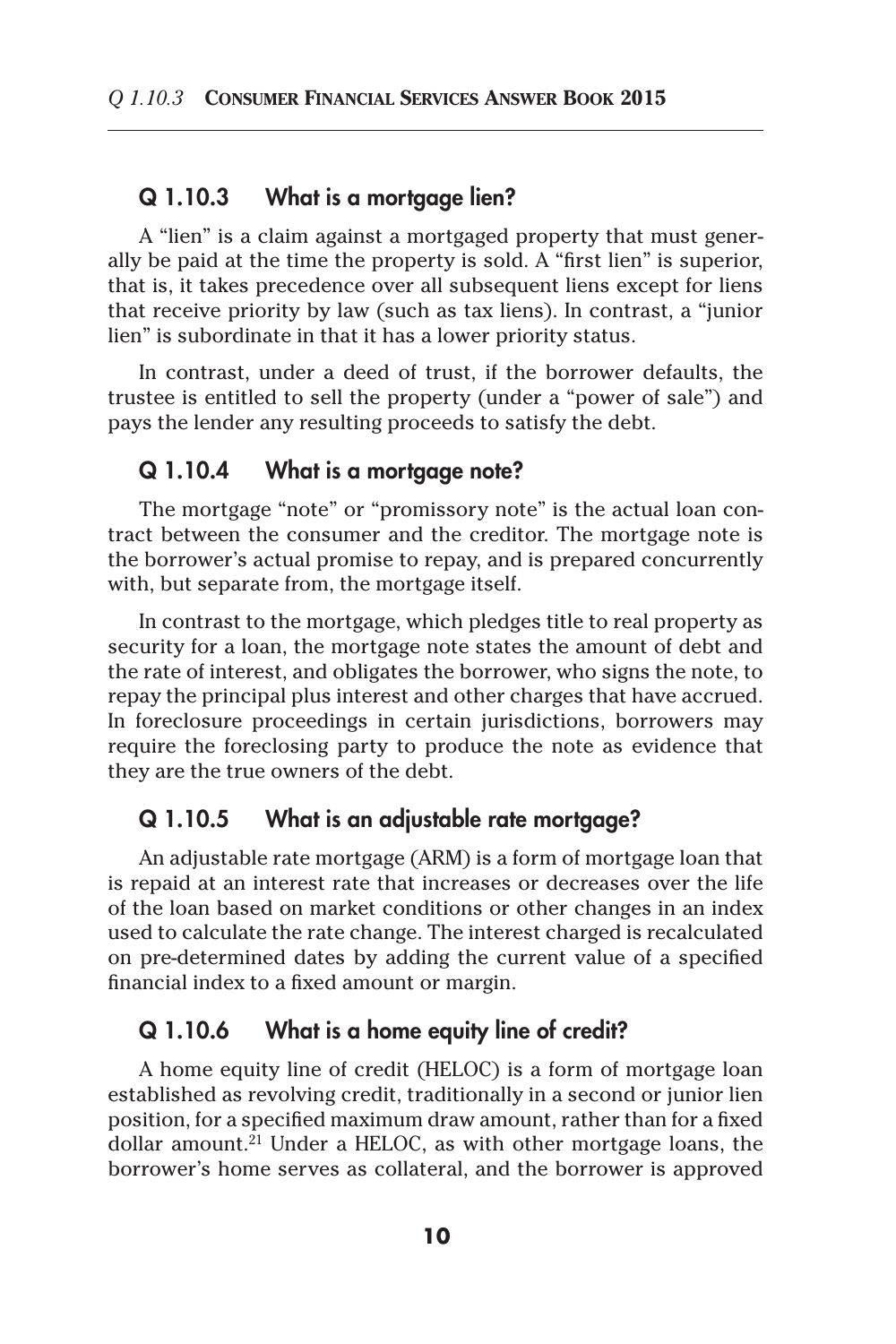for a specific amount of maximum credit that may be borrowed from the line. Because the line of credit revolves (that is, the consumer may borrow up to the credit limit, repay some or all of the funds, and reborrow), a HELOC is deemed to be open-end credit.

### Q 1.10.7 What is a reverse mortgage?

A reverse mortgage loan is a form of home equity loan designed for older borrowers (by law, sixty-two years old or older) in which the lender secures a first mortgage on the borrower's home, and the borrower receives either a lump sum or monthly payments, or draws under a line of credit based on the amount of equity available in the borrower's home. Unlike typical mortgage loans, interest accrues and is added to the loan balance, which does not become due until the borrower no longer uses the home as a principal residence or the borrower's death. The most common form of a reverse mortgage is the U.S. Department of Housing and Urban Development's (HUD) insured reverse mortgage product, the Home Equity Conversion Mortgage (HECM), a first mortgage loan "based on accumulated equity" in the borrower's home, and made by authorized housing creditors.<sup>22</sup>

### **Q 1.11 What is a credit card plan?**

A credit card plan constitutes the terms and conditions of the openend credit card agreement between the consumer and the credit card issuer. Credit card lending is a form of revolving (open-end) credit. See generally chapter 8 (Credit Cards).

### Q 1.11.1 What is a credit card issuer?

The credit card issuer is the lender that offers payment cards directly to consumers. Most issuers are banks that offer one or more card association branded payment cards (credit cards, debit cards, gift cards, etc.) although some issuers are non-bank finance companies or affiliates of retailers.

### Q 1.11.2 What is a credit card?

A credit card is the access device (most commonly a plastic card with a magnetic stripe) used from time to time to borrow money under the credit card plan of account. The term should be contrasted with "charge cards," which are a form of credit card for which no periodic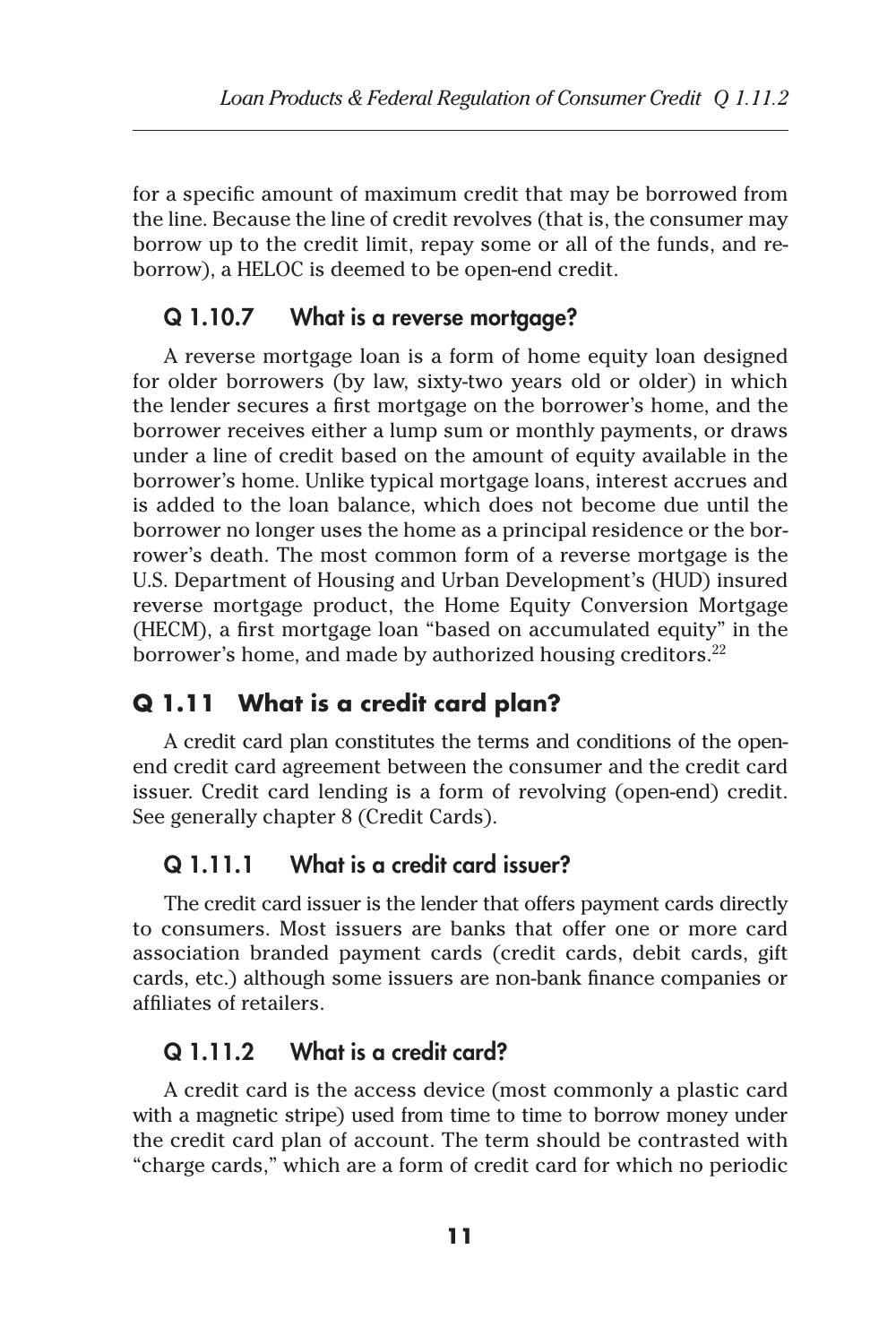rate is used to compute finance charges and typically requires payment in full at the end of each billing period. $23$ 

#### Q 1.11.3 What is a cardholder?

A cardholder is a natural person to whom a credit card is issued for consumer credit purposes, or who has agreed with the card issuer to pay consumer credit obligations arising from the issuance of a credit card to another natural person.

#### **PRACTICE TIP**

#### **"Credit Card Issuers" versus "Credit Card Associations"**

Don't confuse the credit card issuer with the credit card association whose branding you see on the card. "Credit card associations" are associations of card-issuing banks that issue branded cards such as Visa, MasterCard, Discover, and American Express. It is these entities that set the interchange fees charged by such card. (Bank of America established the first such national card association in 1966 when it offered to franchise its BankAmericard—today's Visa $\mathbb{R}$ —to other banks.)<sup>24</sup> An interchange fee is the amount paid by a merchant's bank (the "acquiring bank" in the transaction) to the customer's bank (known as the "issuing bank") when the merchant accepts the card using the applicable card network, such as American Express or Visa, to complete the purchase. Interchange fees have been subject to a great deal of antitrustrelated litigation filed primarily by merchants. The recent Dodd-Frank Act grants the Federal Reserve authority to limit financial institutions having assets greater than \$10 billion on their fees on debit card transactions.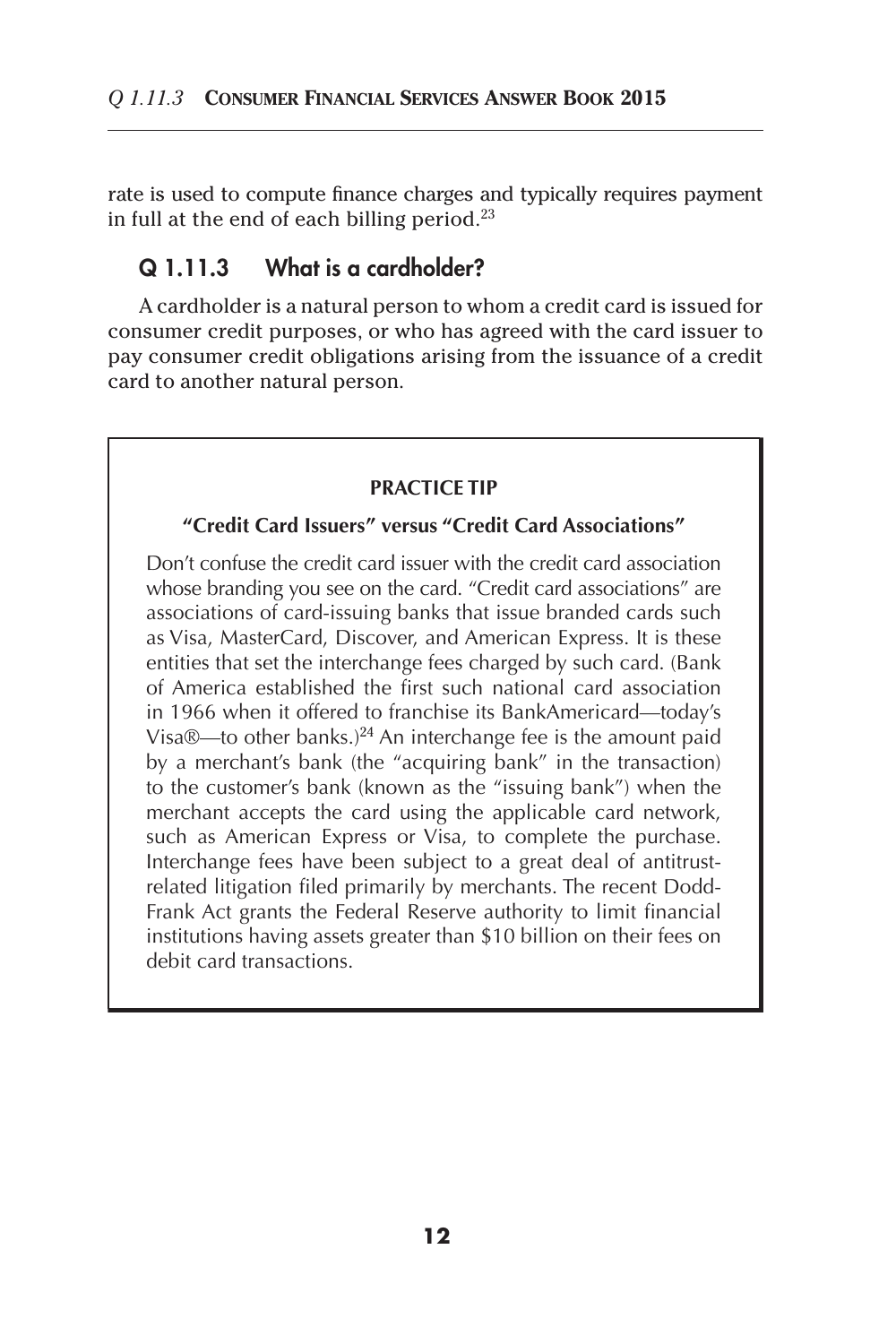## **Q 1.12 What is a student (or "educational") loan?**

In the United States, a student loan (also known as an educational loan) is a specialized, unsecured closed-end loan product created for the express purpose of covering all or a portion of the expense of a student's college tuition, books, and housing expenses. Unlike a typical personal loan, student loan interest rates on loans made or guaranteed by the government are not underwritten; that is, neither the student nor the student's family's credit are reviewed in determining whether to make the loan or at what rate to make the loan). Other than the student's matriculation at a qualifying school, the loan rates are usually materially below market rates, and the borrower is not required to commence repayment until the student leaves school.

The federal government has stopped issuing new student loan guarantees and now provides its loan subsidies through its direct loan program, although hundreds of billions of dollars of pre-existing federally guaranteed loans remain on the books. In addition to the federal loan programs, some lenders offer private student loans that are not guaranteed by the federal or a state government. Unlike the federal loan programs, these private loans typically *are underwritten*, often require a co-signer, and have more varied terms, including in respect of rates and the timing of repayment.

#### Q 1.12.1 How do student loan repayments vary from conventional personal loans?

There are at least two significant differences between student loans and other personal loans: First, at least with respect to federally guaranteed or originated loans, the borrower typically may defer payment on both principal and interest until he or she leaves school, with repayment typically commencing six to twelve months thereafter, and whether or not the borrower graduates from the program. Second, unlike many other forms of personal unsecured debt, it is substantially more difficult to be relieved from a student loan debt through a personal bankruptcy. In most cases, student loan debt will survive bankruptcy proceedings absent a showing of undue hardship.<sup>25</sup>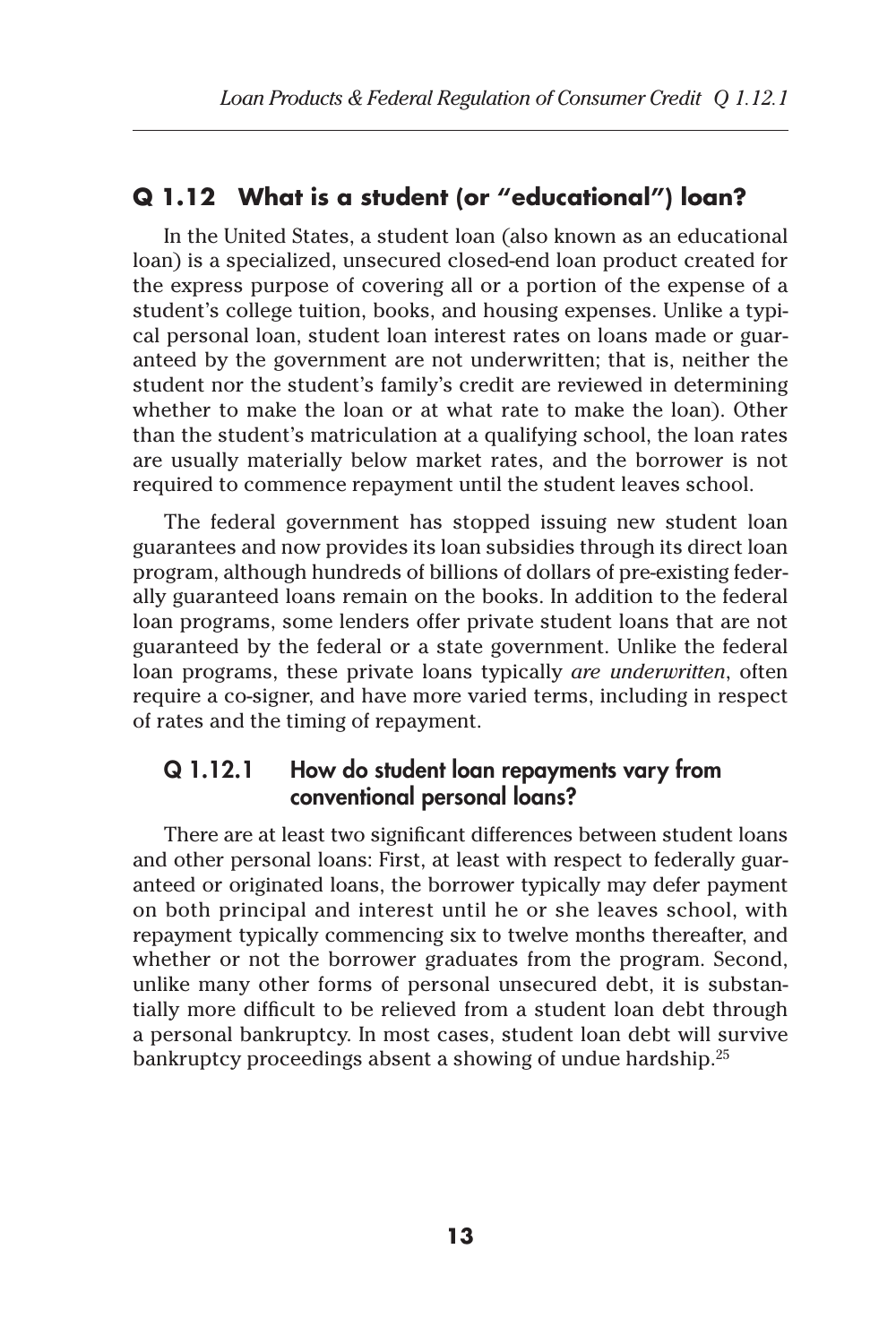### Q 1.12.2 Is a student loan technically a "consumer loan"?

The answer depends on the type of loan. The Truth in Lending Act (TILA)<sup>26</sup> exempts "[I]oans made, insured, or guaranteed pursuant to a program authorized by title IV of the Higher Education Act of 1965"27,28—a description that exempts just the federal loan program. Private student loans are covered by TILA because they are made to a natural person, for "personal, family or household" purposes. There are special provisions governing private student loan disclosures.29 These provisions are not to be confused with Regulation Z provisions governing credit cards offered to college students.30

# **Sources of Consumer Credit**

### **Q 1.13 Who provides credit to consumers?**

Consumers have access to credit from a wide variety of sources, both directly and indirectly. Potential sources include, among others, banks, savings and loan associations, credit unions, industrial loan companies, finance companies, mortgage banks, and retailers. Indirect sources include government-sponsored enterprises, such as federal and state agencies that are authorized to make, collateralize, or pool mortgage loans. State housing finance agencies fit into this latter category.

### **Q 1.14 What is a bank?**

Although the term may appear obvious, a bank is typically (but not exclusively) a "depository institution," that is, a financial institution that accepts money deposits. A bank obtains its funds in part, and often primarily, through deposits from the public. Other depository institutions include savings & loan associations and credit unions.

### Q 1.14.1 What is a bank holding company?

A bank holding company is any entity that controls one or more banks, and whose ownership of the bank meets the definition of "control" within the meaning of the federal Bank Holding Company Act  $(BHCA).<sup>31</sup>$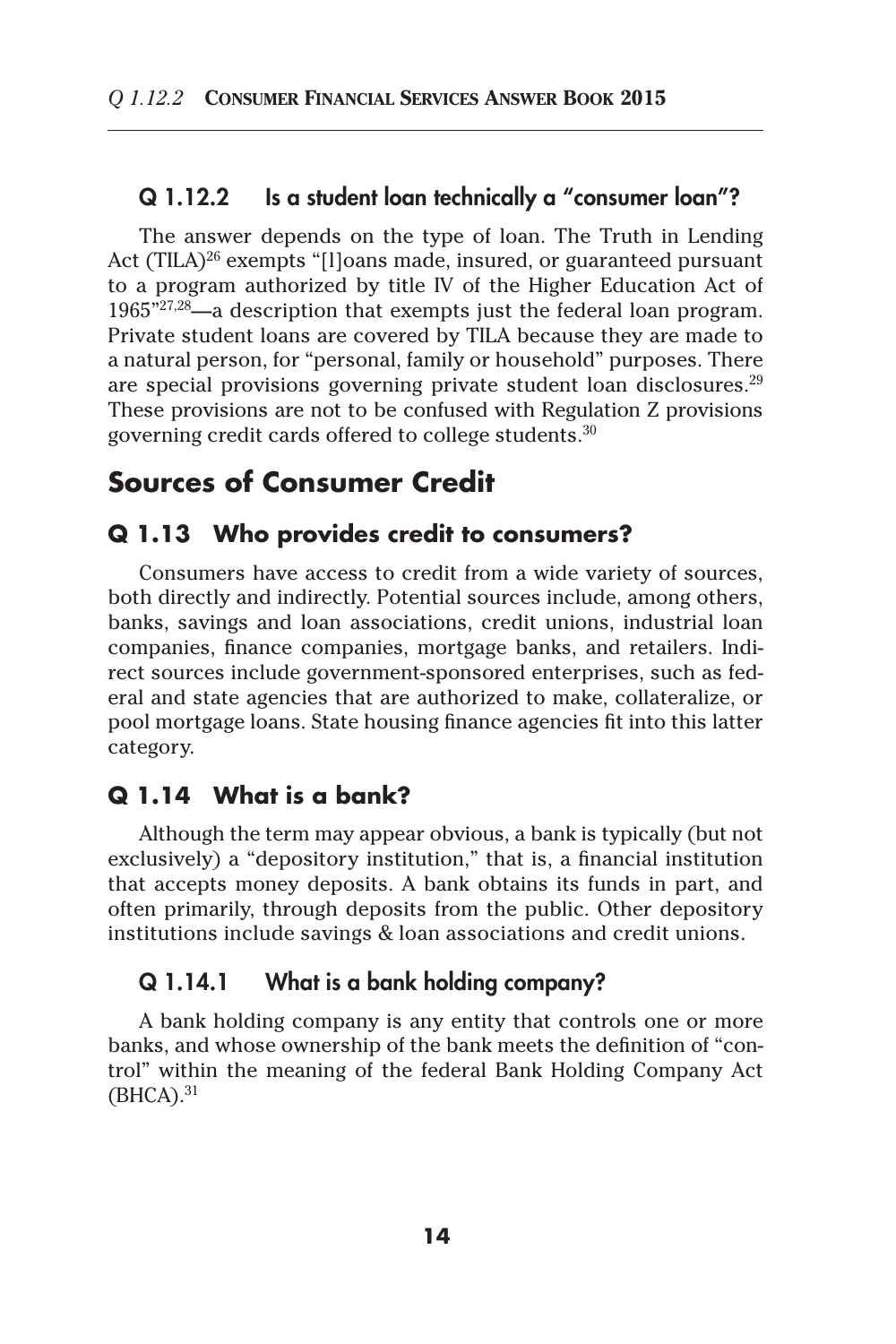### **Q 1.15 What is a credit card bank?**

A credit card bank is a financial institution with a national or state banking charter that limits its activities to credit card operations. These entities are excluded from the definition of "bank" under the federal BHCA as long as they do not: (1) accept most forms of deposits, (2) allow customers to write checks, (3) maintain more than one bank branch, or  $(4)$  issue commercial credit cards.<sup>32</sup>

### **Q 1.16 What is a non-depository institution?**

Financial institutions that do not accept deposits are known as non-depository institutions. Typically, these companies do not have a charter; instead, they are formed under a state corporate law as a corporation or an LLC. Because they cannot fund themselves with deposits, they either have corporate borrowings that fund their portfolio of loans or they fund loans with short-term borrowings (typically, warehouse lines of credit), and then they sell the loans either to portfolio lenders or into aggregators that pool loans into asset-backed security structures. Examples of non-depository institutions include finance companies, mortgage banks, insurance companies, and governmentsponsored enterprises such as Fannie Mae and Freddie Mac.

### **Q 1.17 What is a credit union?**

A credit union is a form of cooperative organization of stockholding consumer members who are joined by a common bond (for example, a common employer, association, or residence). By definition, the institution serves only its members, taking their deposits and extending mortgage loans and other financing solely to them.<sup>33</sup>

## **Q 1.18 What is a savings & loan association, and how does it differ from other depository institutions?**

Historically, a savings and loan association (S&L or "thrift") has been a financial institution focused on the acceptance of savings deposits and the origination of mortgage and related loans. In more recent years, S&Ls essentially have operated like traditional banks. As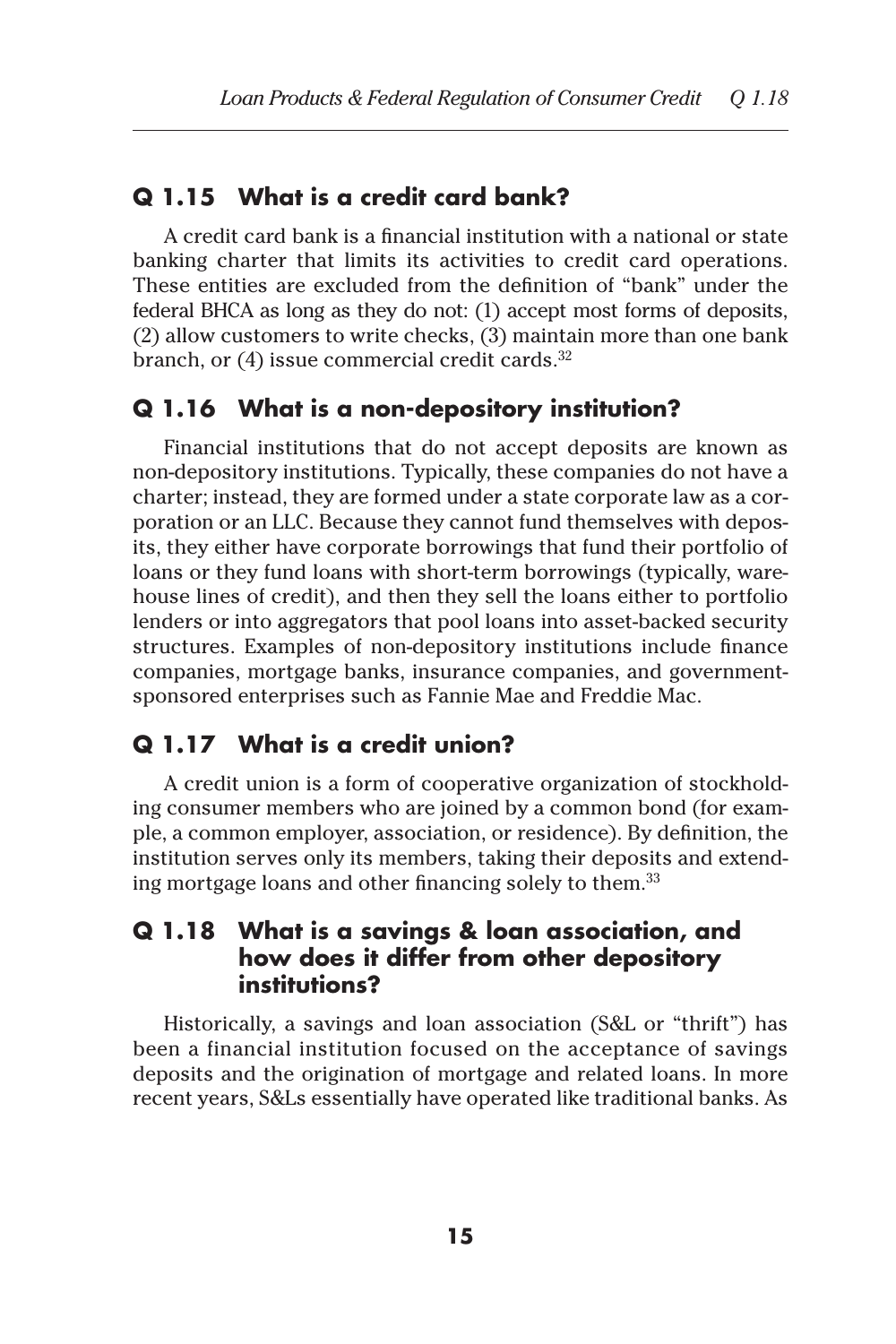a result, federally chartered S&Ls are now regulated and supervised the same way as commercial banks (for example, federal savings associations are today regulated primarily by the Office of the Comptroller of the Currency). While preexisting thrift charters remain in place, banking regulators no longer issue new charters.<sup>34</sup>

#### **Q 1.19 What is an industrial loan company?**

Industrial loan companies and industrial banks (collectively, ILCs) are financial institutions that are distinguished by their acceptable ownership by commercial firms that are not regulated by any federal banking agency. ILCs are state-chartered institutions (currently operating in California, Colorado, Hawaii, Indiana, Minnesota, Nevada, and Utah). ILCs are not "banks" for purposes of the BHCA; thus, an entity that owns or controls an ILC is not a bank holding company under the BHCA.35 ILCs are regulated primarily by the Federal Deposit Insurance Corporation (FDIC).36

#### Q 1.19.1 Do any laws address the potential non-supervision of ILCs?

Under the Bank and Savings Association Holding Company and Depository Institution Regulatory Improvements Act of 2010, which is Title VI, section 603, of the Dodd-Frank Act, Congress established a three-year moratorium on the chartering of additional ILCs that would be directly or indirectly owned or controlled by a commercial firm, pending further study. That moratorium expired in July 2013. The same statute likewise required the Comptroller General to study whether the industrial loan bank exception under the BHCA should be eliminated in order "to strengthen the safety and soundness of the institutions and the stability of the financial system." The study, released in January 2012, favored permanent removal of the exemption.<sup>37</sup>

### **Q 1.20 What is a mortgage banker?**

Mortgage bankers (mortgage lenders) purchase and fund real estate secured loans, using either their own funds, borrowed funds, or funds obtained from secondary market investors. Mortgage bankers are responsible for loan underwriting and typically make representations and warranties to the entity that purchases the loan from the mortgage bank. Those representations and warranties regarding the quality of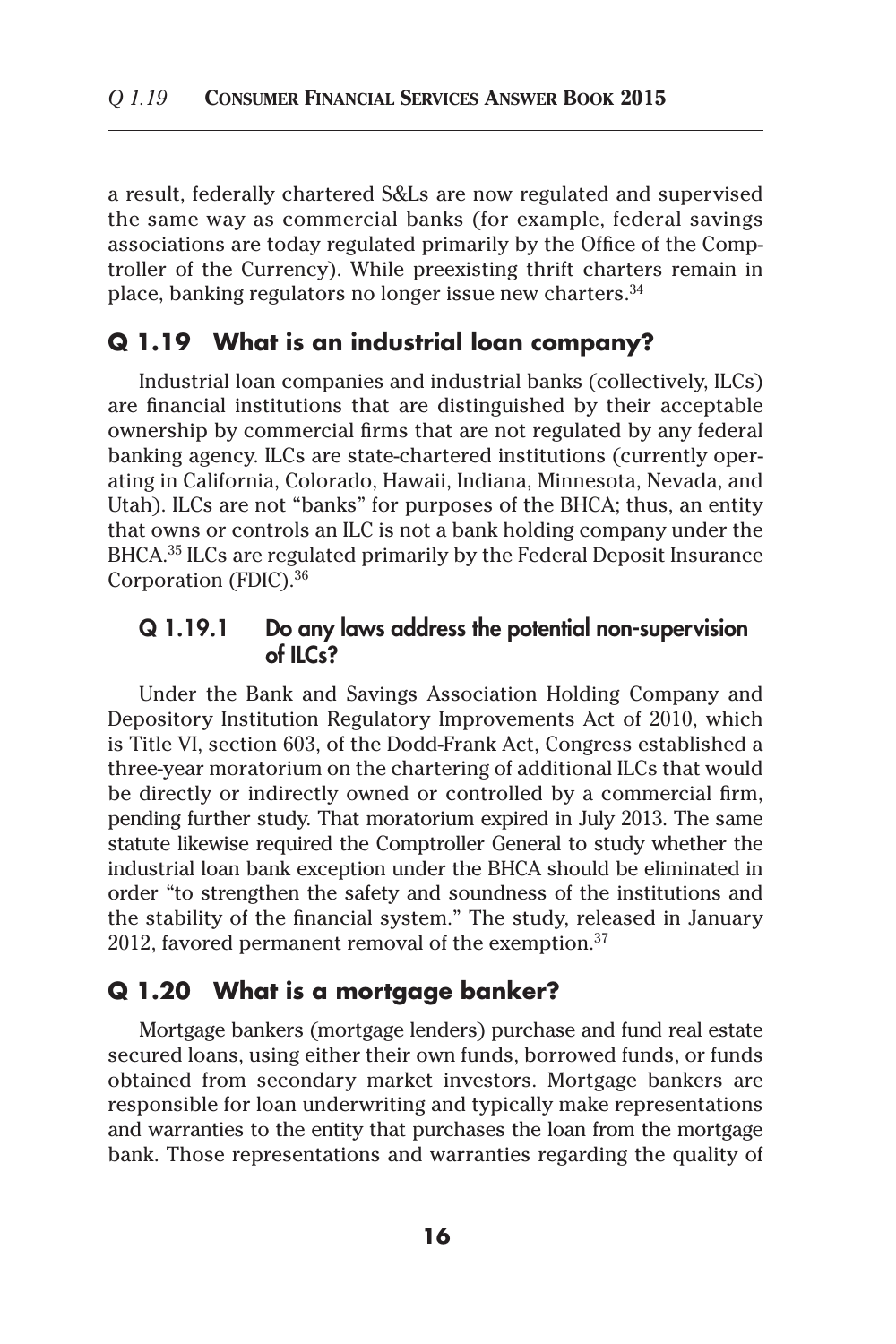that underwriting create a financial stake in the loan's performance, as the purchaser may seek to require the mortgage bank to repurchase the loan if the loan defaults and the purchaser can show that the mortgage bank did not underwrite the loan properly. Mortgage bankers typically are state-licensed entities and subject to regulation by the banking or financial institution departments of each state in which they operate.

# Q 1.20.1 Is a mortgage company also a bank?

Typically not. A mortgage company could be a division or operating subsidiary of a bank, or it could be either an independent mortgage banker or mortgage broker.

#### **PRACTICE TIP**

#### **Mortgage Companies That Are Subsidiaries of Banks and Thrifts**

Prior to the Dodd-Frank Act (discussed in chapter 2), national banks and federal S&Ls had a decided advantage over independent mortgage companies because the bank or thrift's mortgage company could function as a separate corporate entity and yet receive all the benefits of federal preemption available to the parent as stated in *Watters v. Wachovia Bank, N.A*. <sup>38</sup> In other words, the bank or thrift's operating subsidiary was exempt from state licensing and examination requirements, and from state laws that interfered with their operations. The Dodd-Frank Act expressly overrules the *Watters* decision, thereby making these operating subsidiaries subject to state licensing and regulation. Interestingly, some states exempt both banks and bank subsidiaries from licensing, meaning that the rollback of preemption has not affected the subsidiaries' licensing in certain states. While a bank or thrift may fix part of the problem by "rolling" the operating subsidiary back into the bank, doing so sacrifices the liability protections offered by separate corporate status. Moreover, terminating the separate corporate status makes it somewhat more difficult to package the mortgage operations for sale to third parties.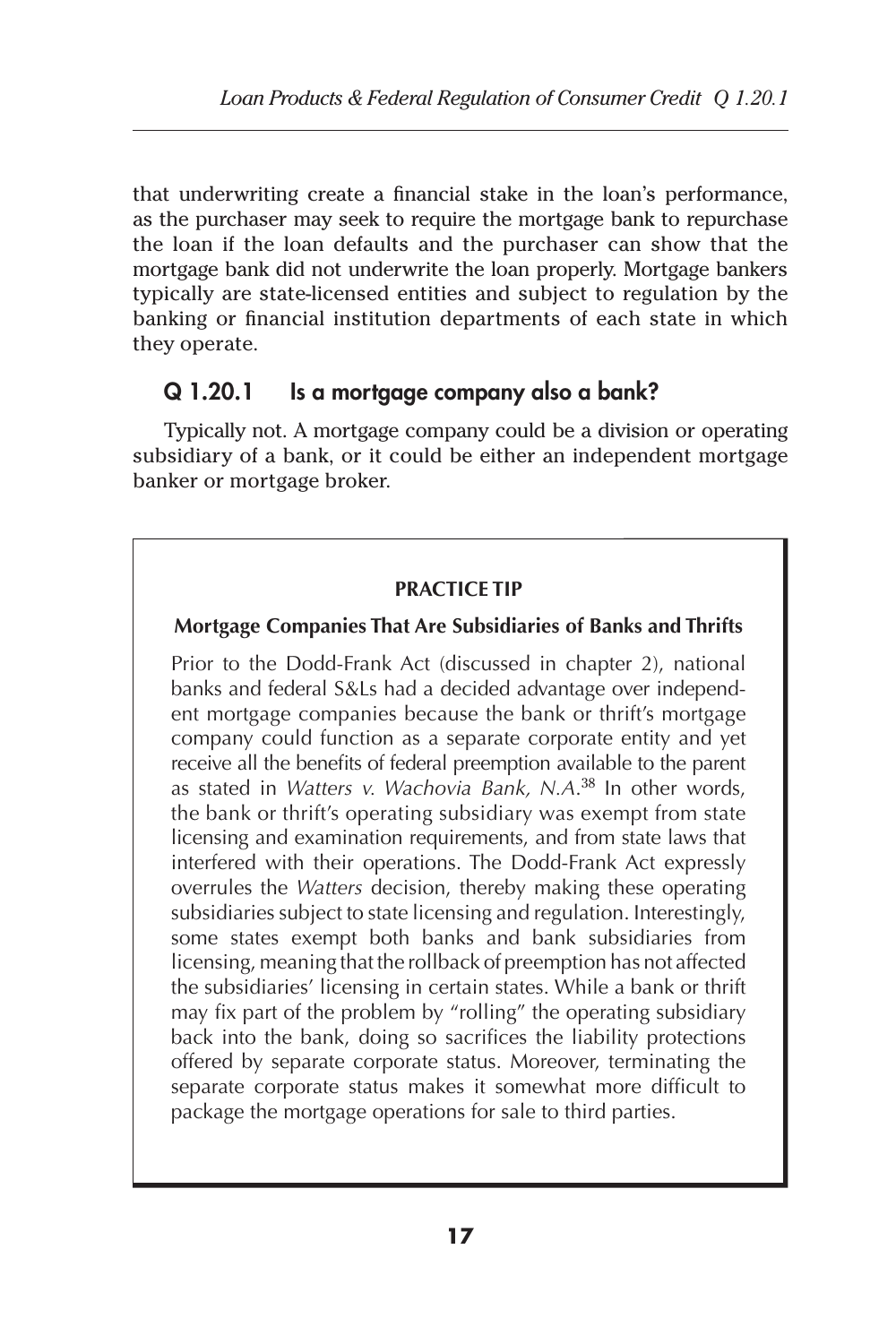#### Q 1.20.2 What is a mortgage broker?

A mortgage broker is an intermediary that arranges mortgage loans funded by others.

### Q 1.20.3 What is the difference between a mortgage banker and a mortgage broker?

A mortgage banker is the originator (or creditor) of a mortgage loan, while a mortgage broker arranges for the loan but does not make or fund it. Under the traditional model, mortgage brokers have access to multiple loan offerings. Their role usually is to inform borrowers of their options among these loan choices, to assist them in completing their mortgage loan applications, and to perform any of a number of other services leading up to the loan closing. In contrast, mortgage bankers not only fund loans arranged by brokers but also may service loans, thereby continuing to address customer needs throughout the life of the loan.

### Q 1.20.4 How does the Dodd-Frank Act affect the mortgage broker industry?

Changes in regulation coupled with provisions in the Dodd-Frank Act have made it more difficult for mortgage brokers to compete in the market. Before these regulations and the Dodd-Frank Act, brokers effectively shopped for the best loans at wholesale rates and then received, in some instances, a yield spread premium (YSP), paid outside the closing process, as partial compensation for the services the mortgage broker rendered. The Federal Reserve Board and Congress effectively banned YSPs and any other broker compensation that is based on the terms of a consumer's loan, except for the amount borrowed.39

#### **Q 1.21 What is a consumer finance company?**

A consumer finance company (also known as a finance company) is a non-bank lender that is licensed by the consumer finance division of a state banking department. Unlike a depository institution, a consumer finance company does not receive deposits, but rather makes both real estate—secured and personal loans, sometimes including auto loans, to consumers for business or personal use. A consumer finance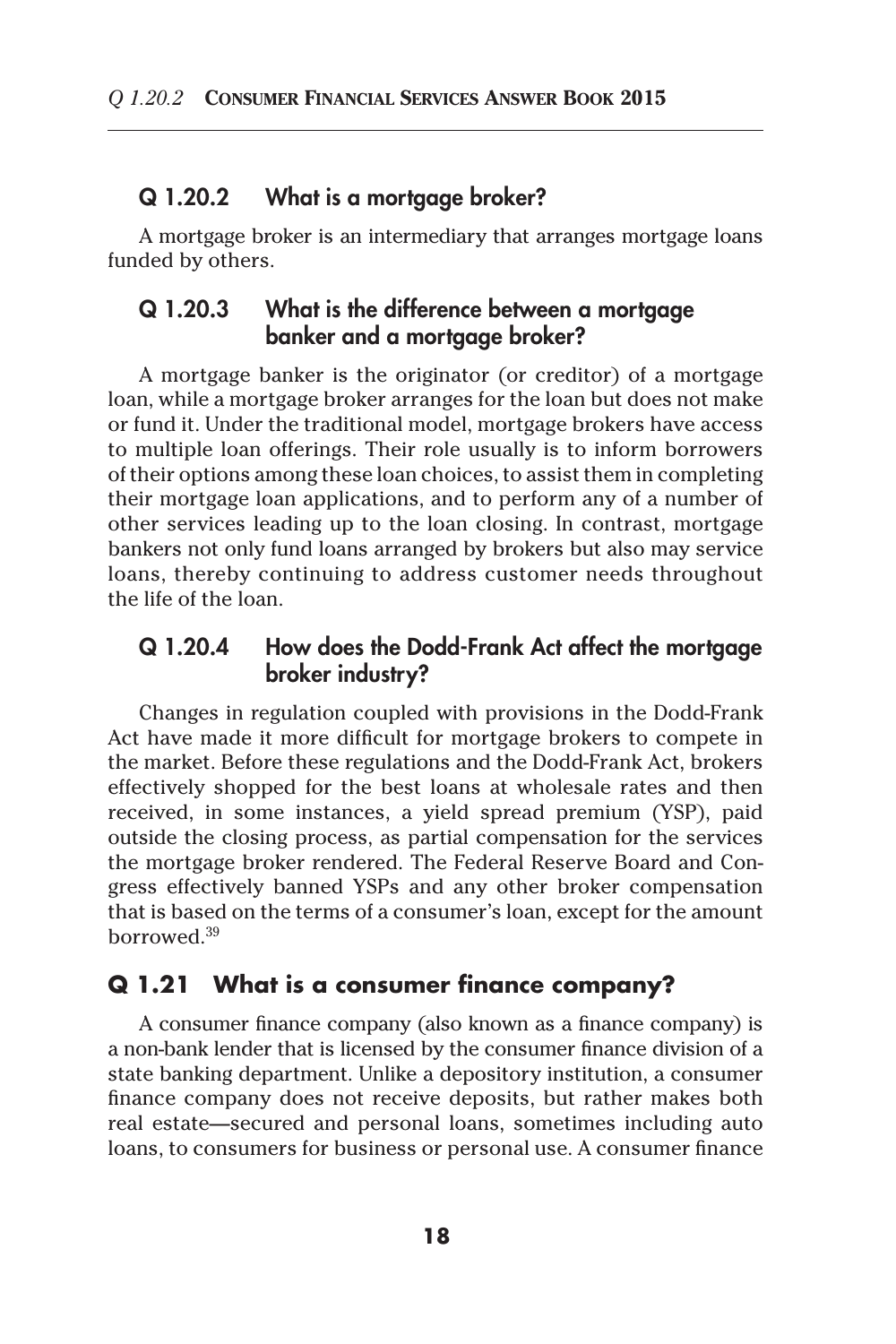company profits from closing fees and the interest on its loans. Since the collapse of subprime lending, a large number of consumer finance companies have been shuttered but these companies continue to offer small-dollar loans to borrowers who may not qualify for "prime" credit from a bank.

### Q 1.21.1 What is an auto finance company?

Auto finance companies are a form of consumer finance company that limits lending activities to the financing of vehicle sales and vehicle leases. An auto finance company may be an operating subsidiary or division of a bank, it may operate independently, or it may be owned by an automobile manufacturer (see captive auto finance company, below).

### Q 1.21.2 What is a captive auto finance company?

A captive auto finance company is an auto finance company owned by an auto manufacturer to finance product sales of the manufacturer and, in some cases, of other manufacturers. Ford Motor Credit Corporation (Ford Credit) is an example of a captive auto finance company.

# **Q 1.22 What is a government-sponsored enterprise?**

A government-sponsored enterprise (GSE) is an entity established by Congress that operates with private capital under a governmentdefined mission and charter. The two most commonly referenced housing-related GSEs are Freddie Mac and Fannie Mae, but the Federal Home Loan Banks also provide liquidity in the residential mortgage lending market. $40$ 

### Q 1.22.1 What are Fannie Mae and Freddie Mac?

Fannie Mae is the nickname for the Federal National Mortgage Association, and Freddie Mac is the nickname for the Federal Home Loan Mortgage Corporation. Fannie Mae and Freddie Mac are GSEs created for the express purpose of adding liquidity to the marketplace by expanding the secondary mortgage market, which is the market for the purchase of loans originated by others by securitizing mortgages into mortgage-backed securities (MBS). In September 2008, the Federal Housing Finance Agency (FHFA) placed both GSEs under a conservatorship.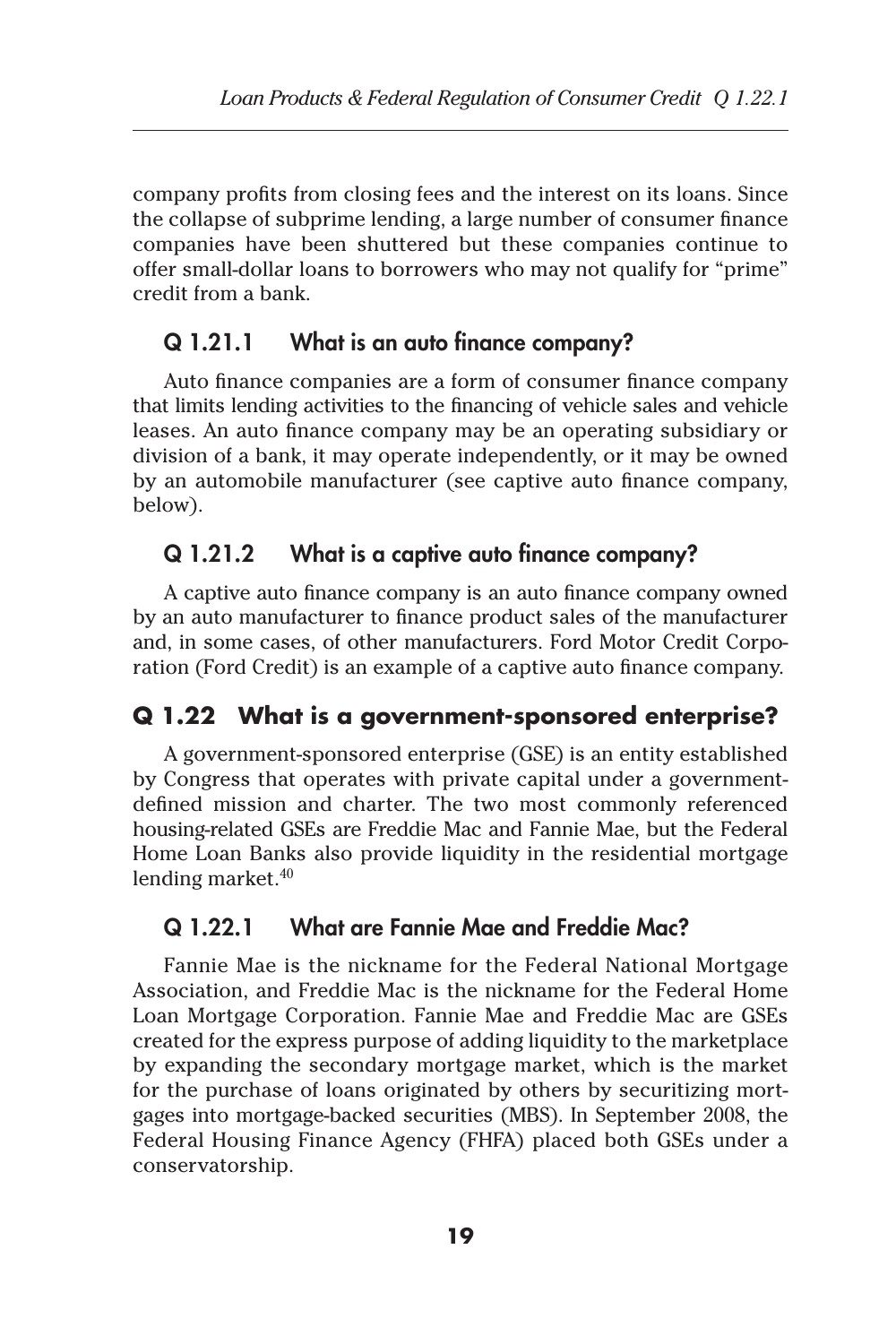### Q 1.22.2 Do Fannie Mae and Freddie Mac make loans directly to consumers?

No. Instead, approved mortgage lenders originate loans that comply with underwriting guidelines issued by these GSEs. In addition, these lenders employ uniform mortgage instruments that have been developed by Fannie Mae and Freddie Mac for this purpose.<sup>41</sup> Because of the significant involvement by these GSEs in the mortgage market, these uniform instruments likewise are widely used even when the loans are not sold to Fannie Mae or Freddie Mac.

### Q 1.22.3 What is the role of the Federal Housing Finance Agency in the operations of Fannie Mae and Freddie Mac?

FHFA is an independent federal agency that acts as the conservator and regulator of both Fannie Mae and Freddie Mac.<sup>42</sup> It is the successor to three government entities: the Federal Housing Finance Board, the Office of Federal Housing Enterprise Oversight, and the HUD GSE mission team. The agency has expanded legal and regulatory authority over its predecessors, including the powers it exercised when placing Fannie Mae and Freddie Mac into conservatorships.

### Q 1.22.4 Is there a government-sponsored entity for the Federal Housing Administration and Department of Veterans Affairs Home Loan Program for Veterans?

No. The Government National Mortgage Association (Ginnie Mae) is not a GSE, but rather a wholly owned government corporation within HUD. Established in 1968, Ginnie Mae guarantees the principal and interest payments on MBS that are collateralized by the cash flows from loans insured or guaranteed by the Federal Housing Administration (FHA), Department of Veterans Affairs Home Loan Program for Veterans (or "VA Loans"), Office of Public and Indian Housing (PIH), and the U.S. Department of Agriculture Rural Development Housing and Community Facilities Programs.43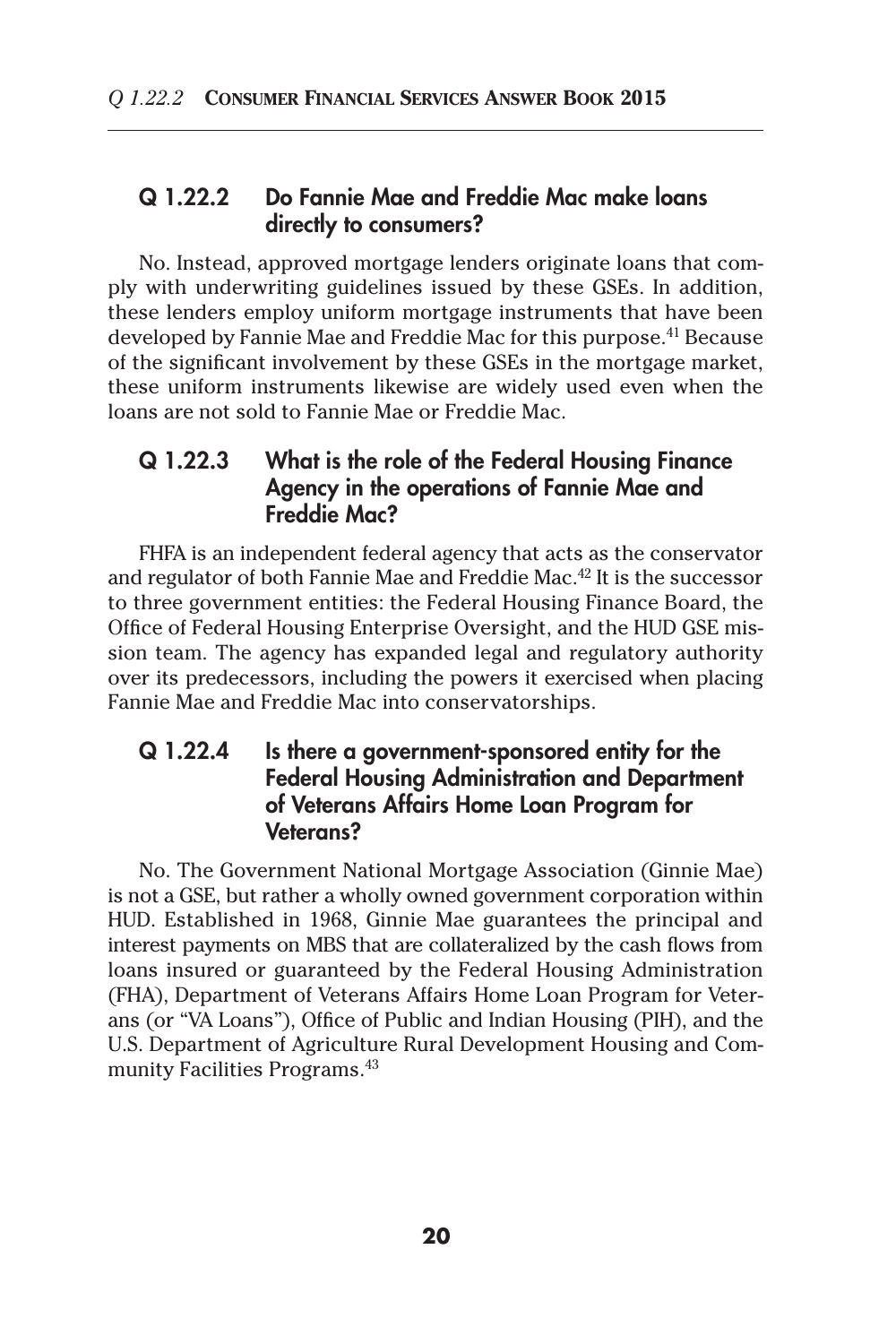#### Q 1.22.5 Is there a government-sponsored entity for student logns?

No. However, until 2004, an entity then known as the Student Loan Marketing Association ("Sallie Mae") was a GSE. Originally established in 1972, Sallie Mae became SLM Corporation, a publicly traded corporation with no ties to the federal government. More recently, on April 30, 2014, SLM Corporation spun off a new publicly traded company, Navient Corporation, which includes the historic servicing and asset management operations of SLM Corporation.

# **Q 1.23 What is a loan servicer?**

In consumer finance parlance, a loan servicer is the entity that handles all administrative duties with respect to an originated consumer loan, including mailing of regular statements, collection and remitting of consumer payments, monitoring of collateral such as real estate, maintenance of and payment from property tax and insurance escrows, and foreclosure on defaulted loans. In many cases, the mortgage lender and loan servicer are one and the same entity. Servicers maintain ongoing responsibilities to secondary market investors.

#### Q 1.23.1 What is a sub-servicer?

A sub-servicer is an entity hired by a lender or investor to perform loan servicing. Today, a large number of mortgage loans are administered by sub-servicers.

#### **Q 1.24 Are retailers covered by consumer finance laws?**

Some retailers may be covered by consumer finance laws. For example, if a retailer regularly extends credit to its customers, it will be deemed a "creditor" within the meaning of a number of laws. Moreover, a retailer could be deemed a "financial institution" if the retailer takes on certain characteristics of traditional lenders, and therefore subject to a wide variety of laws. Under the Electronic Fund Transfer Act (EFTA),<sup>44</sup> any entity could be deemed a financial institution to the extent it "directly or indirectly holds an account belonging to a consumer."45 The Dodd-Frank Act specifically subjects retailers engaged in offering consumer financial products or services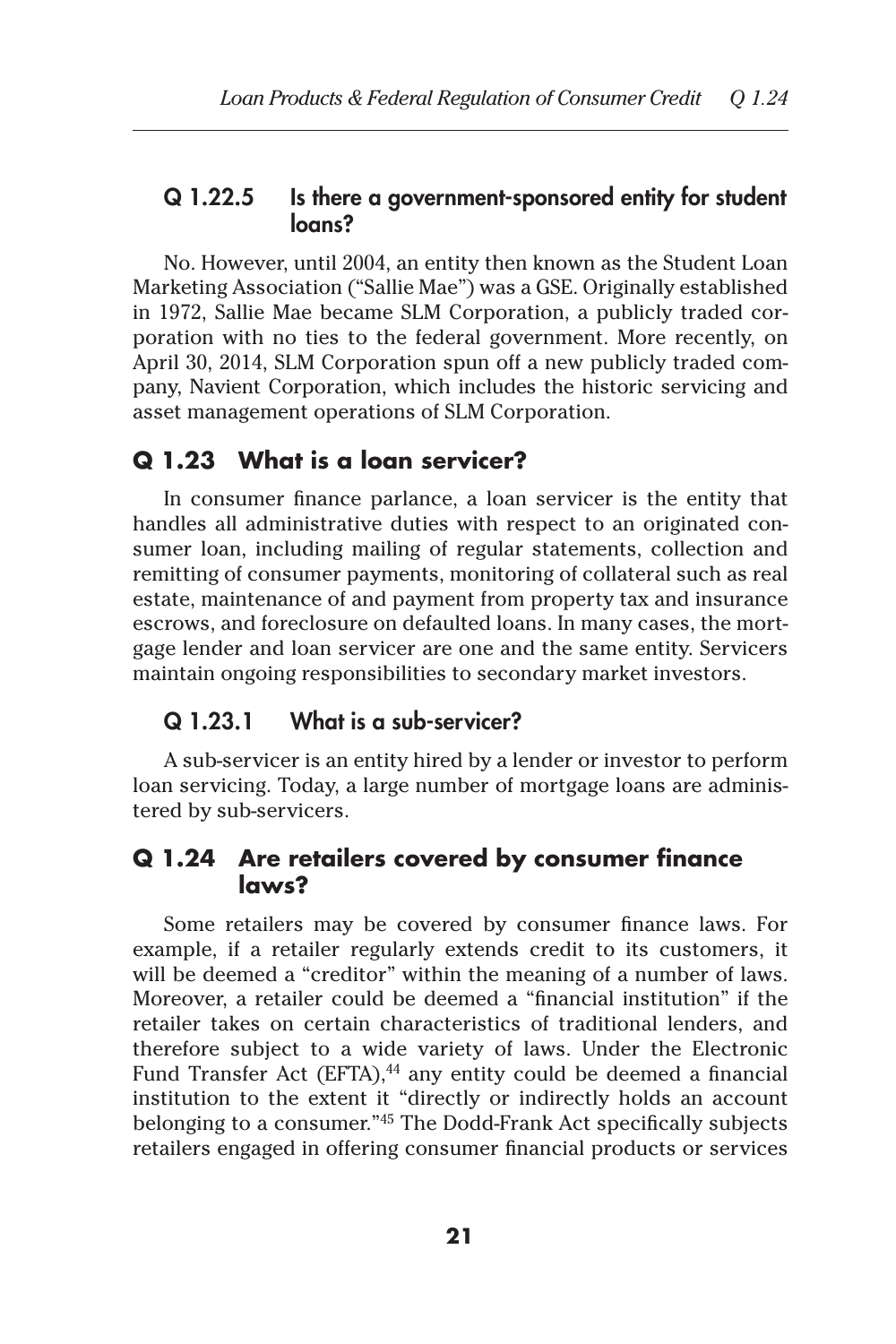to federal consumer protection laws, with limited exceptions for franchised automobile dealers.46

# **Federal Regulation of Consumer Lending**

#### **PRACTICE TIP**

#### **The Dodd-Frank Act's Impact on Consumer Finance**

Among other provisions of the comprehensive financial services reform legislation, the Consumer Financial Protection Act of 2010 (CFPA), Title X of the Dodd-Frank Act, $47$  fundamentally transformed the law of consumer financial services, not just on a federal level, but for statewide regulation as well. As discussed in chapter 2, the CFPA not only created a new independent bureau to regulate the providers of consumer financial products and services, but also altered federal preemption jurisprudence.<sup>48</sup> Congress in effect enhanced the role of the states in regulating the world of consumer credit. In addition, Title XIV, the Mortgage Reform and Anti-Predatory Lending Act, made significant changes to mortgage brokering, lending and servicing practices.<sup>49</sup> Much of the effectiveness of both Title X and Title XIV is tied to future enactment of regulations.

### *Federal Regulators*

#### **Q 1.25 What federal agencies regulate consumer lending?**

Prior to the Dodd-Frank Act, federal bank regulators and the Federal Trade Commission (FTC) regulated most consumer lending at the federal level. Today, the primary federal regulator for consumer lending and financial products is the Consumer Financial Protection Bureau (CFPB). Other federal agencies still have a substantial role in consumer financial services regulation, and these agencies include the federal banking regulators (each of which has beefed up its consumer protection role in the wake of the financial crisis), the FTC, HUD, and the Department of the Treasury.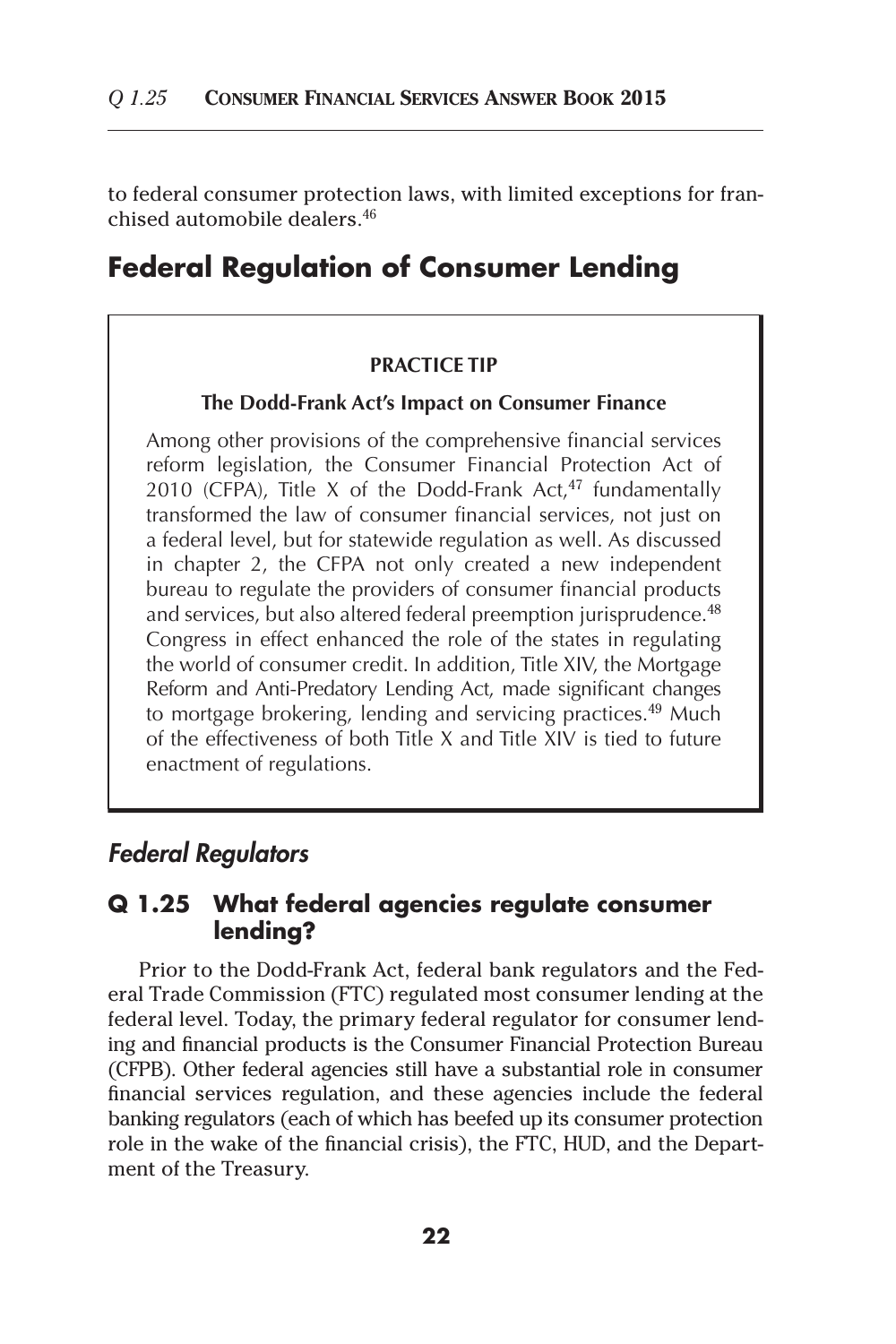# **Q 1.26 What is the Consumer Financial Protection Bureau?**

The Consumer Financial Protection Act of 2010 (CFPA)<sup>50</sup> established the Consumer Financial Protection Bureau (CFPB) as an independent bureau within the Federal Reserve System under the authority of a single director, appointed by the President to a five-year term. The CFPB regulates, supervises, and enforces the offering and provision of consumer financial products or services under federal consumer credit laws.

# Q 1.26.1 What statutes does the CFPB administer?

Although previously regulated or enforced by others, the CFPB now has administrative authority over, among other statutes:

- the Electronic Fund Transfer Act.
- the Equal Credit Opportunity Act,
- the Fair Credit Reporting Act,
- the Fair Debt Collection Practices Act,
- the Home Mortgage Disclosure Act,
- the Real Estate Settlement Procedures Act,
- the Secure and Fair Enforcement for Mortgage Licensing Act, and
- the Truth in Lending Act.<sup>51</sup>

CFPB authority does not end with these statutes. Congress likewise granted the CFPB authority both to take *enforcement actions* against consumer financial service providers and their related persons to prevent those entities "from committing or engaging in an unfair, deceptive, or abusive act or practice [UDAAP] under federal law in connection with any transaction with a consumer for a consumer financial product or service, or the offering of a consumer financial product or service." Moreover, the CFPA provides the CFPB authority to *issue rules* that identify and prevent UDAAP violations. For a more detailed discussion of the CFPB's UDAAP authority, see chapters 2 and 11.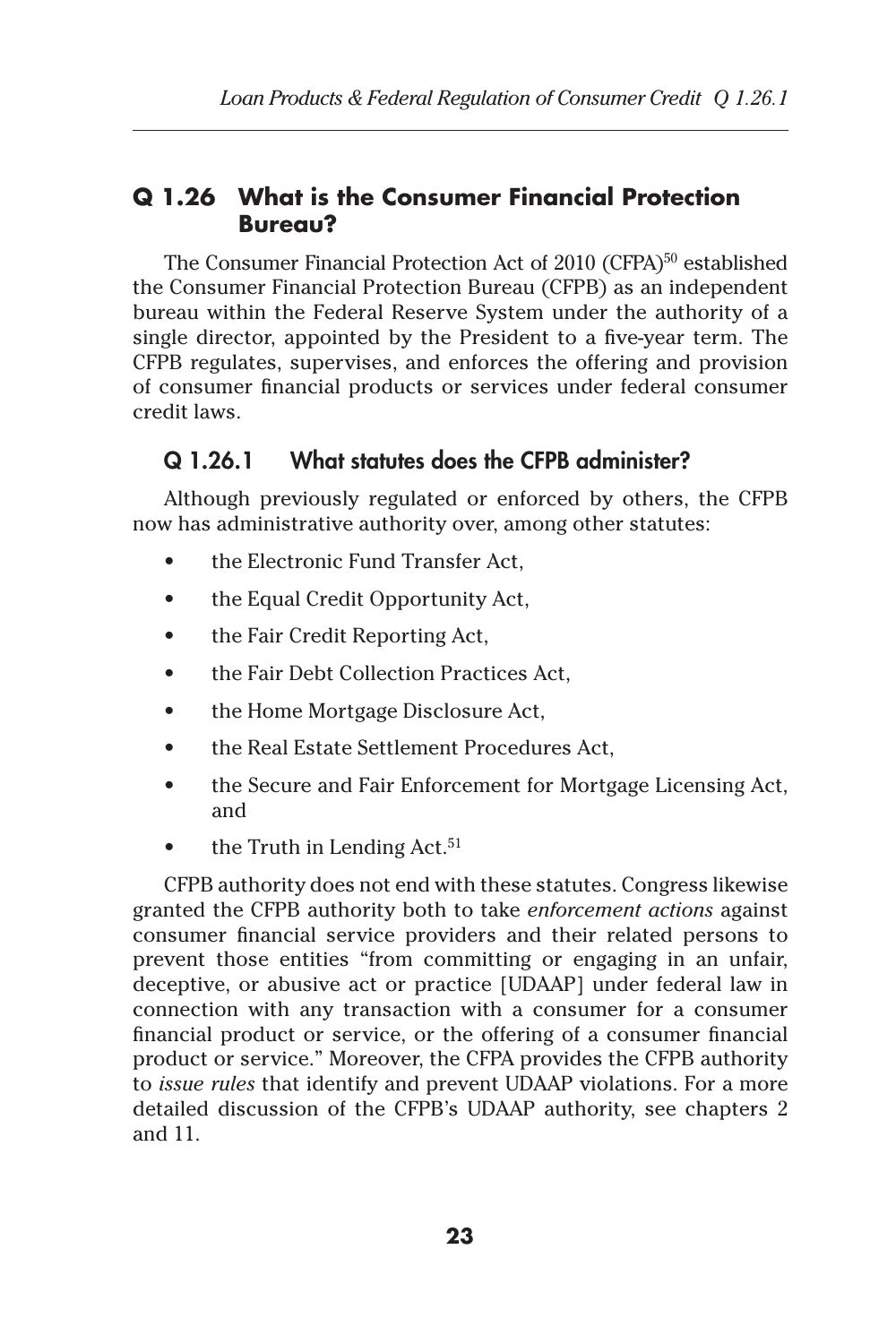### Q 1.26.2 What is the scope of the CFPB's authority?

The CFPB's authority broadly extends to a wide number of "covered persons"52 and "service providers" regarding both new and preexisting consumer financial protection laws and regulations.

For example, the CFPB has primary and exclusive enforcement authority with respect to what the Act describes as "very large" depository institutions, that is, those with \$10 billion or more in total assets, but only in connection with their compliance with covered statutes. The CFPB likewise may require reporting from any other bank where necessary to support CFPB enforcement of consumer financial laws, and for assessing and detecting risks to both consumers and financial markets.

The CFPB website may be found at www.consumerfinance.gov.

### Q 1.26.3 Do CFPB rules preempt state law?

In general, yes, but only if the state law conflicts with the applicable federal law.53 This preemption standard is the same as the one applicable to TILA and similar statutes.

#### **The End to Most Federal Preemption?**

Not at all. The Dodd-Frank Act amended the National Bank Act and the federal Home Owners Loan Act, the principal federal banking statutes, to provide that a "state consumer financial law" is preempted if it: (1) discriminates against national banks; (2) "in accordance with the legal standard for preemption in . . . Barnett Bank of Marion County, N. A. v. Nelson, Florida Insurance Commissioner et al., 517 U.S. 25 (1996), the State consumer financial law prevents or significantly interferes with the exercise by the national bank of its powers"; or (3) is preempted by other federal law. The Dodd-Frank Act permits the OCC to issue regulations preempting state consumer financial laws only if it first determines, on a case-by-case basis, that the state law or an equivalent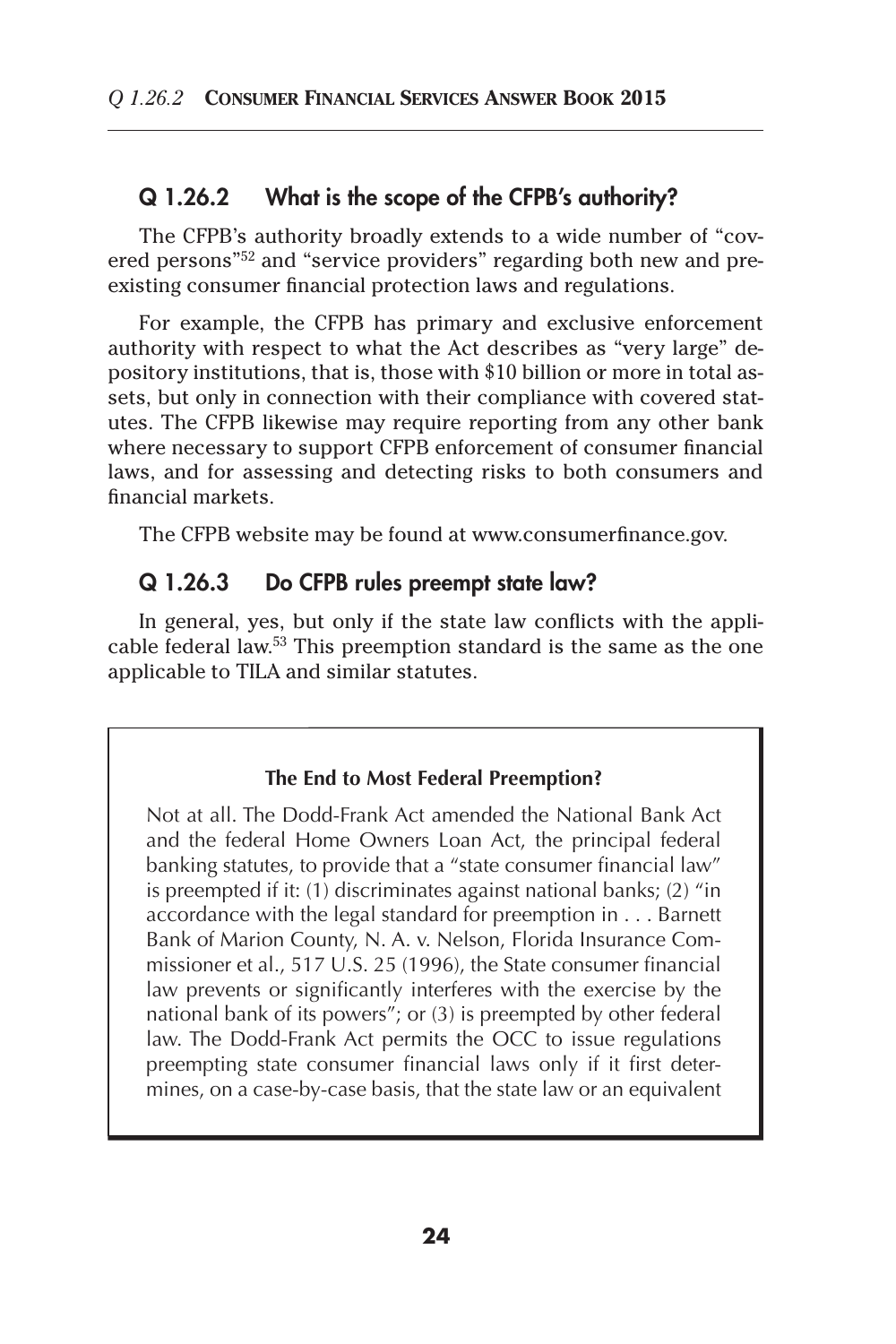state law elsewhere meets the *Barnett* standard.<sup>54</sup> Although the *Barnett-*based provision initially created some uncertainty, both the OCC and courts interpreting the law substantially eased those concerns by concluding that the Dodd-Frank Act's "prevents or significantly interferes" provision merely clarifies the preexisting preemption standard. The OCC final rule, issued in July 2011, concludes that "the Dodd-Frank Act does not create a new, standalone 'prevents or significantly interferes' preemption standard, but rather incorporates the conflict preemption legal standard and the reasoning that supports it in the Supreme Court's *Barnett* decision." In short, the OCC and most courts thus far have found that bank preemption lives on. See also chapter 13.

### Q 1.26.4 Does CFPB authority extend beyond depository institutions?

Yes. For example, any service provider that provides services to a substantial number of depository institutions is subject to CFPB authority to the same extent that the activities were performed by such institutions. Moreover, the CFPB is authorized to supervise a wide variety of enumerated nondepository institutions including any entity that offers origination or brokerage of most loans secured by real estate, any provider of loan modification or foreclosure relief services in connection with such loans, and entities such as payday lenders and student loan providers, among others.

The CFPB recognizes that the use of service providers is often an appropriate business decision.<sup>55</sup> Nonetheless, the CFPB expects supervised banks and nonbanks to: (1) "have an effective process for managing the risks of service provider relationships;"56 and (2) "take steps to ensure that their business arrangements with service providers do no present unwarranted risks to consumers."57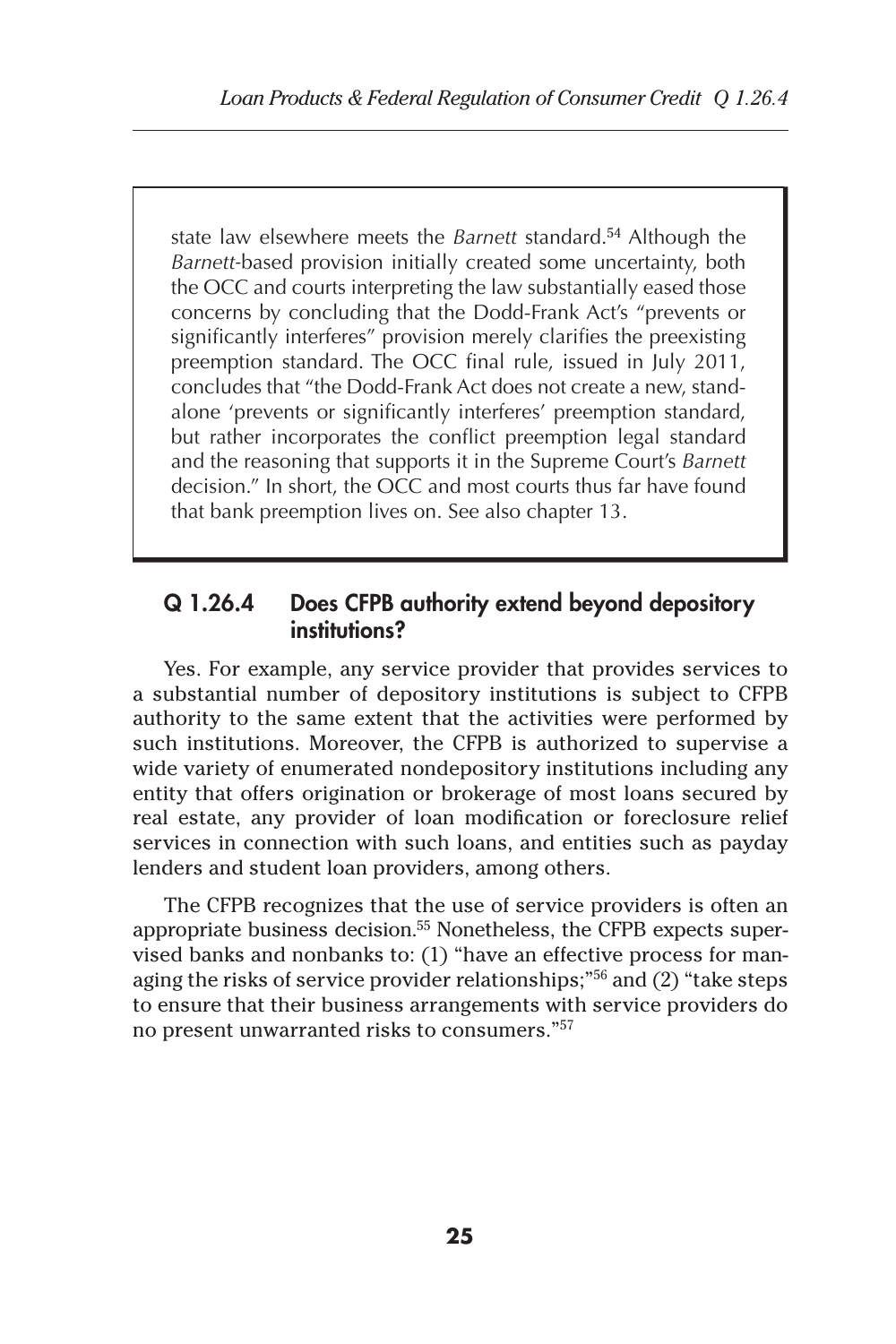### Q 1.26.5 What consumer lending regulations are enforced by the CFPB?

The CFPB is responsible for rule-making with respect to at least the following regulations: These are the most commonly referenced statutes in consumer lending.<sup>58</sup> Among the regulations that have been renumbered and republished are the following:

- Regulation B (12 C.F.R. Part 1002), Equal Credit Opportunity  $Art$
- Regulation C (12 C.F.R. Part 1003), Home Mortgage Disclosure  $Art$
- Regulation E (12 C.F.R. Part 1005), Electronic Fund Transfer Act;
- Regulations G and H (12 C.F.R. Parts 1007 and 1008), Secure and Fair Enforcement for Mortgage Licensing Act;
- Regulation M (12 C.F.R. Part 1013), Consumer Leasing Act;
- Regulation P (12 C.F.R. Part 1016), Privacy of Consumer Financial Information;
- Regulation V (12 C.F.R. Part 1022), governing FCRA practices of covered banks;
- Regulation X (12 C.F.R. Part 1024), Real Estate Settlement Procedures Act;
- Regulation  $Z$  (12 C.F.R. Part 1026), TILA; and
- Regulation DD (12 C.F.R. Part 1030), Truth in Savings Act, requiring banks to provide meaningful disclosures in connection with deposit accounts.

As discussed below, this list is not exhaustive of the CFPB's total rulemaking authority.

# **Q 1.27 What authority remains with other federal agencies?**

Plenty. Outside of consumer financial products and related services, preexisting federal agencies have largely retained their regulatory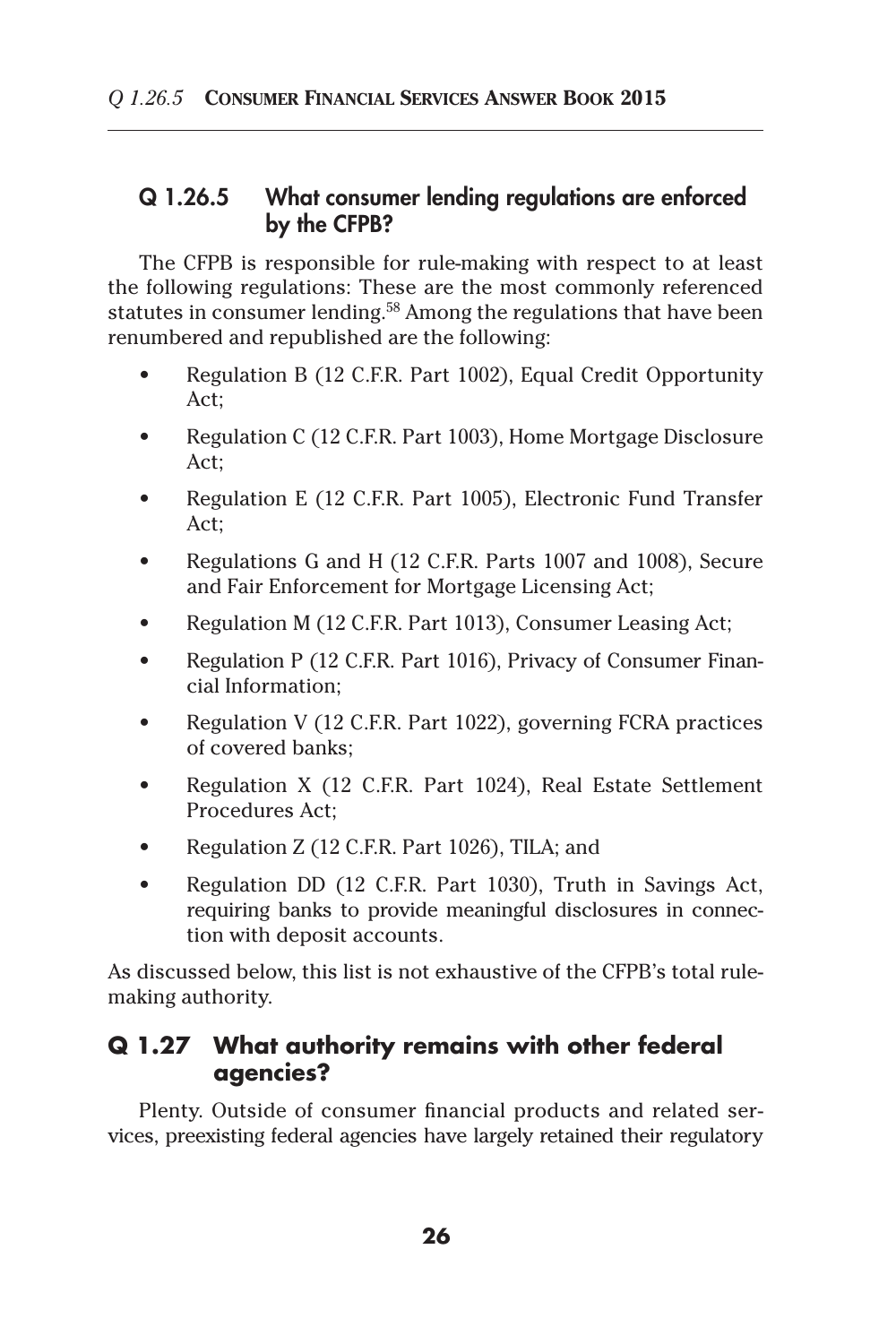authority over their various covered businesses and operations. The relevant banking regulators are:

- (1) the Office of the Comptroller of the Currency;
- (2) the Federal Reserve;
- (3) the Federal Deposit Insurance Corporation; and
- (4) the National Credit Union Administration.<sup>59</sup>

Each of these agencies continues to regulate bank or depository activities under other federal lending laws such as the Community Reinvestment Act (CRA) and section 5 of the Federal Trade Commission Act, which prohibits unfair or deceptive acts and practices.

## Q 1.27.1 What is the Office of the Comptroller of the Currency?

Created in 1863 by the National Bank Act, the Office of the Comptroller of the Currency (OCC) is the agency of the Department of the Treasury that charters, regulates, and supervises all national banks. Although the CFPB has assumed numerous functions, the OCC continues to regulate other activities of national banks as well as those federal savings banks that were formerly regulated by the OTS (which was abolished by the Dodd-Frank Act). After the abolition of the OTS, the OCC also gained rule-making (but not regulatory) authority over state S&Ls.

### Q 1.27.2 What is the Federal Reserve?

Created in 1913 in response to a nationwide bank panic, the Federal Reserve System (the "Fed" or "Federal Reserve") is the central banking system. Among many other functions, the Board of Governors of the Fed (the "Federal Reserve Board") regulates banks with state charters that are members of the Federal Reserve System and bank holding companies.

### Q 1.27.3 What is the Federal Deposit Insurance Corporation?

In response to the bank failures of the Great Depression, Congress established the Federal Deposit Insurance Corporation (FDIC) in 1933. In conjunction with state banking departments, the FDIC regulates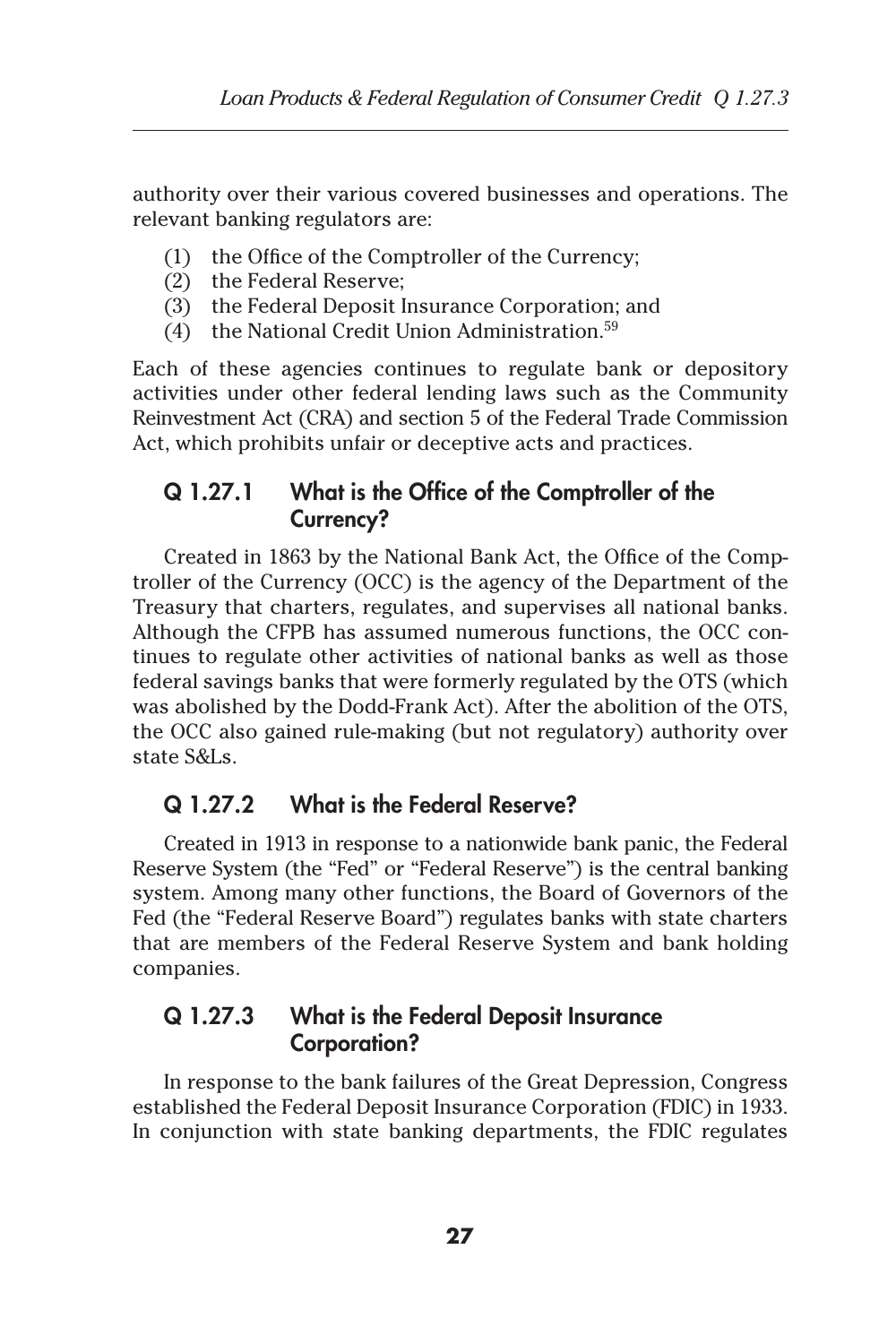banks with state charters that are not members of the Federal Reserve System, and likewise regulates state S&Ls after the abolition of the OTS. The FDIC has three other important functions. First, the FDIC provides deposit insurance that guarantees the safety of deposits in member banks, currently up to \$250,000 per depositor per bank. Second, the FDIC serves as the conservator or receiver of failed banks. Third, under the Dodd-Frank Act, the FDIC is likewise the primary consumer financial regulator of banks that are not "large banks" based on the \$10 billion asset size. While the CFPB has jurisdiction to supervise consumer financial activities of large banks, the FDIC has jurisdiction over all other banks.

### Q 1.27.4 What is the National Credit Union Administration?

The National Credit Union Administration (NCUA) is an independent federal agency tasked with chartering, supervising, and insuring federal credit unions. The NCUA manages the National Credit Union Share Insurance Fund, a federal fund similar to FDIC insurance that is backed by the full faith and credit of the U.S. government.

#### **Bank Regulators—Coordinating Policy and Practices**

Bank regulators attempt to coordinate policy and practices. Each of the regulators is a member of the Federal Financial Institutions Examinations Council (FFIEC), an inter-agency council whose primary purpose is to promote uniformity in the regulatory oversight of the country's banking institutions. $60$  In addition to the federal banking regulators, the FFIEC also includes the State Liaison Committee, an organization that includes representatives from the major state regulators' trade associations, that is, the Conference of State Bank Supervisors (CSBS), the American Council of State Savings Supervisors (ACSSS), and the National Association of State Credit Union Supervisors (NASCUS). A representative of the CFPB also serves on the FFIEC.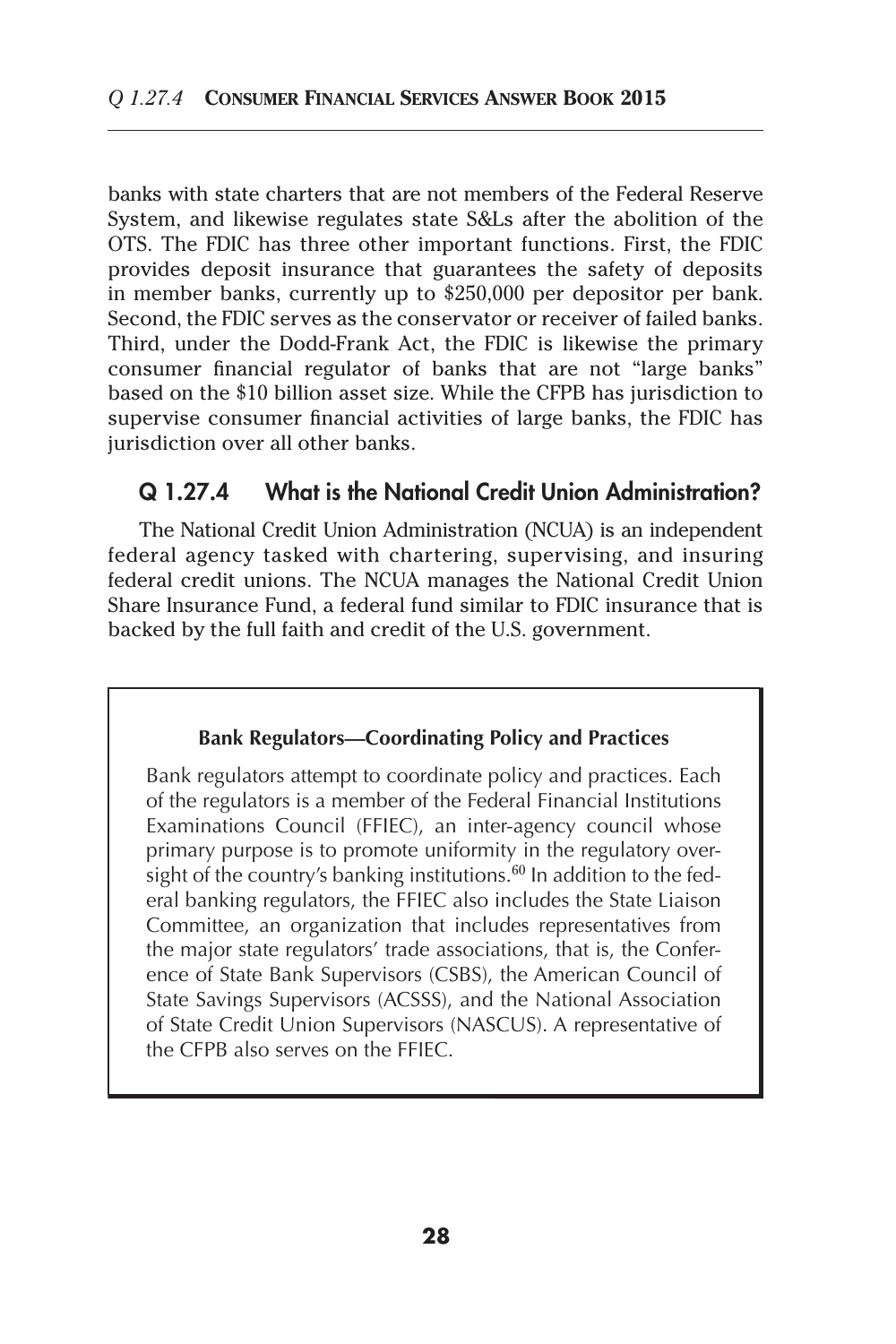### Q 1.27.5 What happened to the authority of those agencies from whom authority has been transferred to the CFPB?

The answer depends on the agency. In accordance with the CFPA, a number of federal agencies transferred substantial regulatory, rulemaking, and enforcement authority to the CFPB. One of these agencies is the Federal Reserve Board, which technically "houses" the CFPB. Notwithstanding this fact, the Federal Reserve Board has no ability to impair or restrict the activities of this truly independent body. Other affected agencies include the OCC (which has lost substantial authority over consumer lending regulation of national banks), the now-abolished OTS, NCUA (which lost authority over consumer financial products offered by credit unions), FDIC, and HUD (which lost its RESPA and SAFE Act rule-making authority, among other things). With the exception of the abolished OTS, these agencies continue to exist and maintain numerous functions independent of the rights and duties granted to the CFPB. The OCC, the Federal Reserve, and the FDIC continue to have supervisory authority for consumer law over depository institutions with assets of \$10 billion dollars or less. HUD retains authority of the Fair Housing Act.

# *Federal Laws Governing Consumer Lending*

# **Q 1.28 What is the Consumer Credit Protection Act?**

The federal Consumer Credit Protection Act is the umbrella name for the body of federal consumer financial protection laws codified at 15 U.S.C. §§ 1601–1693r. There are seven major laws within the CCPA:

- (1) the Truth in Lending Act is subchapter I;
- (2) the Restriction on Garnishment  $Act^{61}$  is subchapter II;
- (3) the Credit Repair Organizations Act is subchapter II-A;
- (4) the Fair Credit Reporting Act is subchapter III;
- (5) the Equal Credit Opportunity Act is subchapter IV;
- (6) the Fair Debt Collection Practices Act is subchapter V; and
- (7) the Electronic Fund Transfer Act is subchapter VI.

Although often treated as separate acts, the Fair and Accurate Credit Transactions Act (FACTA) is codified within FCRA, and the Home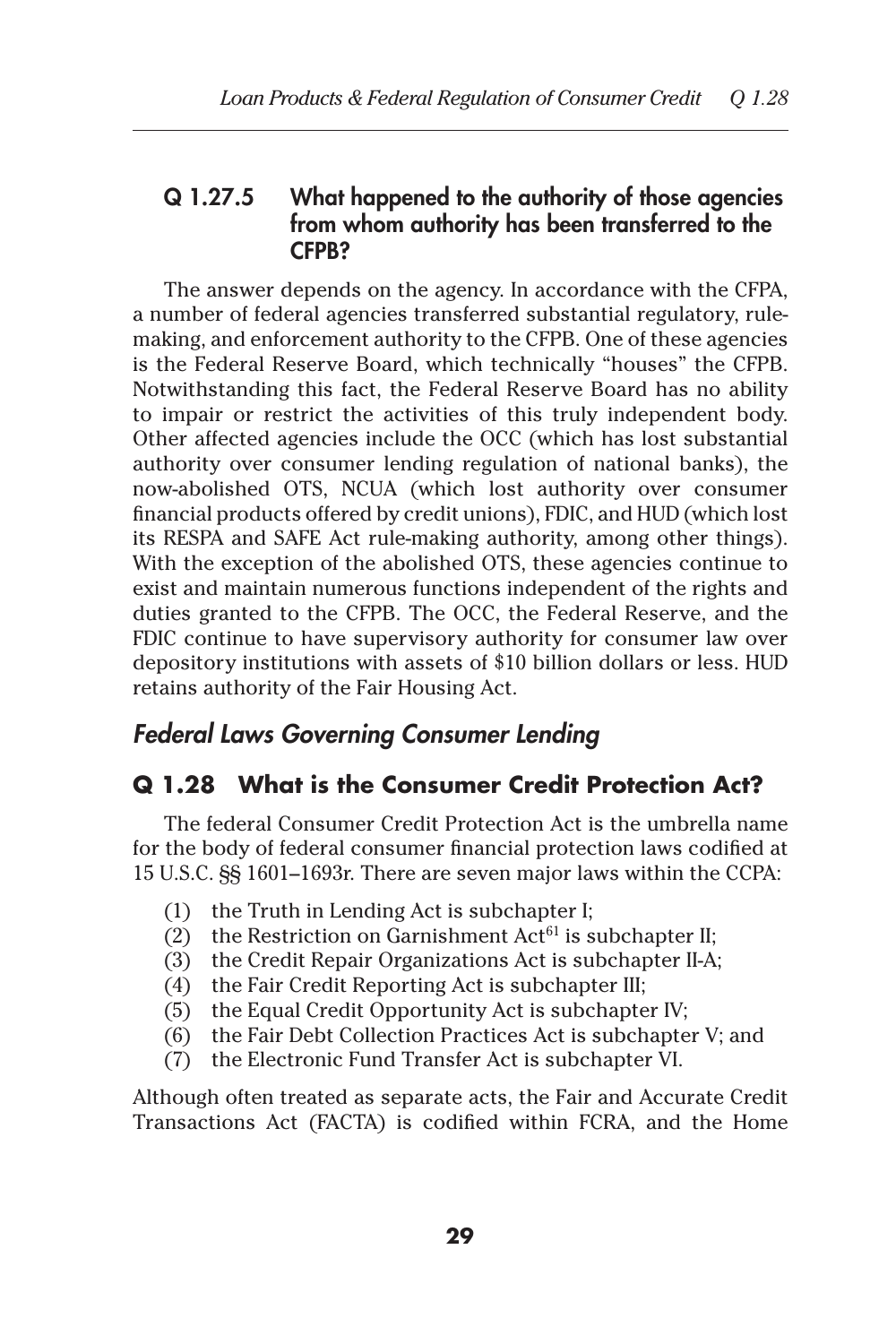Owners Equity Protection Act (HOEPA) and the Fair Credit Billing Act (FCBA) are part of TILA.

### **Q 1.29 What federal laws apply to lenders at the time the loan is underwritten and made?**

Although there are many loan-specific statutes that govern specific types of consumer lending activity (such as real estate settlement practices), there are several core statutes that govern virtually all consumer lending in the United States, such as:

- (1) the Truth in Lending Act, which addresses the form and timing of certain loan disclosures and creates certain substantive limitations on lending and servicing practices;
- (2) the Equal Credit Opportunity Act, which prohibits discrimination in lending and requires certain disclosures to be made;
- (3) the Fair Credit Reporting Act, which governs the use of information used to evaluate the consumer for credit and other purposes and the provision of consumer payment information to credit bureaus;
- (4) the so-called "FTC Holder" Rule, which governs the preservation of certain defenses in favor of the borrower;
- (5) the FTC Credit Practices rule, which prohibits certain practices with respect to credit agreements;
- (6) the Gramm-Leach-Bliley Act, which provides certain data privacy and data security protections for consumers;
- (7) the Federal Trade Commission Act, which prohibits unfair or deceptive acts or practices; and
- (8) the Consumer Financial Protection Act, which effectively prohibits unfair, deceptive or abusive acts or practices.

### **Q 1.30 What is the Truth in Lending Act?**

Enacted originally in 1968, the Truth in Lending Act (TILA)<sup>62</sup> is the federal law governing consumer lending disclosures. In enacting TILA, Congress sought to ensure the meaningful disclosure to consumers of significant credit terms. TILA requires creditors (sellers, lenders, and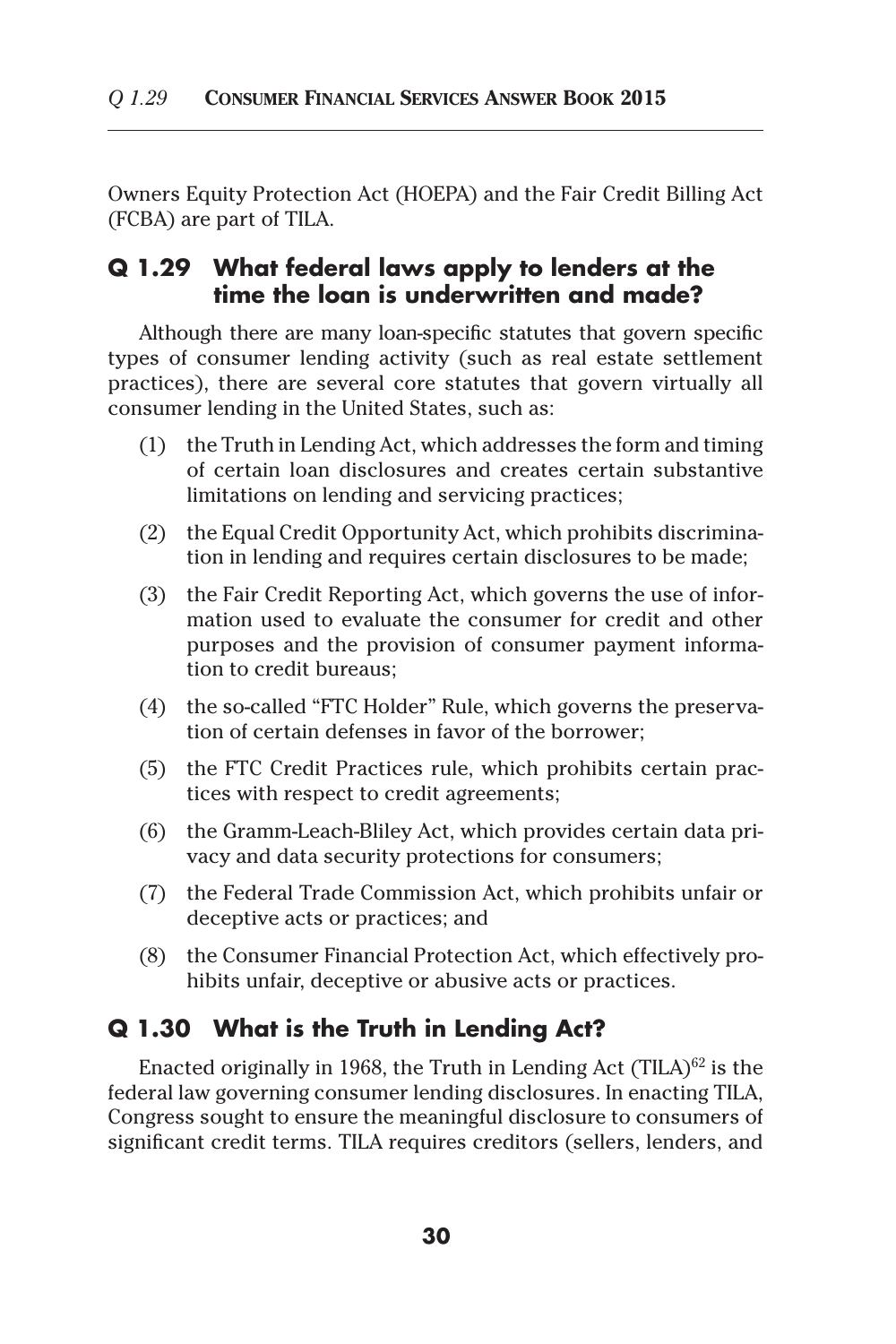lessors) to disclose certain material credit terms using standardized terminology, with uniform meanings, and often in specified locations within the loan agreement. $63$  In more recent years, Congress has modified TILA's focus from its roots as a disclosure statute toward providing substantive protections such as the ones contained in the CARD Act and the ability to repay requirements enacted as part of Title XIV of the Dodd-Frank Act. For a more detailed discussion of TILA, see chapter 3.

### Q 1.30.1 What is the scope of TILA?

TILA's coverage generally extends to consumer credit transactions. A consumer credit transaction involves a consumer (a natural person) whose credit transaction is primarily for personal, family or household purposes.64 TILA expressly excludes from coverage, among other things:

- (1) credit transactions primarily for business, commercial, or agricultural purposes, or to government or governmental agencies or instrumentalities, or to organizations;
- (2) transactions in securities or commodities accounts by a broker-dealer registered with the Securities and Exchange Commission;
- (3) transactions other than with respect to real estate (or, similarly, of personal property used as the consumer's principal dwelling) in which the total amount financed exceeds \$25,000; and
- (4) federal student loan programs. $65$

### Q 1.30.2 What federal regulations implement TILA?

The CFPB has regulatory authority to promulgate rules and regulations to implement and interpret TILA. The current regulations are known as Regulation Z (under the Federal Reserve Board's former regulatory framework). In conjunction with TILA, Regulation Z provides disclosure requirements for high-rate mortgages and reverse mortgages, and rescission provisions for various types of transactions in which a security interest is retained in a consumer's principal residence. There is also Official Staff Commentary to Regulation Z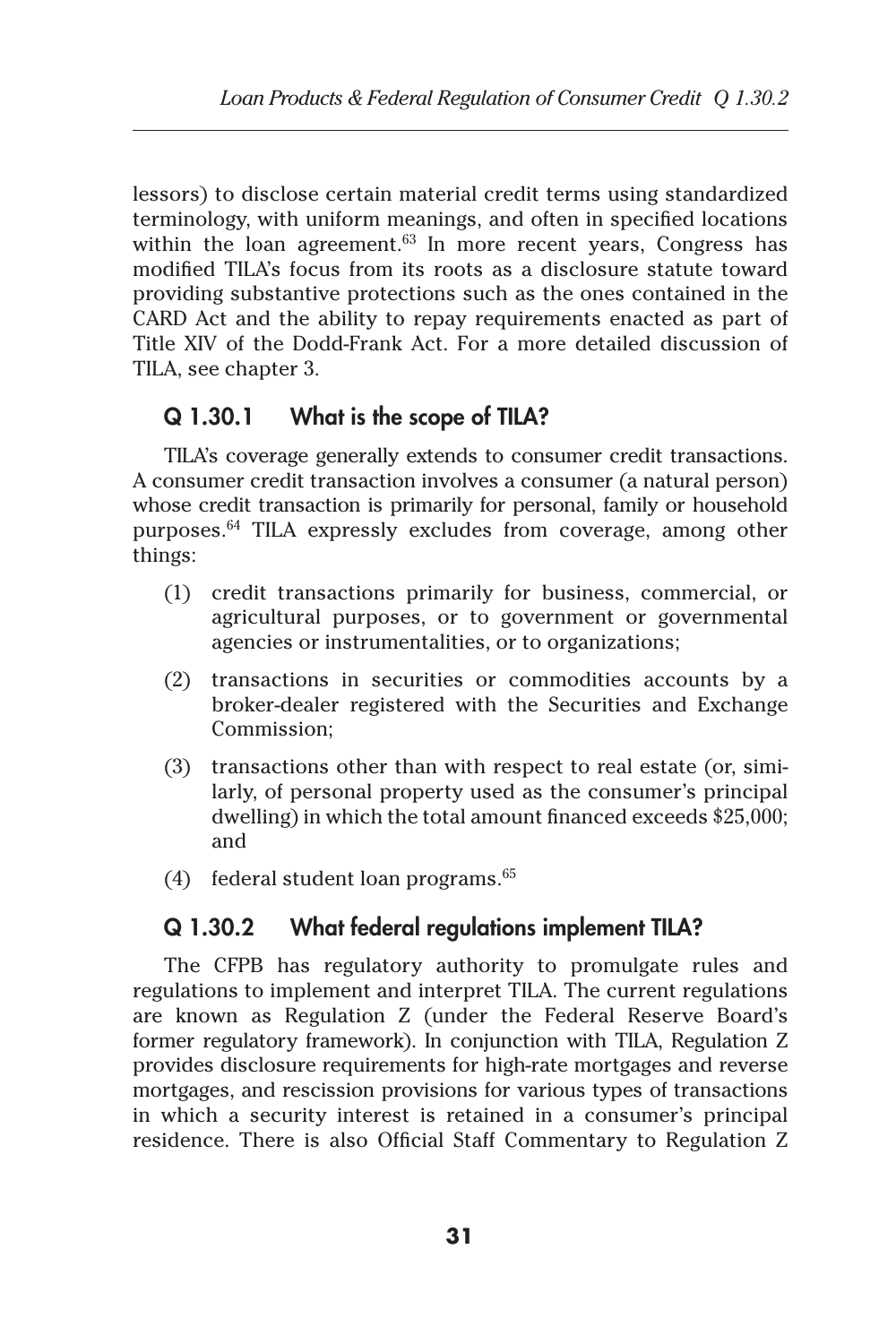providing additional commentary. Creditors who rely upon these official interpretations are exempt from liability under the statute even if a court later finds the agency's interpretation to be incorrect.

#### Q 1.30.3 Are retail installment sales covered by TILA?

In general, yes, because RISCs are treated as consumer credit agreements. Like other retailers, auto dealers enter into retail installment sales contracts with purchasers under which the buyer agrees to purchase the vehicle in regular monthly installments. Most state retail installment sales acts impose disclosure obligations that are either based on or that refer directly to TILA disclosure requirements.

### Q 1.30.4 Are there any state laws that supplement or supplant TILA?

Pursuant to express regulatory exemptions, Connecticut, Maine, Massachusetts, Oklahoma, and Wyoming have enacted laws that supplement or supplant TILA provisions in limited circumstances.<sup>66</sup> For the most part, the state laws are otherwise substantially similar to TILA. For example, the Massachusetts Consumer Credit Cost Disclosure Act is generally equivalent to TILA in most respects.<sup>67</sup>

## **Q 1.31 What is the Equal Credit Opportunity Act?**<sup>68</sup>

Effective since 1977, the federal Equal Credit Opportunity Act (ECOA) prohibits discrimination in credit transactions on the basis of, among other things, race, color, religion, national origin, sex, marital status, and age. $69$ 

### Q 1.31.1 What is the scope of the ECOA?

The ECOA applies to virtually every aspect of a credit transaction (whether for consumer or non-consumer purposes, whether to natural persons or to businesses) from the advertisement of credit availability, underwriting and servicing of the debt, to the collection and termination of existing credit. The ECOA prohibits lenders from discriminating against applicants, provides guidelines for gathering and evaluating credit information, and requires written notification when credit is denied (that is, the "adverse action notice").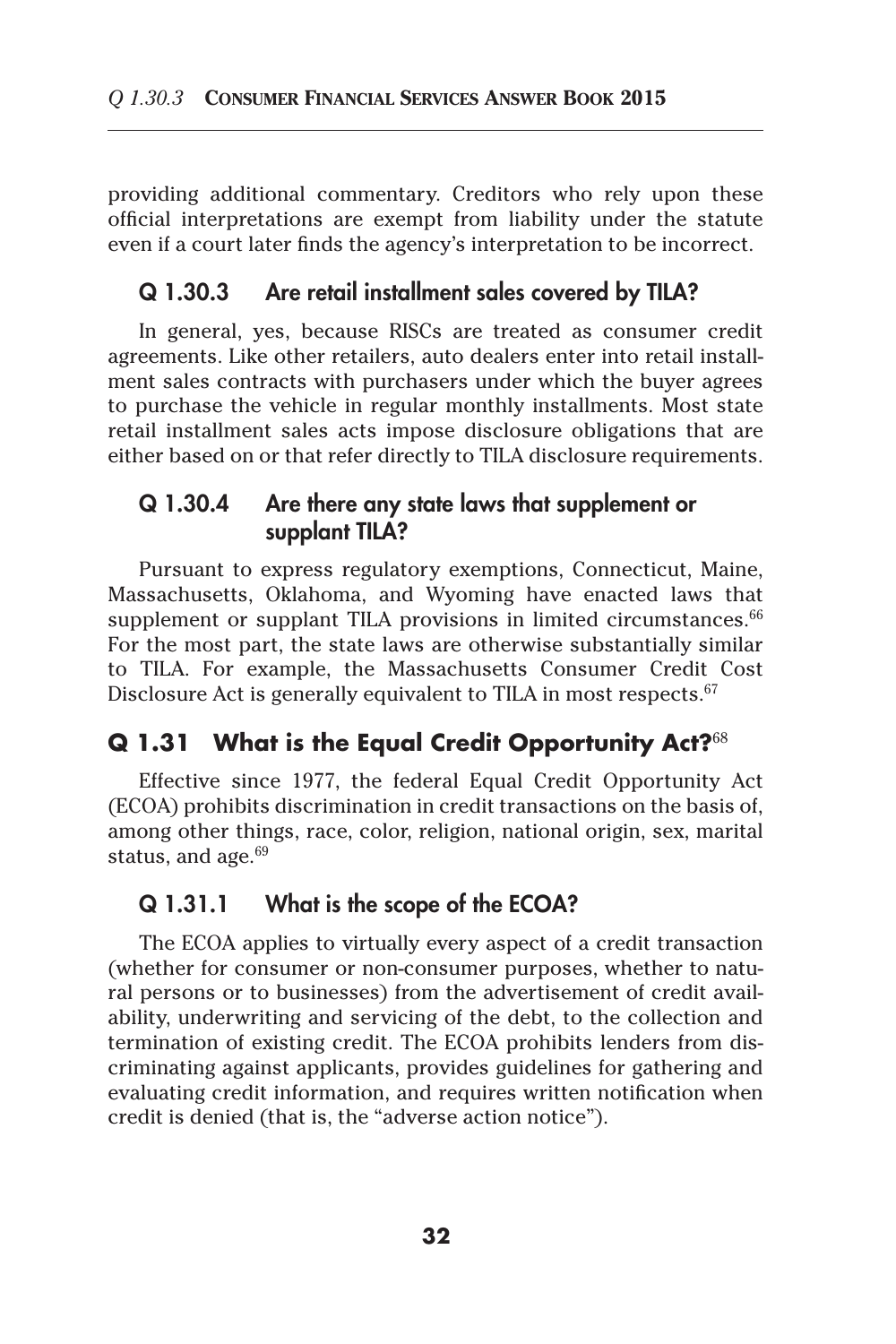#### Q 1.31.2 Who has regulatory authority over the ECOA?

Rule-making authority was originally granted to the Federal Reserve Board, but the Dodd-Frank Act transferred those duties to the CFPB, which has been granted the authority to enforce, interpret, and expand the ECOA through the federal regulations contained in Regulation B.70

### Q 1.31.3 What is "fair lending"?

"Fair lending" refers to the concept of fair, equitable, and nondiscriminatory access to credit for consumers.<sup>71</sup> The ECOA and the Fair Housing Act are each considered fair lending statutes because they mandate nondiscriminatory lending. For a more detailed discussion of fair lending, see chapter 22.

### Q 1.31.4 Does the ECOA address issues other than fair lending?

Yes. For example, Regulation B requires the disclosure and delivery to mortgage applicants of copies of all appraisals and other written valuations of the property, when prepared in connection with an application for a loan to be secured by a first lien on a dwelling, and likewise requires creditors to notify applicants in writing that copies of appraisals will be promptly provided.72

### **Q 1.32 What is the Fair Credit Reporting Act?**

Congress passed the Fair Credit Reporting Act (FCRA)<sup>73</sup> in 1970 to protect individual consumers from false, misleading, or obsolete credit information. It did so by requiring credit bureaus, known officially as "consumer reporting agencies," to adopt reasonable procedures with respect to the accuracy, confidentiality, relevancy, and appropriate use of consumers' credit data. FCRA likewise obligates credit bureaus and users of covered information to provide certain enumerated disclosures to consumers whose information is being used. FCRA also requires furnishers of consumer information to the credit bureaus to provide accurate information. Until the Dodd-Frank Act transferred enforcement authority to the CFPB, the FTC had administrative enforcement authority for the FCRA, and the FTC promulgated various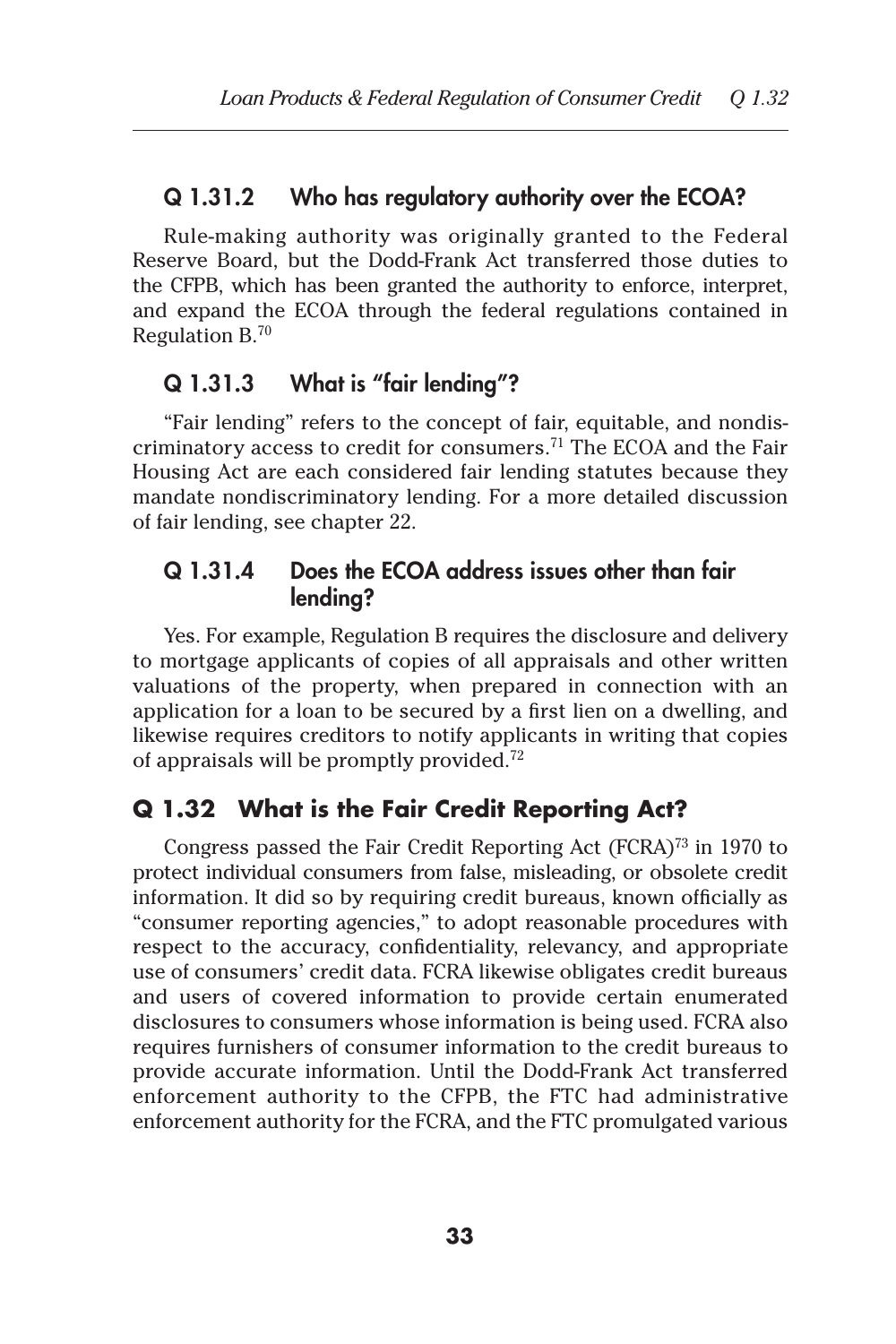Statements of General Policy regarding the various provisions of the FCRA. In addition, the Federal Reserve Board issued implementing regulations, known as Regulation  $V<sub>14</sub>$  applicable to covered banks.<sup>75</sup> For a more detailed discussion of FCRA, see chapter 6.

### Q 1.32.1 Who is covered by the FCRA?

FCRA applies to consumer reporting agencies, users of consumer reports (such as financial institutions), and persons or businesses (such as retailers) that report negative information to consumer reporting agencies.

### Q 1.32.2 What is a consumer reporting agency?

A consumer reporting agency (or "credit bureau") is an entity that, for monetary consideration, regularly engages in the practice of assembling or evaluating consumer credit information or other information on consumers for the purpose of furnishing consumer reports to third parties. The three largest credit bureaus are Trans Union, Equifax, and Experian.

The credit bureaus provide consumer credit history information (called "consumer reports") to creditors as part of loan underwriting and in turn creditors provide periodic payment history information to the bureaus for inclusion in consumer reports.

#### Q 1.32.3 Who has regulatory authority over the FCRA?

The Federal Reserve Board promulgated Regulation V,76 which contains regulations implementing the FCRA. These regulations do not have general applicability, but rather apply principally to those banks that are members of the Federal Reserve System (other than national banks) and bank holding companies, and affiliates of such holding companies except for affiliates of bank holding companies that are depository institutions regulated by another federal banking agency or to consumer reporting agencies.<sup>77</sup> In any event, the CFPB now has authority to enforce Regulation V.

### Q 1.32.4 What is the Fair and Accurate Credit Transactions Act (FACTA)?

More than twenty years after the enactment of FCRA, Congress passed the Fair and Accurate Credit Transactions Act of 2003 (FACTA).<sup>78</sup>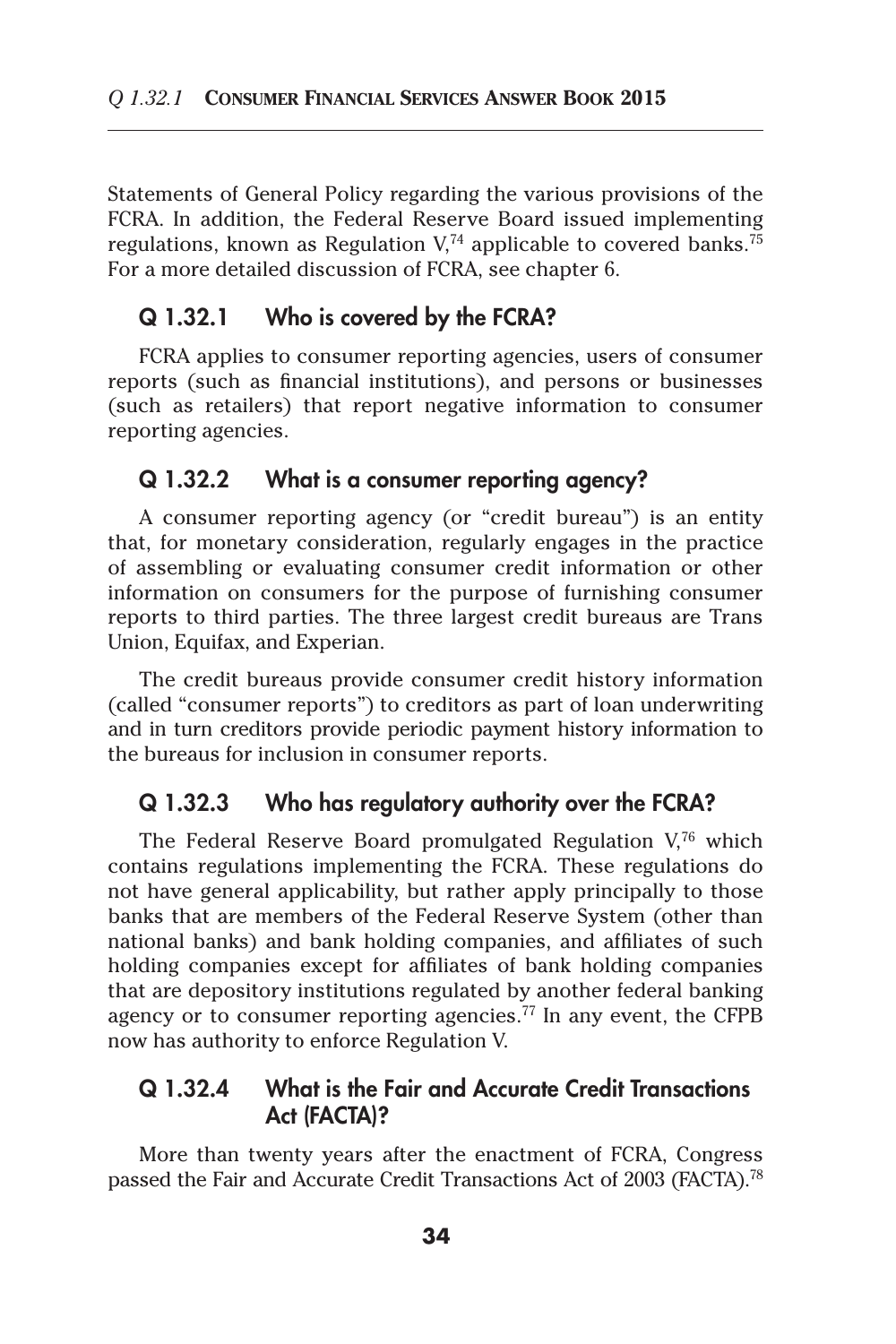Among other things, FACTA allows consumers to request free credit reports, prohibits the printing of anything other than truncated versions of credit card numbers at point-of-sale transactions, and enhances identity theft protections under the so-called Red Flags Rule (see Q 1.58 below), including provisions that improve a consumer's ability to restore his or her credit history as a result of such identity theft. FACTA and the Red Flags Rule are discussed in more detail in chapter 6.

### **Q 1.33 What is the FTC Holder Rule?**

Since 1976, the FTC Rule on Preservation of Consumers' Claims and Defenses, also known as the "FTC Holder Rule,"79 requires sellers of goods and services to include a provision in certain credit contracts preserving all the sale-related claims and defenses (for example, breach of contract, breach of warranty, misrepresentation, or fraud) that the consumer may assert against the seller so that the consumer may likewise pursue such claims and defenses against any future holders of the consumer credit contract.

#### Q 1.33.1 Are there any exceptions to the FTC Holder Rule?

Yes. The rule is inapplicable to real estate transactions (and thus there is no assignee liability under the FTC Holder Rule for mortgage transactions). The Rule is likewise inapplicable to cash purchases of consumer goods and services, or to credit card transactions, which are instead covered by the Fair Credit Billing Act.<sup>80</sup>

### Q 1.33.2 Is an assignee or purchaser liable for disclosure errors that are not apparent on the face of the loan?

Under TILA, an assignee is only liable for disclosure errors that are "apparent on the face of the disclosure statement."81 Numerous courts have concluded that the assignee liability limitations within TILA apply to other assignee liability claims whether or not a TILA claim is asserted.82

### **Q 1.34 What is the FTC Credit Practices Rule?**

The FTC Credit Practices Rule<sup>83</sup> and the substantially similar Regulation AA<sup>84</sup> prohibit banks, finance companies, retailers (such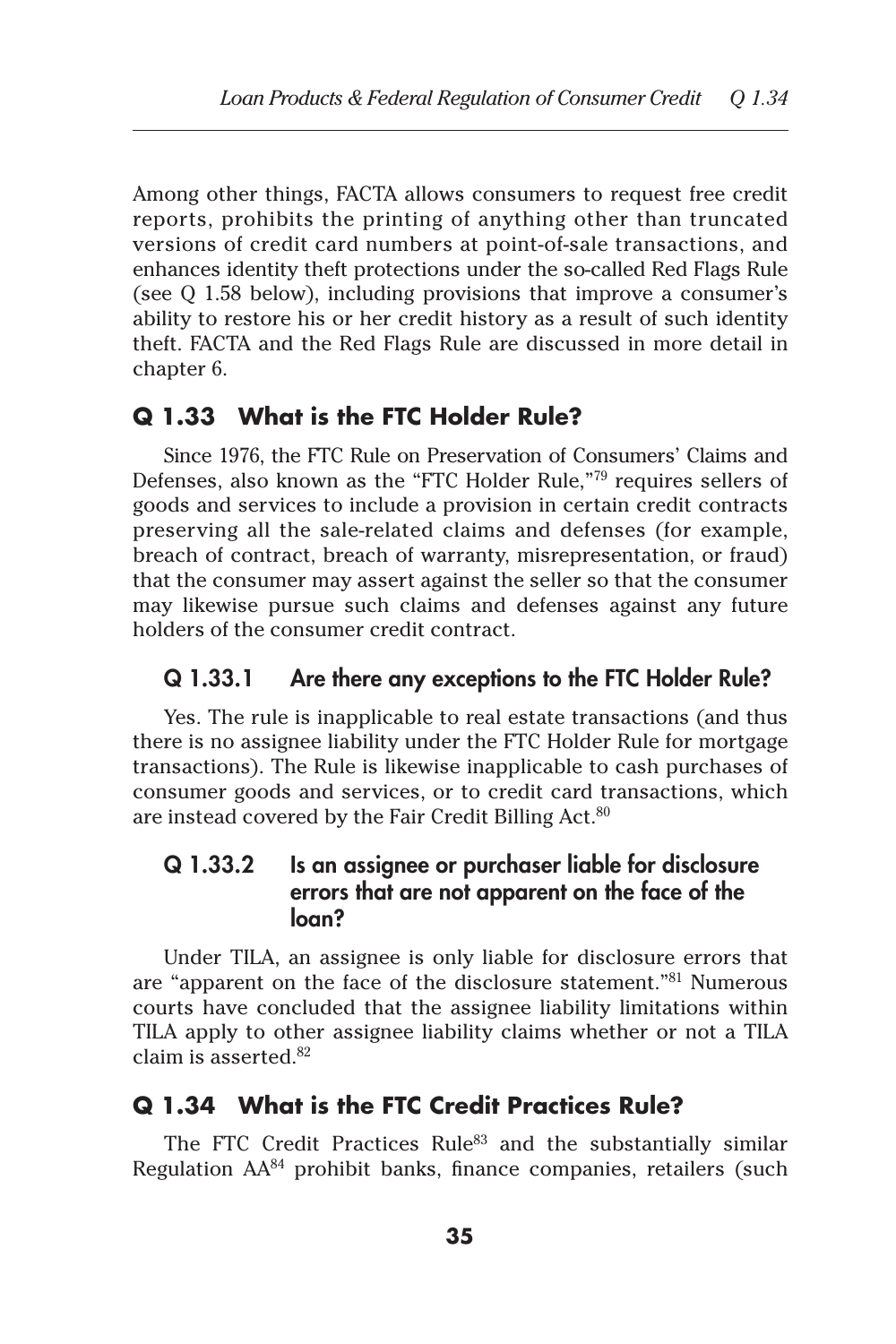as auto dealers, furniture stores, and department stores), and credit unions from including certain provisions in their consumer credit contracts, and mandates the inclusion of others. The rule applies to consumer credit contracts offered for any personal purpose, except to buy real estate.

### Q 1.34.1 What contract provisions are prohibited under the Credit Practices Rule?

Credit contracts may not include any provision whereby the consumer:

- (1) waives his or her right to be notified of a court hearing, or to present his or her side of the case;
- (2) waives any state-law protections to retain certain personal property even if the debt is not paid as agreed, except where the debt incurred is to purchase an item and that item is used as security for the debt;
- (3) agrees to wage deduction plans, unless cancellable by the consumer at any time; and
- (4) is required to use as collateral certain household and uniquely personal items that are of significant value to the consumer but are of little economic value to a creditor, such as appliances, linens, china, wedding rings, and family photographs, except where the debt was incurred to purchase any of these items.

### Q 1.34.2 What restrictions apply to co-signers on credit contracts?

In connection with the extension of credit to consumers, the Credit Practices Rule prohibits creditors from: (1) misrepresenting the nature or extent of co-signer liability to any person; and (2) obligating a co-signer unless the co-signer is informed prior to becoming obligated of the nature of the co-signer's liability. When a co-signer is required, the Credit Practices Rule requires the creditor to disclose, in a clear and conspicuous manner, that the co-signer has been asked to "guarantee" the debt, and to think carefully before proceeding, among other disclosures. In the case of open-end credit, the disclosure statement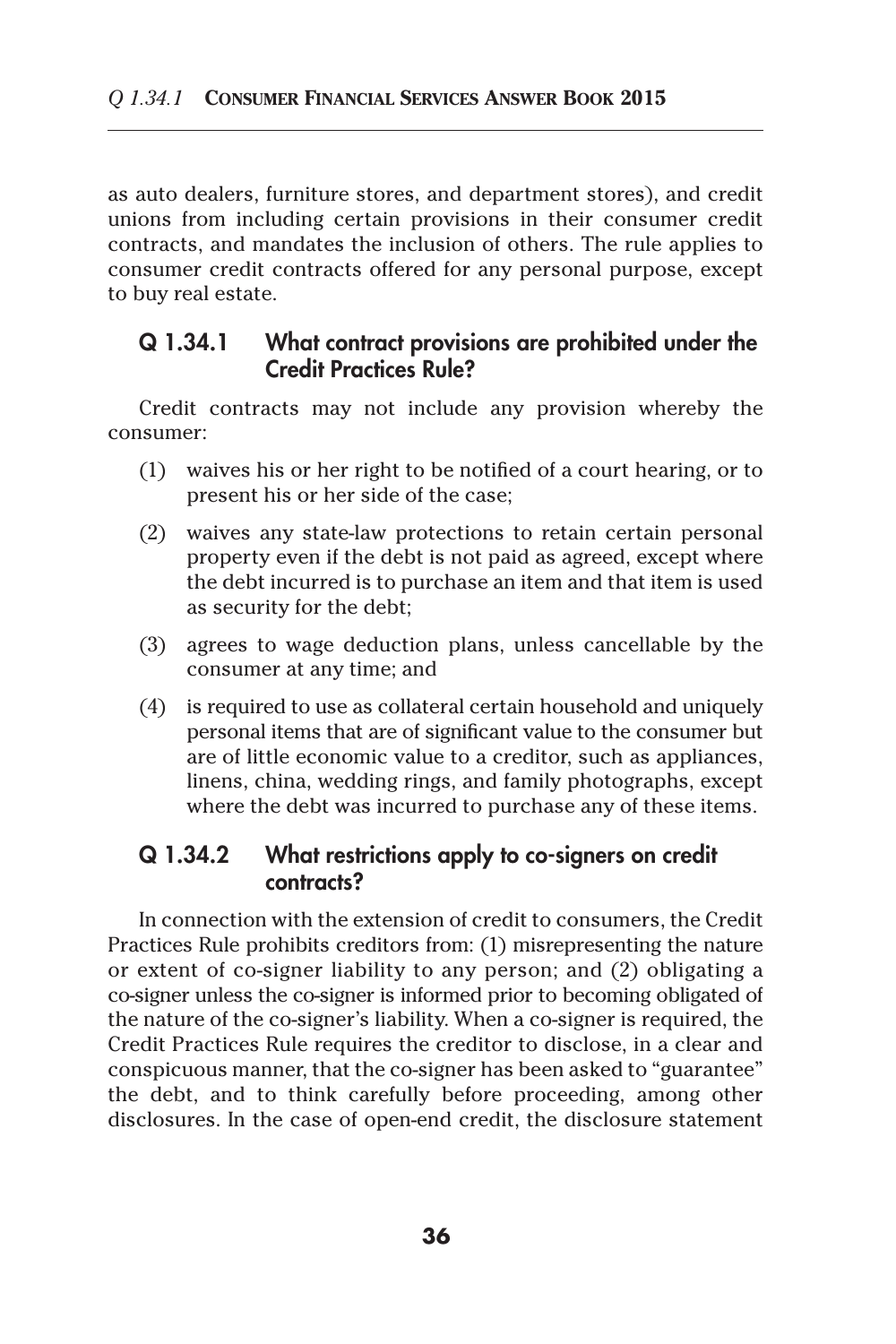must be provided to the co-signer prior to the time that the co-signer becomes obligated for fees or transactions on the account.<sup>85</sup>

### Q 1.34.3 Does the Credit Practices Rule address late charges?

Yes. In connection with collecting a debt arising out of an extension of credit to a consumer in or affecting commerce, the Rule makes it an unfair act or practice for a creditor, directly or indirectly, to levy or collect any delinquency charge when the only delinquency is attributable solely to late fees or delinquency charges assessed on earlier installments.86

### **Q 1.35 What is the Community Reinvestment Act?**

The Community Reinvestment Act (CRA) is a 1977 federal law that requires depository institutions to serve the credit needs of the communities in which they do business, including low- and moderateincome communities. A banking regulator's approval of mergers and expansions will be determined partly by assessments of CRA compliance.

# *Federal Laws Governing Mortgage Lending*

### **Q 1.36 What is the Servicemembers Civil Relief Act?**

The Servicemembers Civil Relief Act (SCRA) is an act passed by Congress in 200387 to allow servicemembers to devote their entire energy to the defense of the nation while on active duty military service.88 The SCRA applies to all forms of credit and—among its many provisions—temporarily suspends judicial and administrative proceedings, changes the terms of contracts to ease the burdens on servicemembers and their families, and requires additional actions from creditors prior to exercising certain remedies under contracts.<sup>89</sup> The U.S. Supreme Court has held that the SCRA should be "liberally construed to protect those who have been obliged to drop their own affairs to take up the burdens of the nation."90 There are limits to this, however, and the SCRA is not a panacea for all of a servicemember's legal woes: "Although the act is to be liberally construed it is not to be used as a sword against persons with legitimate claims."<sup>91</sup> For a more detailed discussion of the SCRA, please see chapter 18.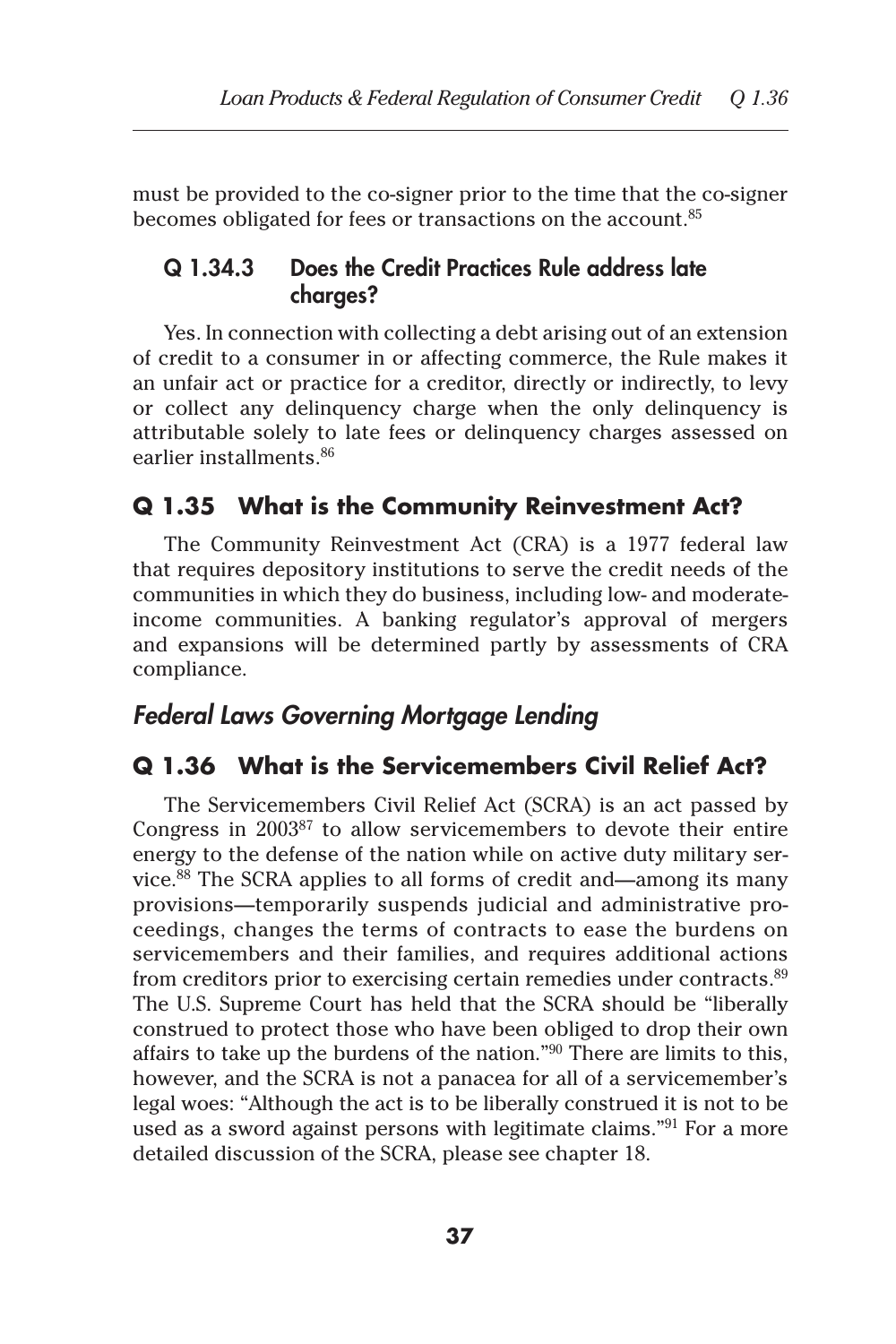#### Q 1.36.1 Who is eligible for SCRA protection?

To be eligible for SCRA protection, an individual must be a "servicemember" who is in "military service." A "servicemember" is defined by the SCRA as a member of the Army, Navy, Air Force, Marine Corps, or Coast Guard (the "Military") on active duty (including a reservist or National Guard member called to active duty in the federal Military), and a commissioned officer of the National Oceanic and Atmospheric Administration (NOAA) or the Public Health Service (PHS) in active service.<sup>92</sup> It may also include, in specific and limited circumstances, a member of the National Guard serving in his or her capacity as a National Guard member. Finally, certain provisions of the SCRA may be applicable to a servicemember's spouse, dependent, co-obligor, surety, or guarantor.

#### Q 1.36.2 In the event of alleged violations of the SCRA, who is entitled to pursue claims?

Both individual borrowers and the Department of Justice may pursue a civil action against a creditor or servicer for a violation of the SCRA.93 In recent years, the Department of Justice and banking regulators have used their authority to initiate civil actions in several instances. In addition to seeking equitable, declaratory, or monetary relief, the Department of Justice may also seek a civil money penalty of \$55,000 for the first violation of the SCRA and \$110,000 for any subsequent violation. $94$  Although the most notable enforcement actions have been in the mortgage servicing area, $95$  other SCRA-related actions have involved credit cards,  $96$  auto loans,  $97$  and student lending.  $98$ Finally, although state attorneys general have no authority over federal SCRA enforcement, they have nevertheless sought information related to SCRA compliance from banks and servicers alike.<sup>99</sup>

### **Q 1.37 What federal laws specifically apply just to mortgage lending?**

There are several federal statutes directed to mortgage lending. In addition to and in conjunction with the broader TILA, the core federal mortgage lending statutes are: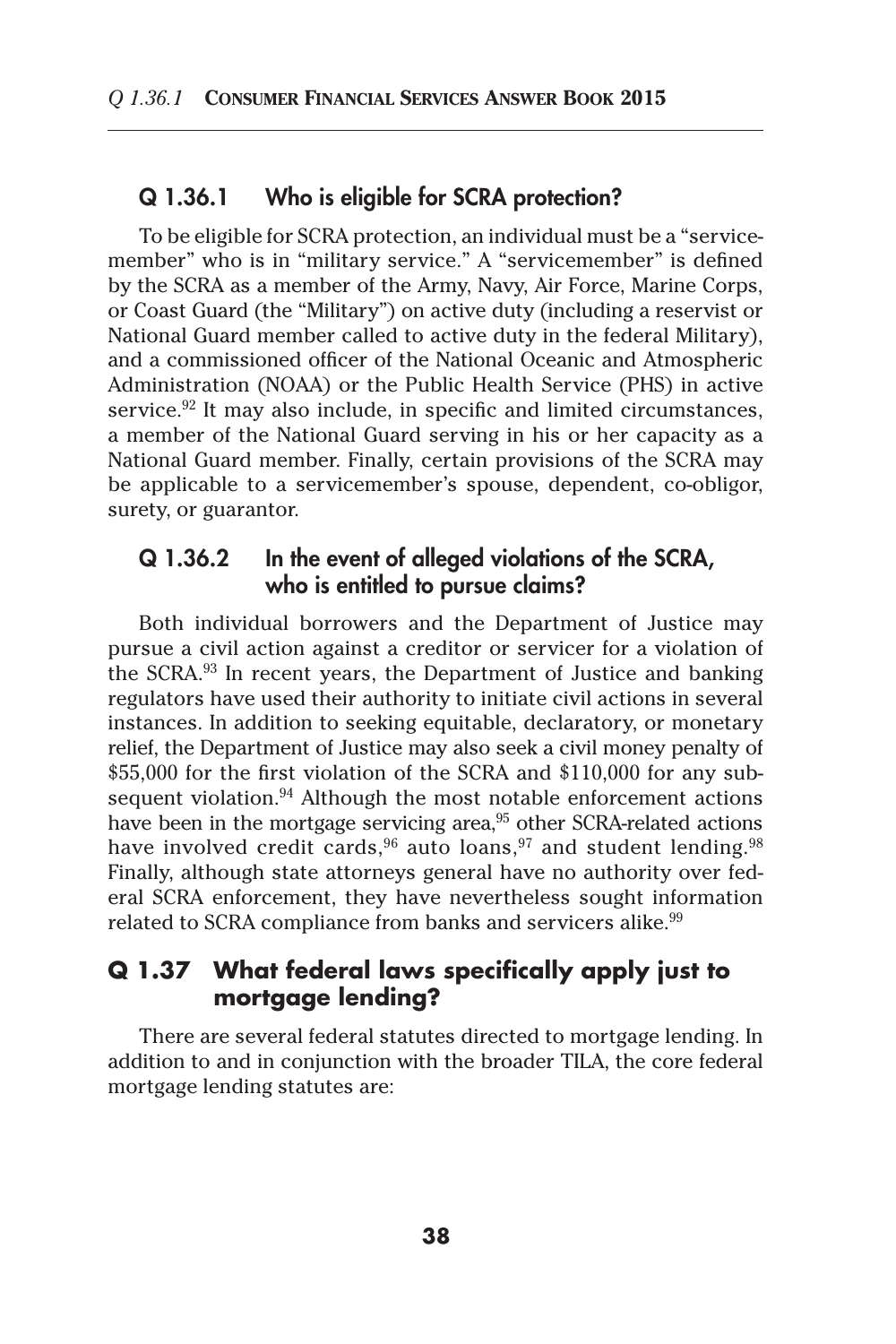- (1) the Mortgage Reform and Anti-Predatory Lending Act, which is Title XIV of the Dodd-Frank Act (see chapter 2);
- (2) the Home Mortgage Disclosure Act (see chapter 22);
- (3) the Real Estate Settlement Procedures Act (see chapter 4);
- (4) the SAFE Mortgage Licensing Act (see chapter 14);
- (5) the Federal Housing Act (see chapter 22); and
- (6) the Community Reinvestment Act (see chapter 22).

# **Q 1.38 What is the Mortgage Reform and Anti-Predatory Lending Act?**

Enacted on July 21, 2010, the Mortgage Reform and Anti-Predatory Lending Act (the "Mortgage Reform Act") $100$  is one of numerous separate acts passed in the consolidated Dodd-Frank Act. Among other provisions, the Mortgage Reform Act made several substantial changes to lawful mortgage origination practices by, for example:

- (1) banning mortgage loan originators from receiving compensation that varies based on the terms of the loan other than the principal amount;
- (2) requiring mortgage lenders to adopt certain minimum national underwriting standards that require documented verification of the consumer's ability to repay;
- (3) banning the payment of yield spread premiums (YSPs) or other originator compensation that is based on the interest rate or other terms of the loans;
- (4) banning prepayment penalties on certain loans; and
- (5) banning mandatory arbitration on all residential loans.

The Mortgage Reform Act changes are largely accomplished as amendments to TILA and the Real Estate Settlement Practices Act (RESPA).101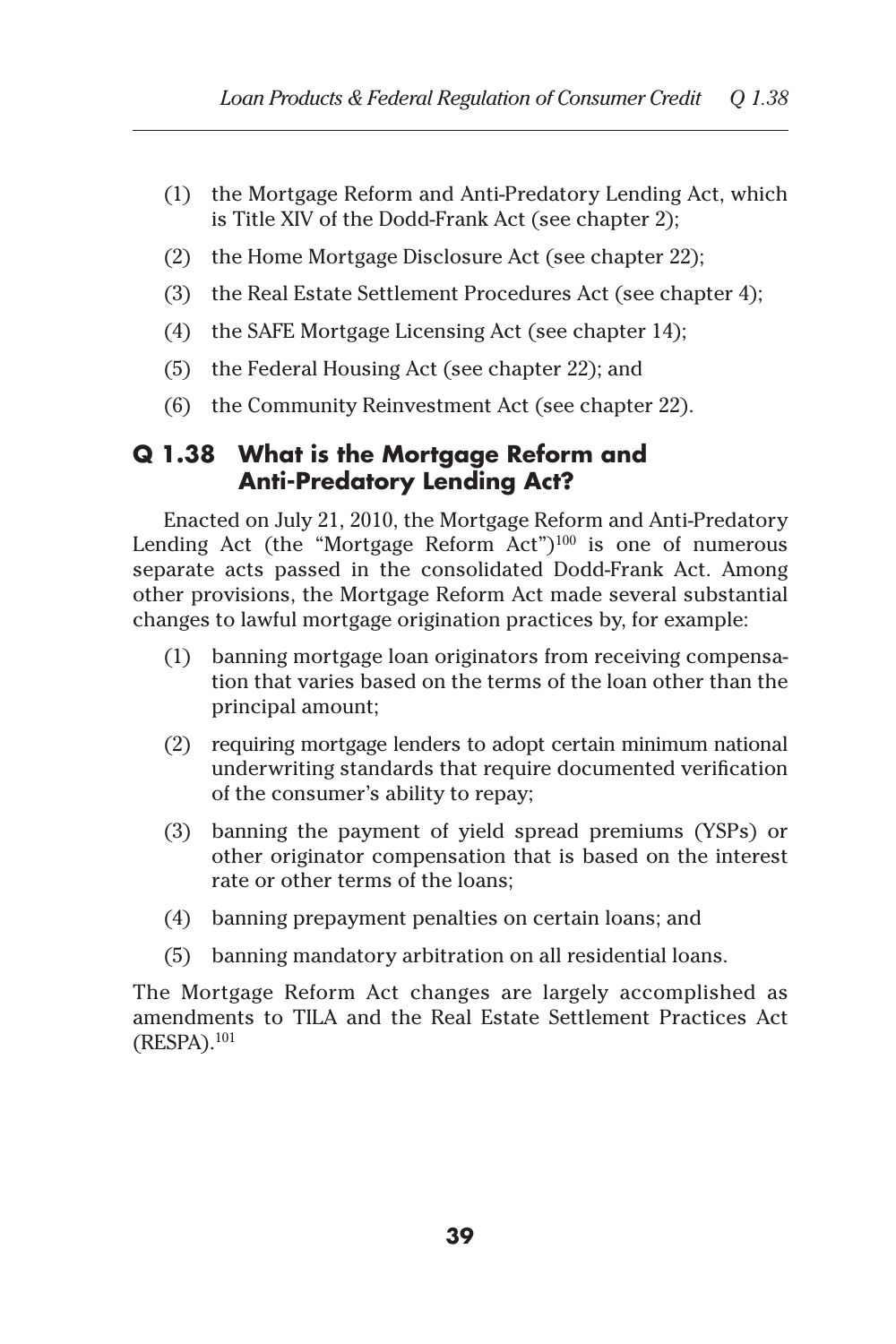#### Q 1.38.1 When did the Mortgage Reform Act provisions take effect?

The majority of Mortgage Reform Act provisions did not take effect until the CFPB had promulgated rules interpreting them. For many of the rules, the CFPB had until January 21, 2013, to prescribe rules addressing much of the prohibited conduct discussed above, and did so. Of course, the CFPB was free to issue regulations substantially in advance of this deadline, and did so in many instances.

#### **Q 1.39 What is the Homeowners Protection Act?**

The Homeowners Protection Act of 1998 (HPA)<sup>102</sup> was enacted to address perceived difficulties homeowners were experiencing in canceling private mortgage insurance (PMI) coverage. The HPA establishes provisions for the cancellation and termination of PMI, sets forth disclosure and notification requirements, and requires the return of unearned premiums.

#### Q 1.39.1 What is private mortgage insurance?

Private mortgage insurance (PMI) refers to insurance, including any mortgage guaranty insurance, against the nonpayment of or default on an individual mortgage or loan involved in a residential mortgage transaction, and that is made available by an entity other than the forms of insurance made available under the National Housing Act.<sup>103</sup> Typically, the borrower is required to pay for PMI on a purchase-money mortgage when the down payment is less than twenty percent or a refinancing when the borrower's equity is less than twenty percent.

#### **Q 1.40 What is the Home Mortgage Disclosure Act?**

Enacted by Congress in 1975 and substantially amended since then, the Home Mortgage Disclosure Act  $(HMDA)^{104}$  requires lending institutions to gather and report to the Federal Financial Institutions Examination Council (FFIEC) a Loan Application Register (LAR) that provides a substantial amount of data on the mortgage applications that the institution takes and the mortgage loans that the institution either originates or purchases. The data is used to determine whether financial institutions are serving the housing needs of their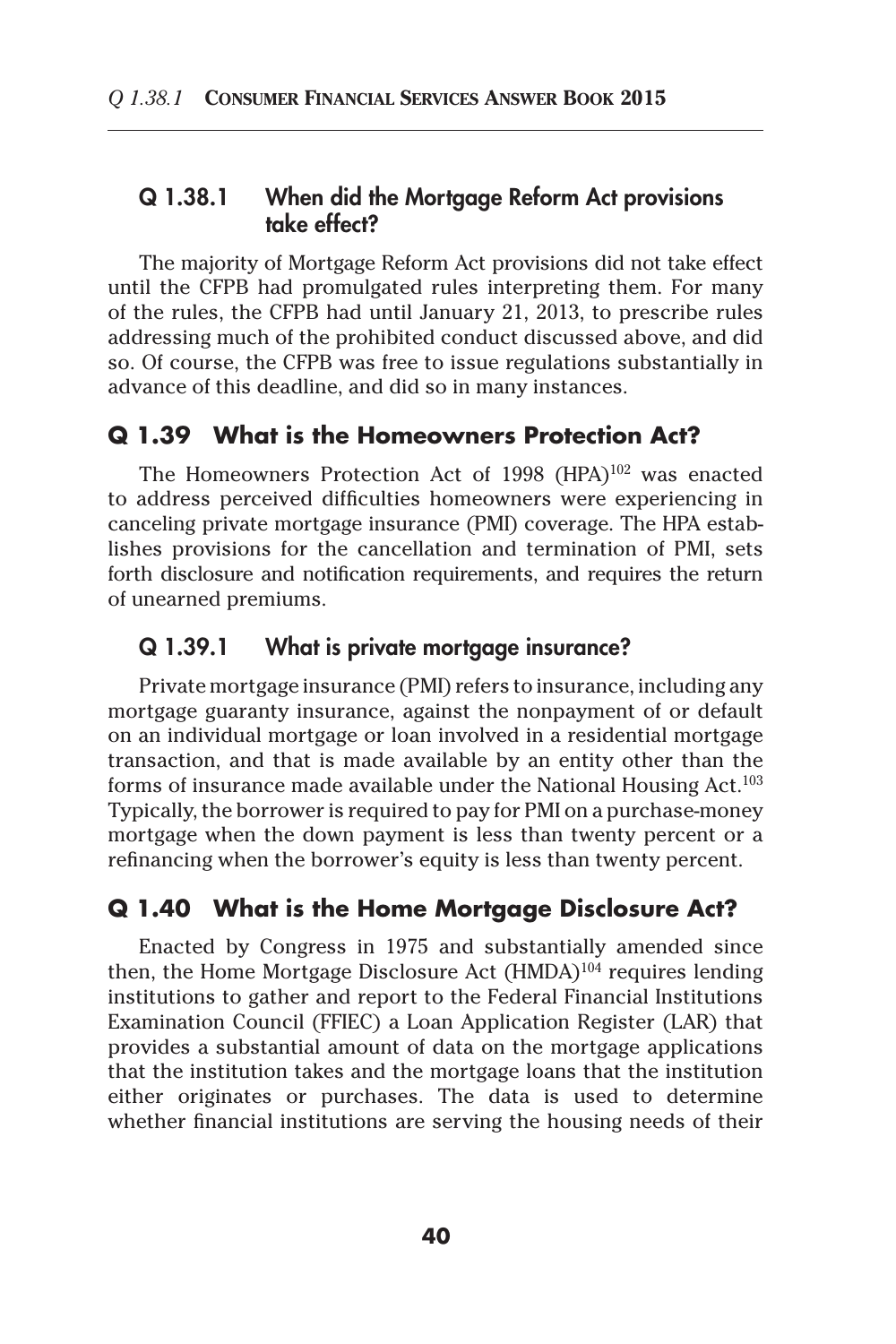communities and to identify possible discriminatory lending patterns. The FFIEC, the joint council of banking supervisors, facilitates public access to HMDA by creating both aggregate tables for each metropolitan statistical area and disclosure reports for each individual financial institution and providing much of the data to the public. For a more detailed discussion, see chapter 22.

# Q 1.40.1 What federal regulations implement HMDA?

Regulation  $C^{105}$  contains the federal regulations implementing the HMDA. The Federal Reserve Board has likewise issued Official Staff Commentary to Regulation C. In accordance with the Dodd-Frank Act, HMDA regulation has been transferred to the CFPB.

# **Q 1.41 What is the Real Estate Settlement Procedures Act?**

Enacted in 1974 and modified substantially since that time (including by 2010's Mortgage Reform Act), the Real Estate Settlement Procedures Act (RESPA)106 was passed into law to perform four primary functions:

- (1) to provide disclosures to loan applications regarding the costs of the real estate settlement services for their loan;
- (2) to eliminate kickbacks and referral fees made in connection with settlement services;
- (3) to regulate certain aspects of servicing and escrow accounts; and
- (4) to provide a mechanism, the qualified written request (QWR), for borrowers to resolve loan servicing issues after commencement of the loan.107

# Q 1.41.1 What federal regulations implement RESPA?

Regulation X contains the federal regulations implementing RESPA.108 Until the passage of the Dodd-Frank Act, HUD was the agency authorized to prescribe these rules and regulations, to make interpretations and grant exemptions as necessary to enforce RESPA. Now, the CFPB has these powers.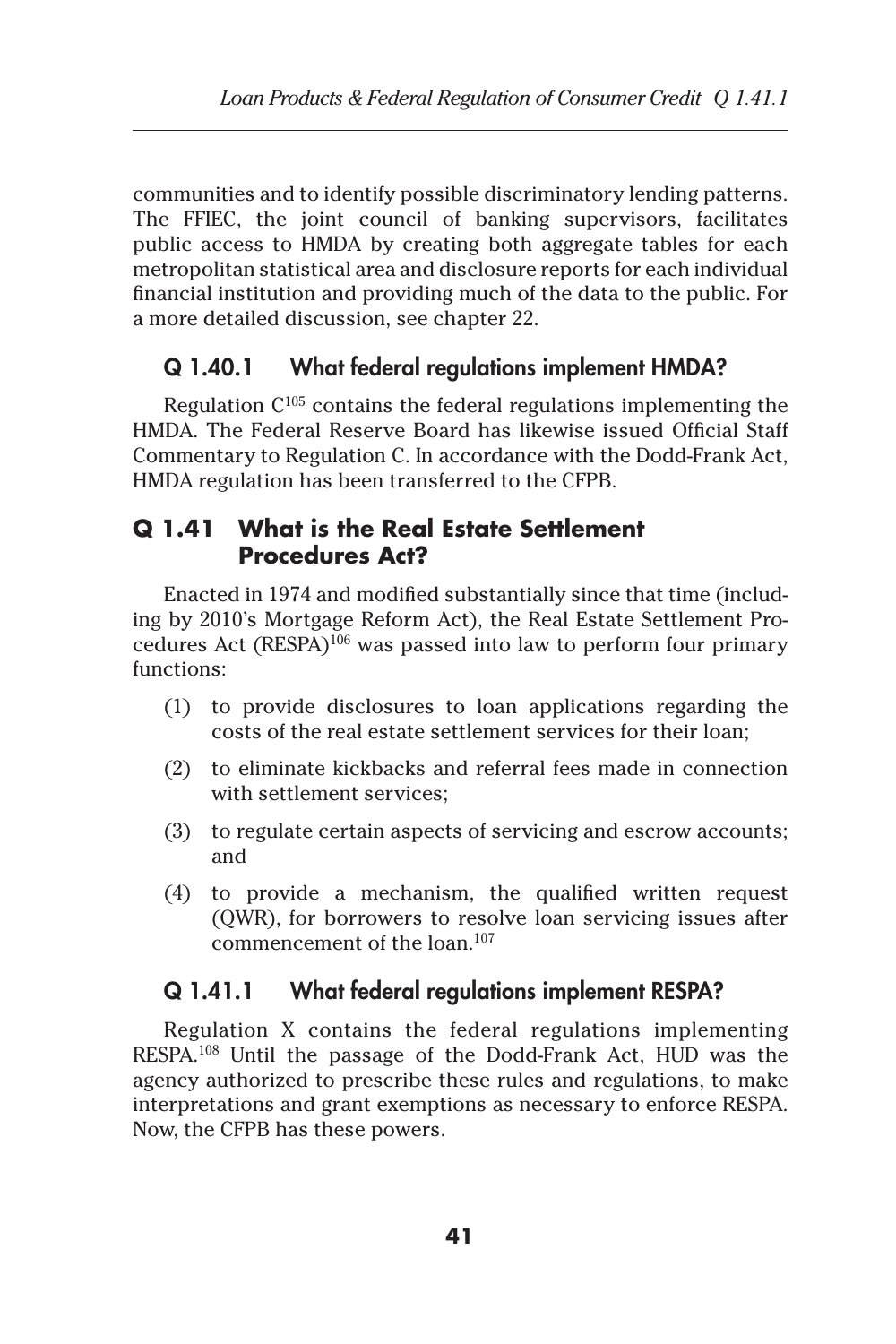#### Q 1.41.2 What is the Good Faith Estimate?

RESPA requires that the lender deliver to the borrower, prior to closing and within three days after receipt of a written loan application, a good faith estimate (GFE) of settlement costs the applicant is likely to incur.109 Regulation X identifies the items that must be included in the GFE.110 The GFE will be replaced by a Loan Estimate disclosure on August 1, 2015. See Q 1.41.5 below.

#### Q 1.41.3 What is a HUD Settlement Statement (or HUD-1)?

RESPA likewise mandates that borrowers receive, at closing, a standard form statement of settlement costs that clearly and conspicuously (1) itemizes all charges imposed upon the borrower and all charges imposed upon the seller in connection with the settlement; and (2) indicates whether any title insurance premium included in such charges covers or insures the lender's interest in the property, the borrower's interest, or both.<sup>111</sup> This settlement statement has become known as the HUD-1 because it was developed and issued by HUD.<sup>112</sup> With few exceptions, the required form must be completed and made available for inspection by the borrower at or before settlement by the person conducting the settlement. The HUD-1 will be replaced by an integrated Closing Disclosure on August 1, 2015. See Q 1.41.5 below.

#### Q 1.41.4 Does RESPA regulate appraisals?

No, but the CFPB and other agencies<sup>113</sup> have jointly promulgated changes to Regulation Z, effective January 18, 2014, that, as a protection against fraud, require appraisals in connection with so-called "higherpriced mortgage loans."114 These regulations, necessitated by the Dodd-Frank Act that added similar provisions to TILA, impose an affirmative obligation to: (1) obtain a proper written appraisal by a certified or license appraiser that includes a physical visit to the property; and (2) obtain *two* such written appraisals on the same property when the property is re-sold within either 90 or 180 days at a price substantially above the seller's acquisition price, depending on the differential.<sup>115</sup> Exempted from coverage are transactions involving newly constructed homes, those involving qualified mortgages, certain bridge loans, reverse mortgage transactions and transactions secured by new manufactured homes, mobile homes, boats or trailers.<sup>116</sup>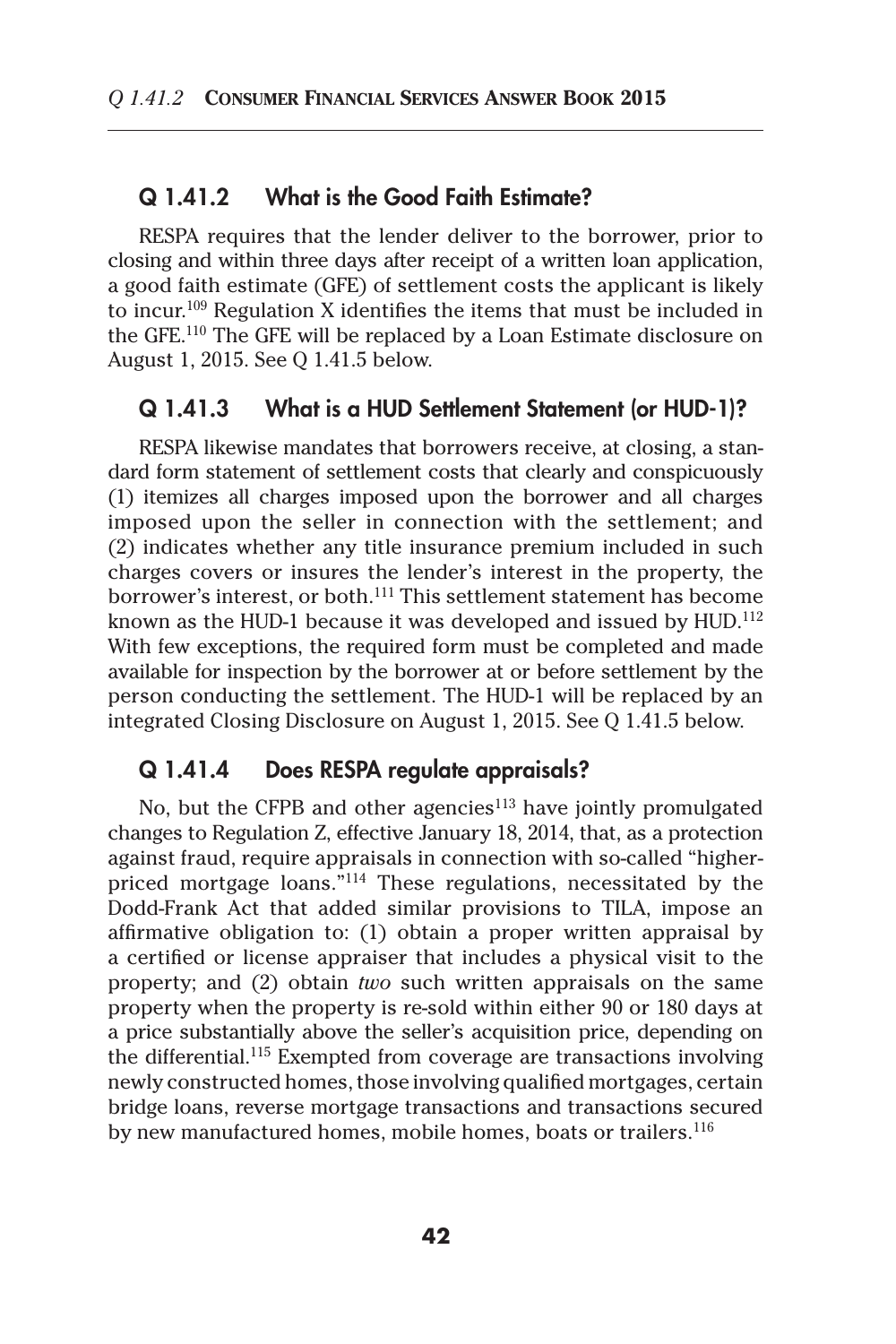#### Q 1.41.5 What is "Know Before You Owe"?

In November 2013, the CFPB issued rules that effectively merged the sometimes conflicting disclosure requirements of TILA and RESPA into an integrated set of mortgage disclosures.<sup>117</sup> When finally implemented on August 1, 2015, the new "Know Before You Owe" (KBYO) mortgage forms will largely replace preexisting mortgage disclosure forms. There will be two KBYO forms: (1) the Loan Estimate, provided within three business days after the loan application; and (2) the Closing Disclosure, provided to consumers at least three days before closing of the mortgage loan. The Loan Estimate replaces the Truth in Lending statement and the GFE, while the Closing Disclosure replaces the HUD-1.

### **Q 1.42 What are the Mortgage Servicing Rules?**

As a result of amendments to TILA and RESPA, the CFPB promulgated final rules effective January 10, 2014, that impose a wide variety of new mortgage servicing standards. With respect to TILA, the rules contain new provisions concerning initial rate adjustment notices for adjustable-rate mortgages, periodic statements for residential mortgage loans, require prompt crediting of mortgage payments, and impose expedited deadlines for responses to requests for payoff amounts. The final rule likewise amends prior rules governing the scope, timing, content, and format of disclosures to consumers regarding the interest rate adjustments of their variable-rate transactions.

With respect to RESPA, the final rules address servicers' obligations to: (1) correct errors asserted by mortgage loan borrowers; (2) provide certain information requested by such borrowers; (3) provide protections to such borrowers in connection with force-placed insurance; (4) establish reasonable policies and procedures to achieve certain delineated objectives; (5) provide information about mortgage loss mitigation options to delinquent borrowers; (6) establish policies and procedures for providing delinquent borrowers with continuity of contact with servicer personnel capable of performing certain functions; and (7) evaluate borrowers' applications for available loss mitigation options. Further, the rule modifies certain prior servicing-related provisions including, for example, provisions requiring servicing transfer disclosures, escrow accounts, force-placed insurance, and requirements to return escrow funds upon payment of a mortgage loan.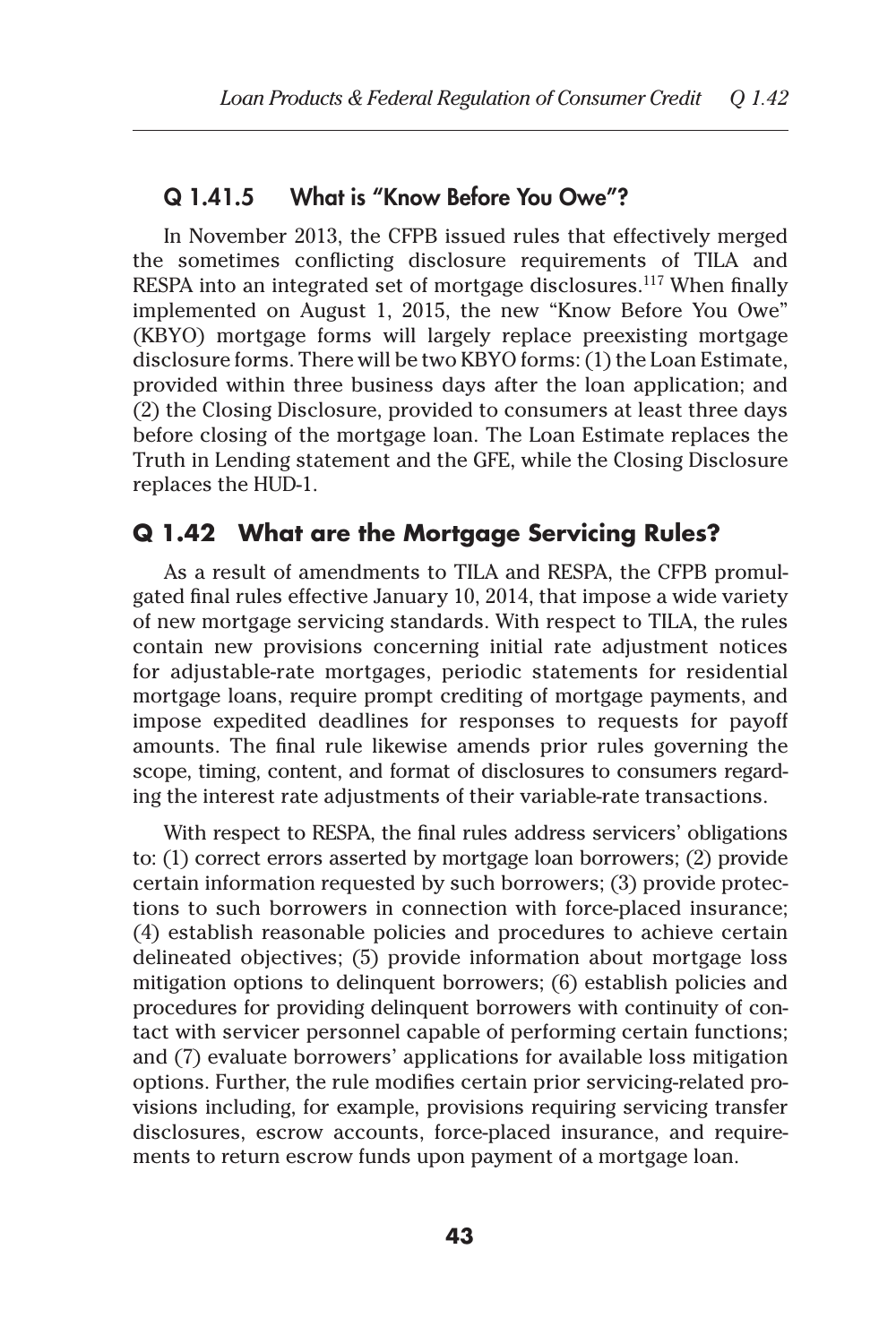#### **Q 1.43 What is the SAFE Act?**

The Secure and Fair Enforcement for Mortgage Licensing Act of 2008 (the "SAFE Act")118 (1) requires all states to provide for the licensing and registration of mortgage loan originators (MLOs) who are not employed by agency-regulated institutions; and (2) obligates federal banking regulators to jointly develop and maintain a federal registration system for individual employees of regulated institutions who engage in residential mortgage loan origination. Under the SAFE Act, individual MLOs must be registered with the Nationwide Mortgage Licensing System and Registry ("Registry"), a database established by the CSBS and the American Association of Residential Mortgage Regulators (AARMR) to support the licensing by states of mortgage loan originators. Prior to creation of the CFPB, HUD was granted the power to oversee implementation of the SAFE Act and to act as "backup" regulator. HUD issued the final SAFE Act Rule in 201, and authority for the SAFE Act was transferred to the CFPB. For a more detailed discussion of SAFE Act, see chapter 14.

### **Q 1.44 What is the Fair Housing Act?**

Title VIII of the Civil Rights Act of 1968 (the "Fair Housing Act"), <sup>119</sup> as amended, prohibits discrimination in the sale, rental, and financing of dwellings, and in other housing-related transactions, based on race, color, national origin, religion, sex, familial status, and disability.<sup>120</sup>

### Q 1.44.1 Does the CFPB have regulatory authority with respect to the Fair Housing Act?

No. To the surprise of many, Congress expressly chose not to grant the CFPB any regulatory authority over the Fair Housing Act. Going one step further, Congress even directed that nothing in the CFPA "shall be construed as affecting any authority arising under the Fair Housing Act,"121 and that HUD retains administrative enforcement authority of the FHA at the federal level. The Department of Justice handles federal court enforcement of the FHA.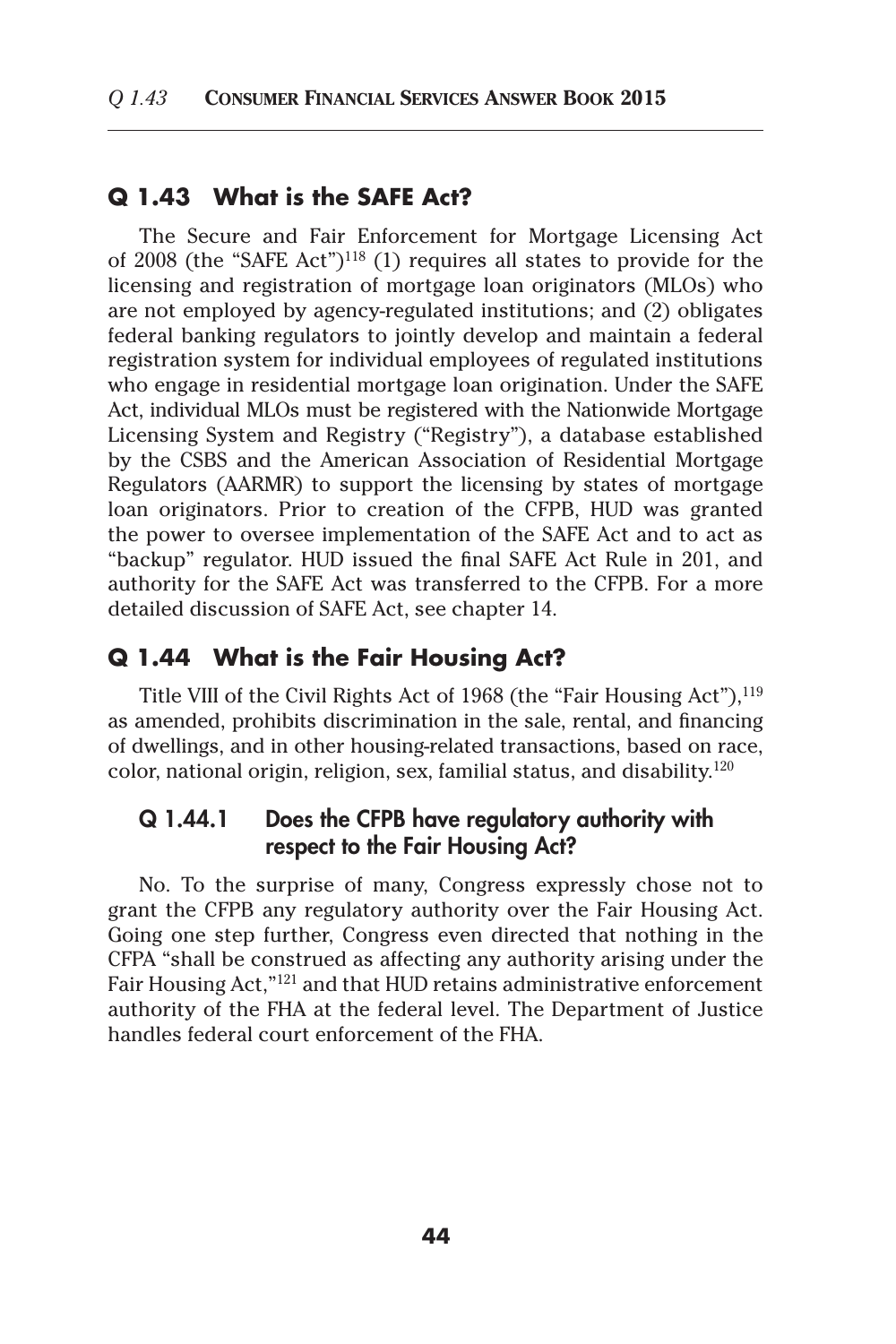### Q 1.44.2 Which regulators investigate claims of mortgage discrimination?

Both the CFPB and HUD likely would investigate any instances of discrimination in mortgage lending because such allegations would likely support parallel claims under both the Equal Credit Opportunity Act and the Fair Housing Act. The CFPB has such authority under the ECOA while HUD retains its authority under the Fair Housing Act. In addition, the federal banking regulators handle fair lending complaints from consumers relating to depository institutions with less than \$10 billion in assets.

### **Q 1.45 What is the Alternative Mortgage Transactions Parity Act?**

Largely repealed by the Dodd-Frank Act, the Alternative Mortgage Transactions Parity Act (AMTPA)122 survives to the extent that the AMTPA preempts any state law that outlaws the use of adjustablerate mortgages. All other provisions are repeated.

# *Federal Laws Governing the Purchase or Lease of Motor Vehicles*

### **Q 1.46 Does TILA apply to consumers that buy or lease a car or truck?**

Yes, if the consumer is purchasing rather than leasing the vehicle, and the purchase price is \$50,000 or less (\$25,000 prior to the Dodd-Frank Act).<sup>123</sup>

### **Q 1.47 What is the scope of the Consumer Leasing Act?**

The Consumer Leasing Act (CLA),<sup>124</sup> effective in 1976, requires certain disclosures about consumer leases, whether or not such lease relates to a motor vehicle. Among other provisions, the CLA mandates that lessors: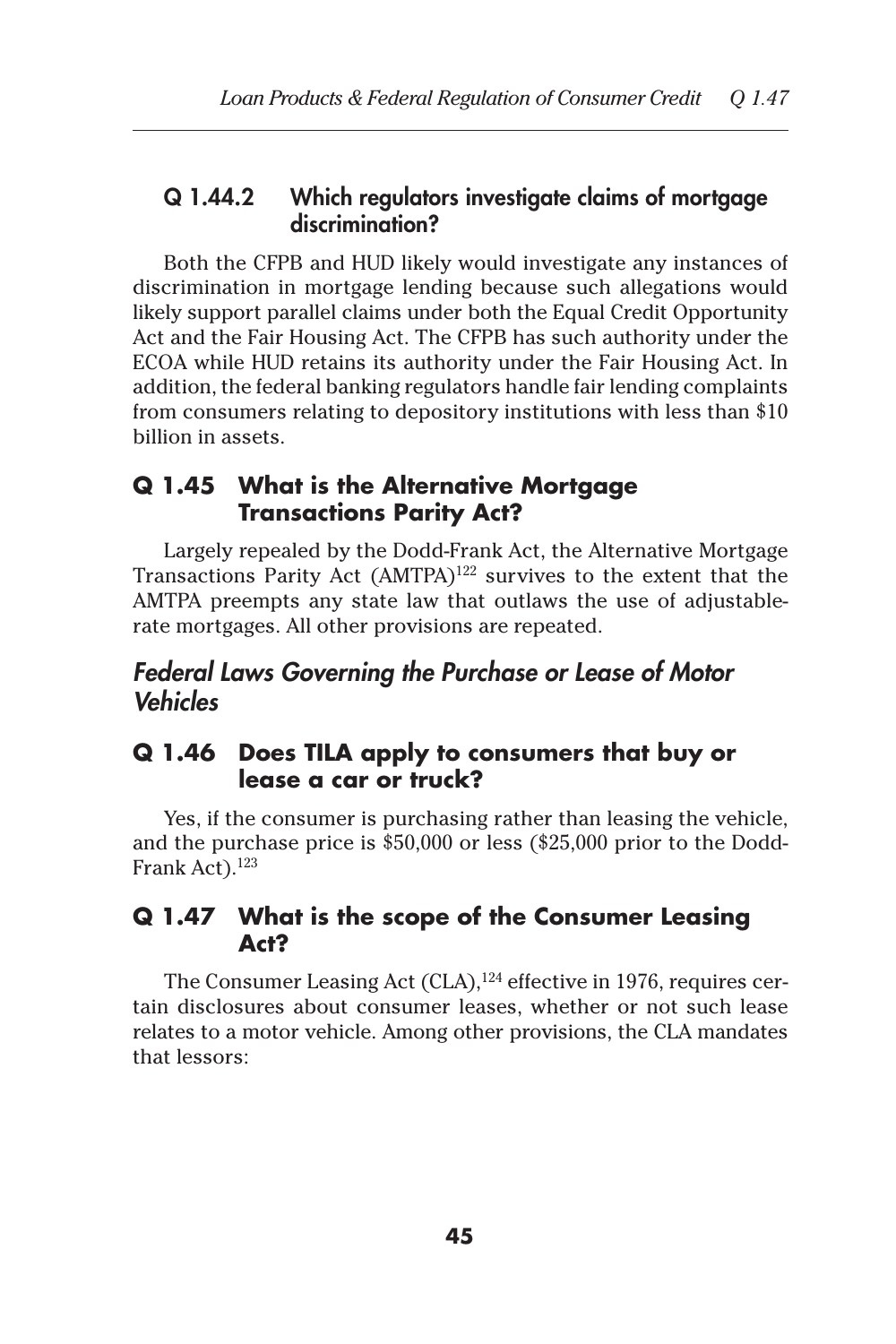- (1) provide a brief description of the leased property and any security interest;
- (2) disclose the terms and conditions of the transaction, including the total amount of the initial payment required, number of payments, amount of each payment, due dates, total amount of payments, required insurance, and any endof-term liabilities;
- (3) disclose the total amount of payments under the lease, including, the amount of the security deposit (if required), monthly payments, and additional charges;
- (4) disclose the total amount of fees and other charges, including penalties for late payments;
- (5) identify any express warranty and the party responsible for the product's maintenance and service;
- (6) state whether the customer has the option to purchase the leased property;
- (7) disclose any early termination rights;
- (8) disclose the customer's liability for the difference between the estimated value of the property and its realized value to the lessor at early termination or the end of the lease (plus customer appraisal and other rights); and
- (9) limit penalties or other charges for delinquency, default, or early termination to amounts that are reasonable in light of the anticipated or actual harm caused by the delinquency, default, or early termination.

For a more detailed discussion of auto finance law, see chapter 7.

### Q 1.47.1 What entities are covered by the Consumer Leasing Act?

The CLA applies to all persons that are lessors of personal property under consumer leases as that term is defined in the statute, and generally includes a person who regularly leases, offers to lease, or arranges for the lease of personal property under a consumer lease. A person who has leased, offered, or arranged to lease personal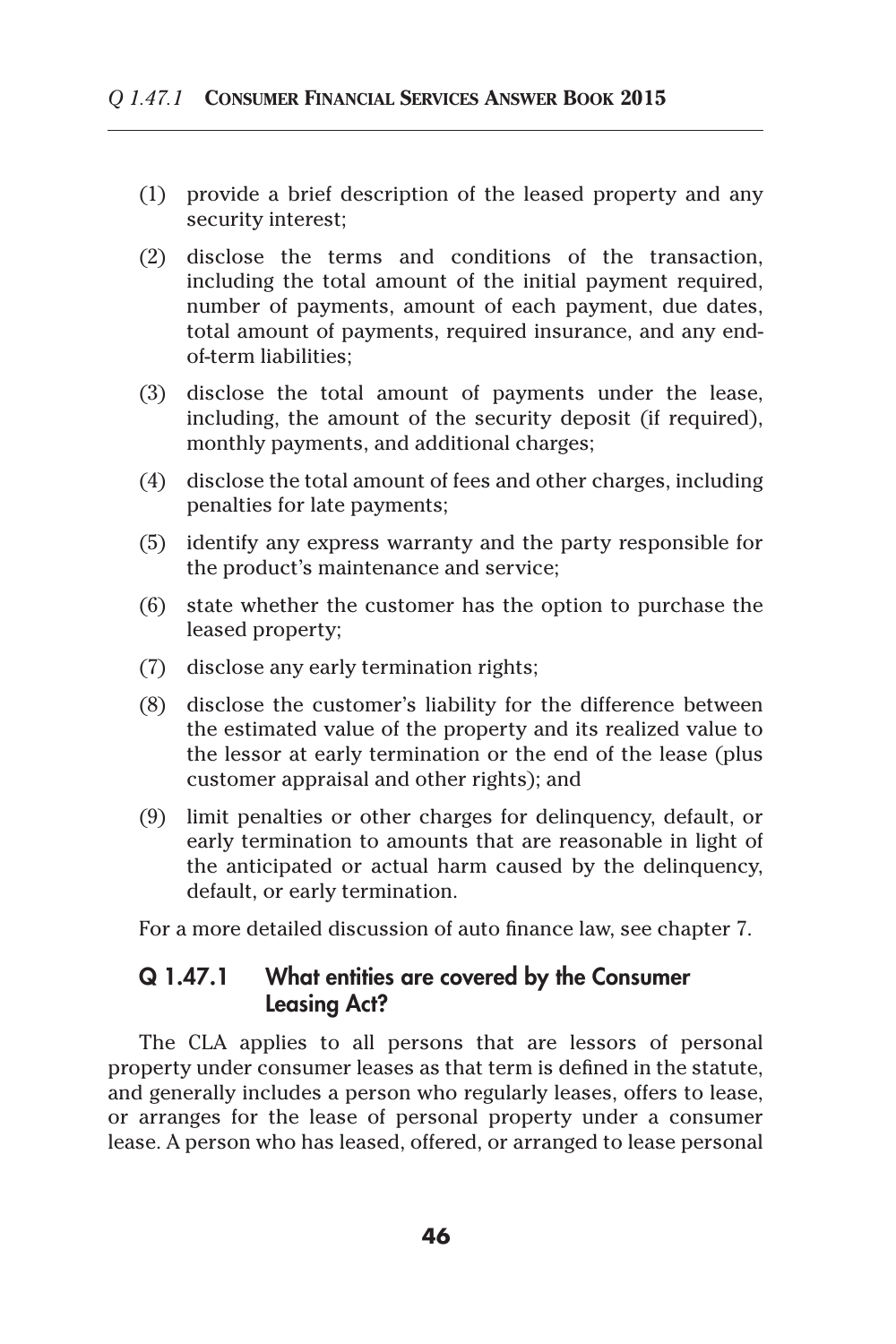property more than five times in the preceding calendar year or more than five times in the current calendar year is subject to the CLA and this part.125 This definition expressly excludes real estate leases.

#### Q 1.47.2 What federal regulations implement the Consumer Leasing Act?

Regulation M126 contains the rules and regulations promulgated under the Consumer Leasing Act.<sup>127</sup> The CFPB has exclusive rulemaking authority.

## *Federal Laws Governing the Electronic Transfer of Funds*

#### **Q 1.48 What is the Electronic Fund Transfer Act?**

Enacted in August 1989, the Electronic Fund Transfer Act  $(EFTA)^{128}$ is the basic law governing the interaction between and among consumers, retailers, and financial institutions with respect to automated teller machine (ATM) transfers, telephone bill–payment services, pointof-sale (POS) terminal transfers in stores, remittance transfers, and pre-authorized transfers from or to a consumer's account (such as direct deposit and Social Security payments).129 An "electronic fund transfer" (EFT) is the transaction initiated through an electronic terminal, telephone, computer, or magnetic tape that instructs a financial institution either to credit or to debit a consumer's asset account. Among other things, the EFTA and corresponding Regulation E (discussed below) limits the liability of consumers for unauthorized use of a consumer's debit card or ATM card. It likewise requires federal institutions to provide certain disclosures to consumers prior to issuing an access device, and sets out procedures for the investigation of the unauthorized use of an access device.<sup>130</sup> For a more detailed discussion of the EFTA, see chapter 10.

#### **Q 1.49 What federal regulations implement the EFTA?**

The Federal Reserve Board adopted Regulation  $E^{131}$  to effect, interpret, and expand upon the EFTA. Regulation E establishes the rights, liabilities, and responsibilities of participants in electronic fund transfer systems. Regulatory and enforcement authority for the EFTA has been transferred to the CFPB.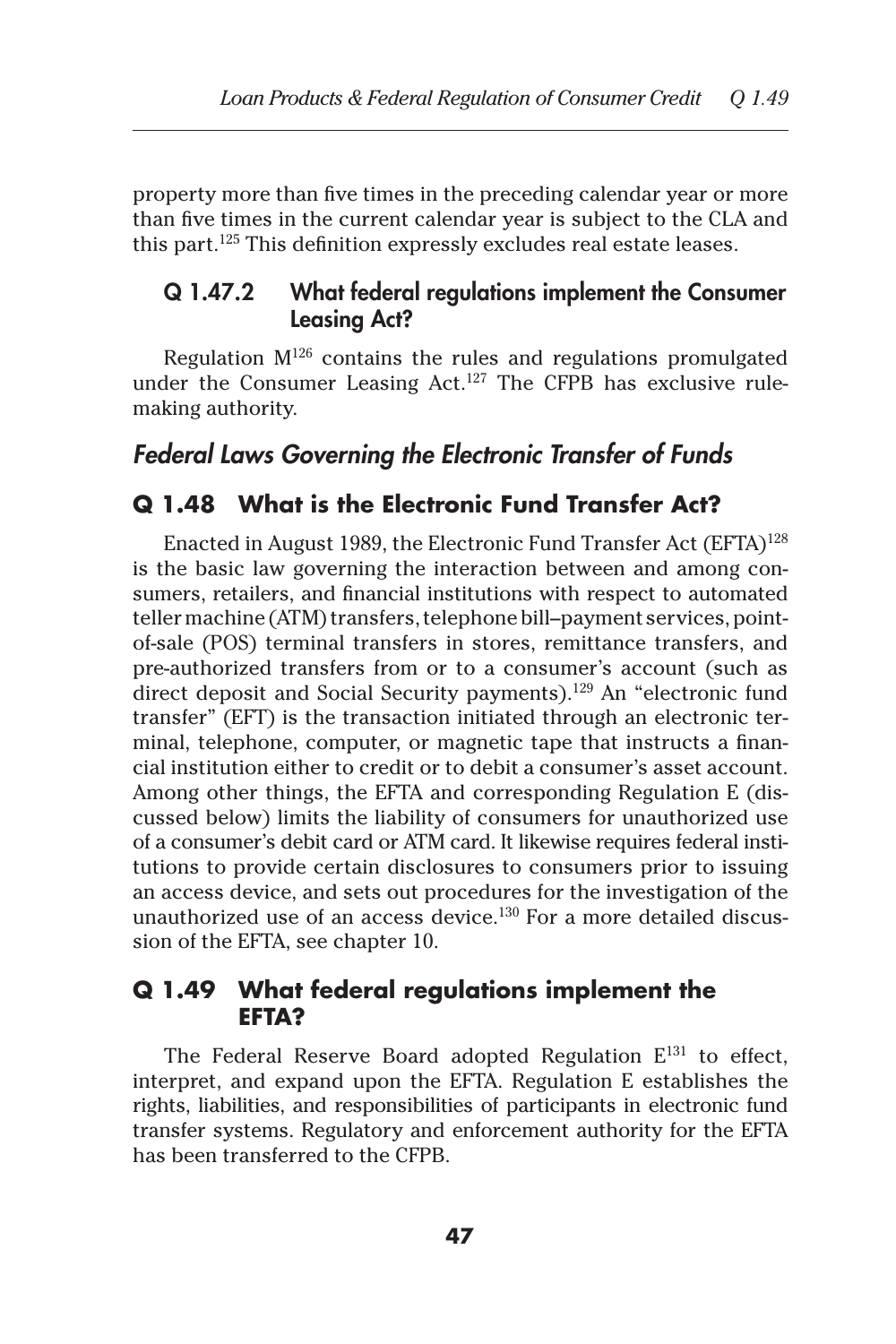### Q 1.49.1 Does the CFPB also regulate money transfers to foreign countries?

Yes. The CFPB has promulgated rules that are designed to protect consumers who send remittance transfers, that is, money sent electronically to foreign countries.<sup>132</sup> The term "remittance transfer" includes consumer-to-consumer transfers of lesser monetary values that are often made by any of a number of non-depository money transmitters (such as MoneyGram and Western Union). Until the CFPB issued these rules, federal consumer protection laws were not applicable to these transactions. Under the new Remittance Transfer Rule (published as an amendment to Regulation E), money transmitters are required to provide enhanced disclosures and required to have procedures for resolving errors, among other protections.133

# *Federal Laws Governing Credit Card Use*

### **Q 1.50 Do TILA and Regulation Z apply to credit cards?**

Yes. Both TILA and Regulation Z include provisions regarding the issuance of credit cards, liability for unauthorized credit card use, credit card billing error resolution procedures, and disclosure requirements for credit card solicitations, among other covered topics.134

### **Q 1.51 What is the Credit Card Accountability, Responsibility and Disclosure Act of 2009?**

The Credit Card Accountability, Responsibility and Disclosure Act (the "CARD Act")<sup>135</sup> is a 2009 amendment to TILA and other statutes that imposes a number of substantive changes on credit card plans and the disclosures relating to such plans. Among many other provisions, the CARD Act:

- (1) generally bars rate increases on existing balances unless the current rate is a temporary (promotional) rate or the borrower is more than sixty days late on payments;
- (2) imposes a minimum forty-five-day notice for material changes in most contract terms except credit limit changes;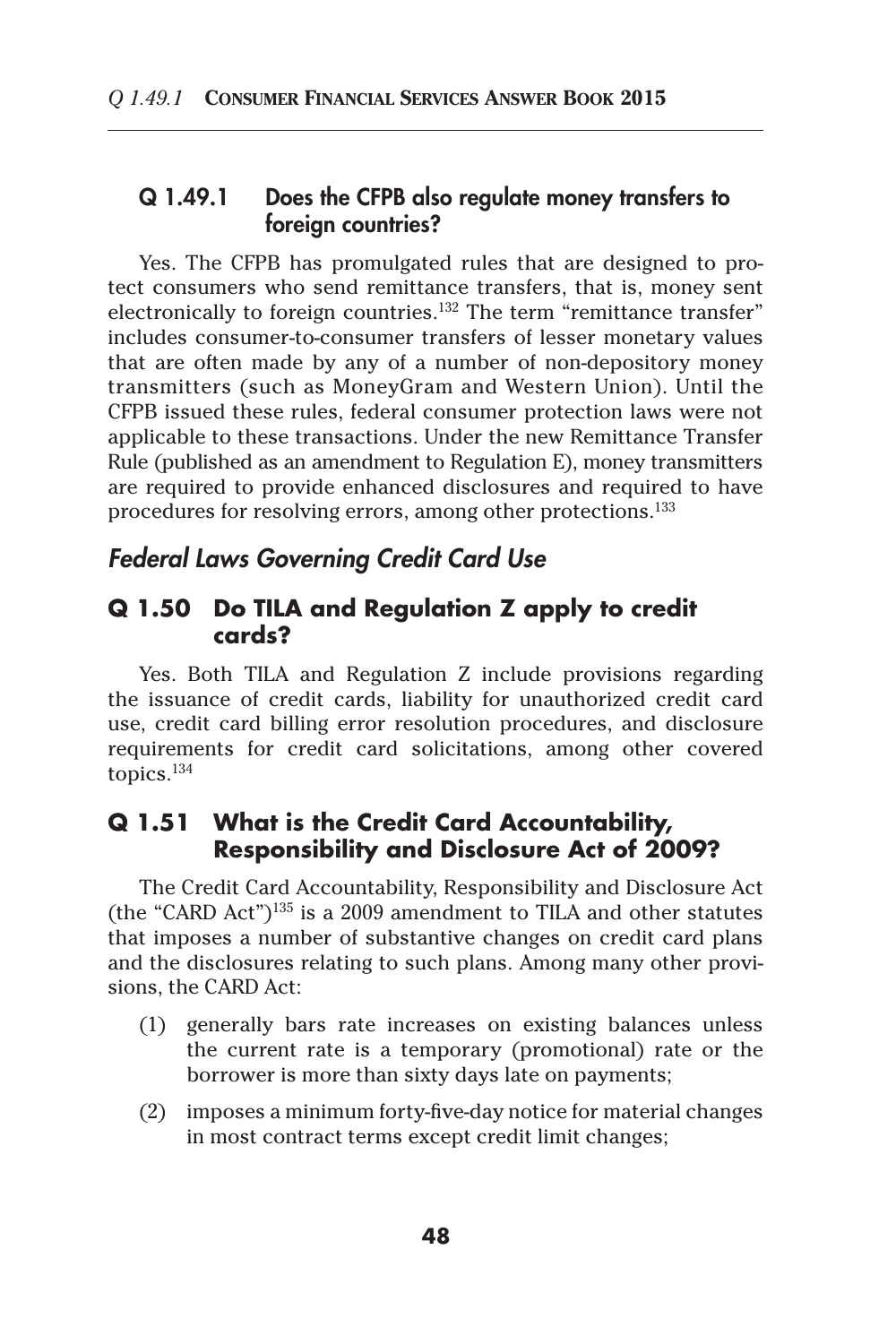- (3) eliminates overlimit fees unless the consumer elects to allow overlimit transactions;
- (4) guarantees a minimum "grace period" of twenty-one days (that is, twenty-one days before interest is charged on the new credit card balance, assuming a prior zero balance); and
- (5) ends so-called "double-cycle" billing, under which the credit card provider uses two monthly cycles to calculate the average daily balance.

For a more detailed discussion of the CARD Act, see chapter 8.

### **Q 1.52 What is the Fair Credit Billing Act?**

Enacted in 1974, the Fair Credit Billing Act  $(FCBA)^{136}$  is a component of TILA that was enacted to protect consumers from unfair billing practices and to provide a written dispute procedure to address credit card or charge card billing errors. Until the passage of the CFPA, the FTC was the agency authorized to enforce the FCBA. That role has now been transferred to the CFPB.

#### **Q 1.53 What are PCI Standards?**

Often confused with legal standards, payment card industry (PCI) standards are not part of federal law. PCI standards refer instead to the data and security standards (DSS) of the PCI, published by the PCI Security Standards Council. Founded by the major credit card associations, the PCI Security Standards Council describes itself as an "open global forum for the ongoing development, enhancement, storage, dissemination, and implementation of security standards for account data protection."137

# **State Regulation of Consumer Lending**

### **Q 1.54 What state laws apply to consumer finance transactions?**

Although state regulation is beyond the scope of this chapter, at least the following state statutes may apply to one or more forms of credit transactions (not all of these statutes will exist in every jurisdiction):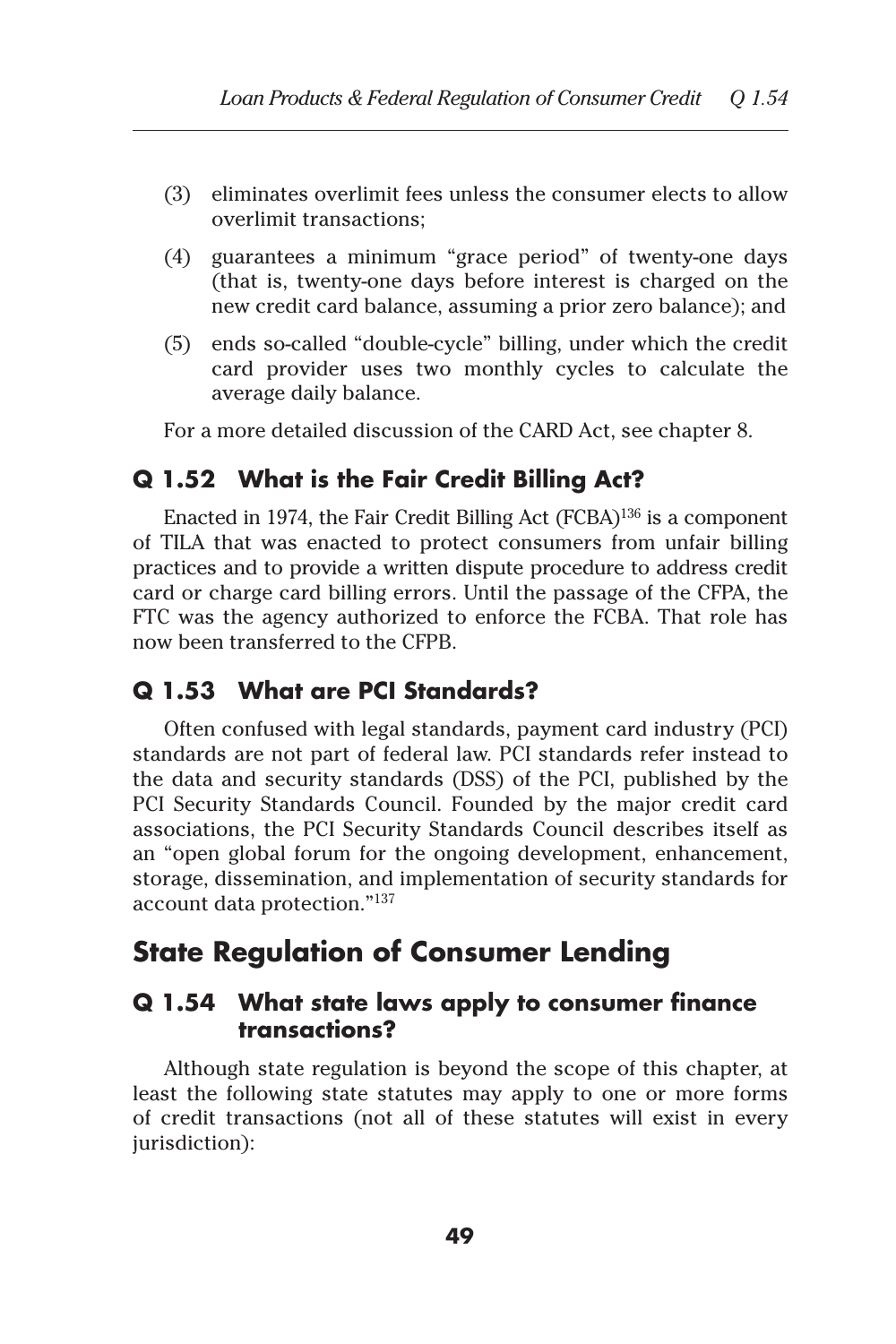- (1) the Uniform Consumer Credit Code or UCCC (adopted in just a small number of states); $138$
- (2) state consumer, mortgage lending, secondary loan and credit card statutes;
- (3) state-law equivalents to the federal TILA (applicable only in a small minority of states, such as Massachusetts);
- (4) home improvement, home solicitation, rental purchase, and retail installment sales acts;
- (5) mortgage banking and mortgage broker acts;
- (6) state usury laws; and
- (7) state deceptive acts and practices statutes.

# **Privacy of Consumer Financial Information**

### **Q 1.55 What laws govern the privacy of a consumer's financial information?**

A number of federal laws address financial privacy. These include the Gramm-Leach-Bliley Act (GLBA), the Right to Financial Privacy Act (RFPA), the Red Flag Rules, and other laws protecting consumer financial information.139 The Bank Secrecy Act requires banks and certain other financial services providers to provide consumer information to the government in certain circumstances.

#### **Q 1.56 What is the Gramm-Leach-Bliley Act?**

Since its enactment in 1999, Title V of the Gramm-Leach-Bliley Act  $(GLBA)^{140}$  has broadly limited the rights of financial institutions to disseminate "personally identifiable, nonpublic financial information" that might otherwise be disclosed to nonaffiliated third parties, and generally prohibits the disclosure of information such as account numbers for credit, deposit or transaction accounts to a nonaffiliated party for marketing purposes. The GLBA likewise imposes liability on those nonaffiliated third parties to whom such information has been transferred. The GLBA further mandates electronic or written disclosure requirements with respect to a variety of collected nonpublic personal information, creates consumer opt-out rights, and requires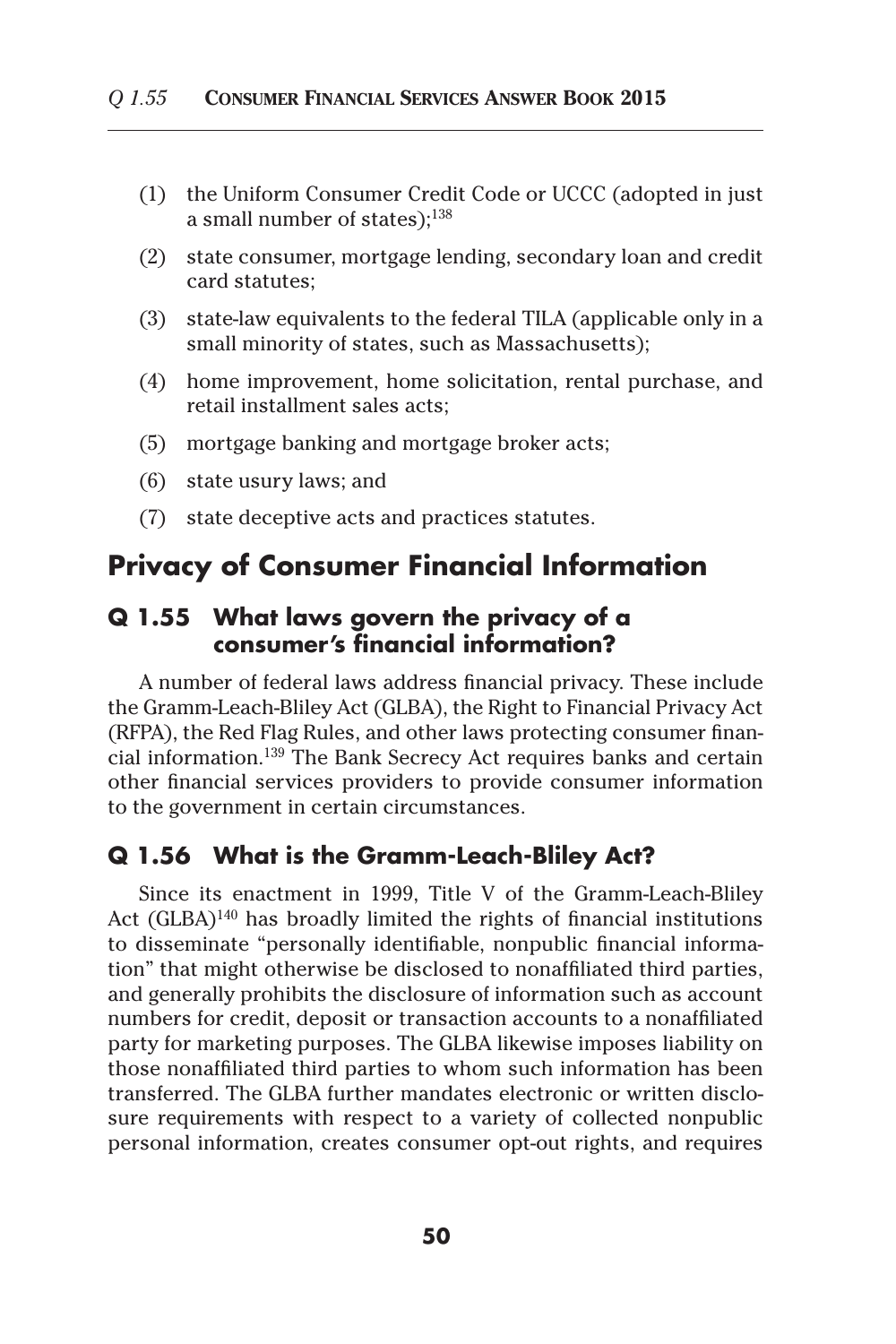covered institutions to develop confidentiality and security policies. With respect to the consumer opt-out rights, the consumer may (with numerous exceptions) opt out of permitting disclosures to nonaffiliated parties before the disclosure ever occurs.

## Q 1.56.1 What agency enforces the GLBA?

The CFPB enforces the GLBA. Prior to the Dodd-Frank Act, the GLBA was enforced by the FTC for non-banks, while the bank regulators enforced the privacy restrictions for the banks that they regulated.<sup>141</sup> The FTC and the various banking regulators jointly promulgated financial privacy rules that more broadly implement the provisions of GLBA Title  $V^{142}$  After the Dodd-Frank Act, such authority was broadly transferred to the CFPB.

# **Q 1.57 What is the Right to Financial Privacy Act?**

Enacted in 1978 in the wake of the Watergate scandal and amidst concerns about government intrusion into personal privacy, the Right to Financial Privacy Act (RFPA)<sup>143</sup> generally limits the right of federal agencies to obtain consumer financial records from consumers or financial institutions, and imposes liability on financial institutions that violate these provisions. Consumers may pre-authorize such disclosures, but such authority is statutorily limited. Likewise, a consumer must be provided advance notice of any agency subpoena so that there is opportunity to modify or quash the subpoena. In the event that a financial institution discloses records or information in violation of the RFPA, the financial institution may be liable to the consumer for actual damages, \$100 in statutory damages, punitive damages for willful or intentional violations, court costs, and attorneys' fees.

### **Q 1.58 What is the Red Flags Rule?**

The Red Flags Rule refers to the requirements that financial institutions and creditors must follow to implement the necessary controls to prevent, detect, and respond to identity theft in connection with consumer accounts. The Red Flags Rule was promulgated as a result of the passage of the FACTA amendments to the FCRA.<sup>144</sup> These rules seek to ensure that financial institutions and creditors identify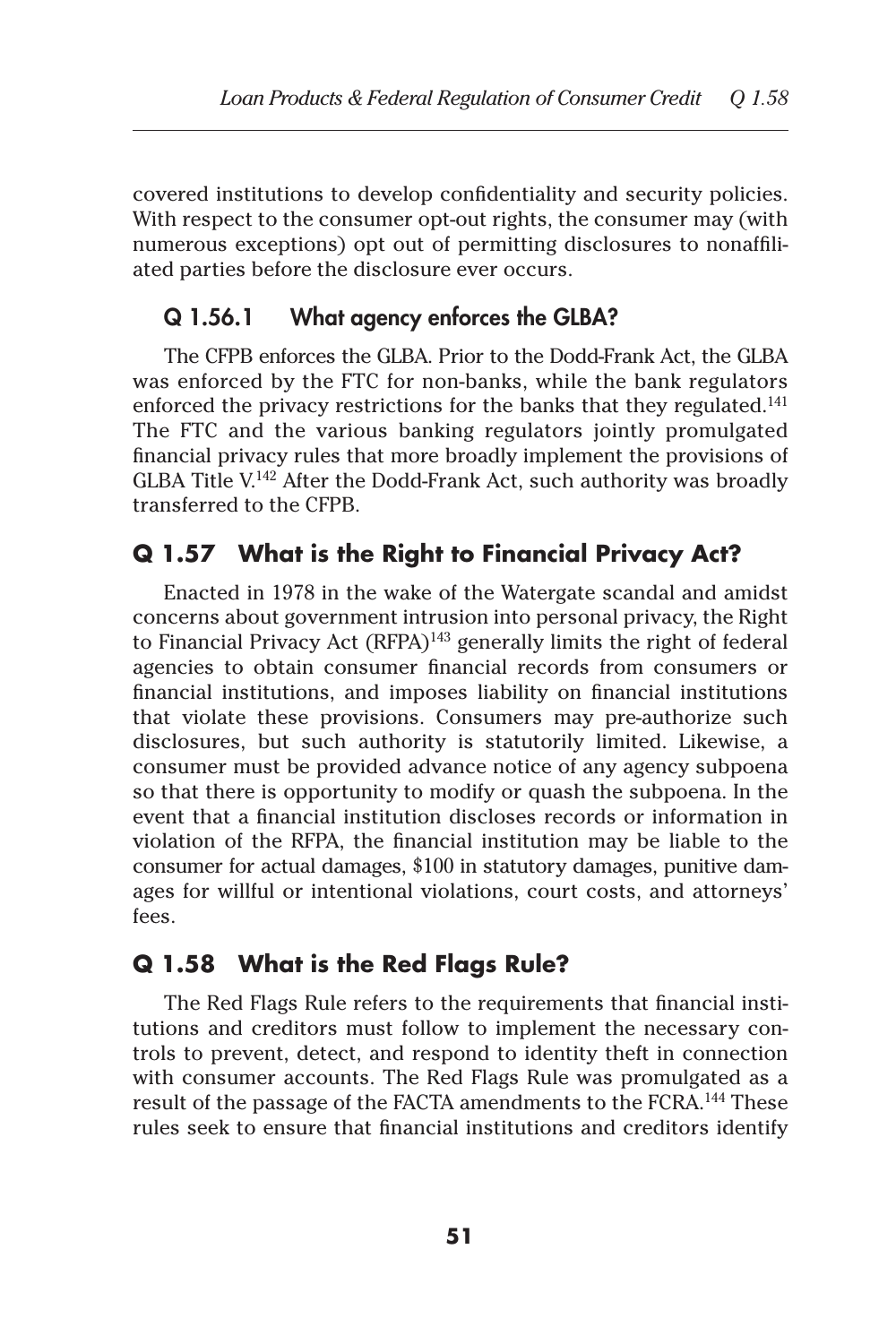signs or indicators that an identity thief is actively misusing another individual's sensitive data, and require financial institutions and creditors that offer or maintain covered accounts to maintain policies and procedures to identify indicia of identity theft, to detect whether identity theft may be occurring in connection with the opening of a covered account or an existing covered account, and to respond appropriately.

### **Q 1.59 What other federal statutes directly address financial privacy issues?**

Numerous statutes impose restrictions on the use of consumer data. For example, FCRA strictly limits the disclosure of consumer credit reporting data without a proper purpose, such as for a firm offer of credit or insurance.145 The Fair Housing Act restricts the collection and use of information that would result in housing discrimination on the basis of race, sex, religion, national origin, and a variety of other factors.

# **Loan Obligation Delinquency**

### **Q 1.60 At what point is a consumer in "default" on his or her loan obligation?**

A consumer is in "default" when he or she breaches a condition of the loan documents. Of course, the most common form of default is monetary in nature; that is, the consumer fails to make a required payment in a timely fashion. That said, borrowers may also be in default if they attempt, for example, to transfer an interest in property secured by the loan without first paying off the loan obligation in full, or fail to protect the property securing a loan such as by failing to pay taxes or obtain hazard insurance coverage.<sup>146</sup>

#### Q 1.60.1 What is acceleration?

In the event of a default, most credit agreements provide for "acceleration" of the debt obligation. An acceleration is the right to immediate payment of the full amount due under the loan. In most mortgage transactions, the lender will send notice of the acceleration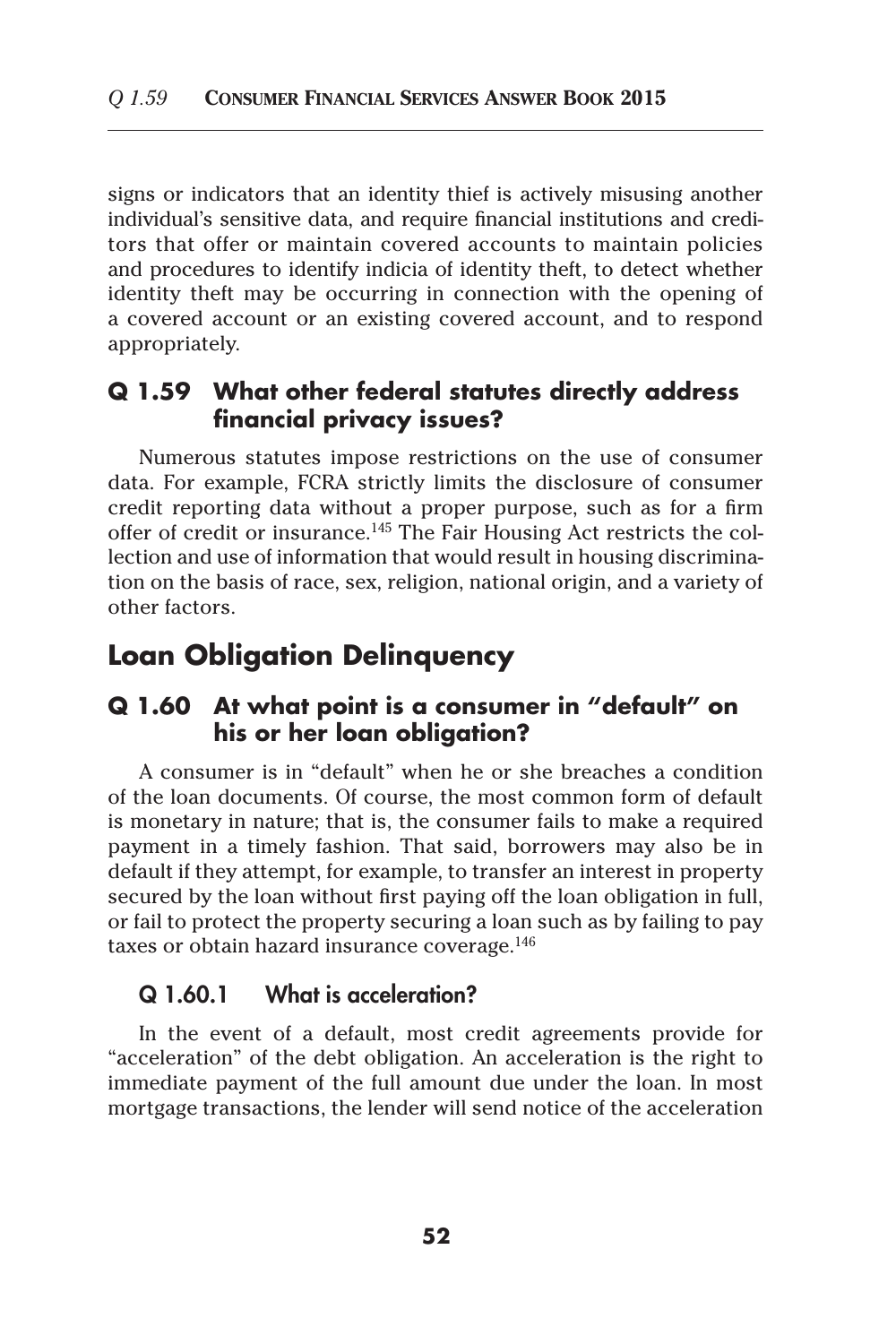and offer the borrower an opportunity to cure the default within a specified time period.

### Q 1.60.2 At what point may the lender foreclose on a mortgage or deed of trust?

The right to foreclose usually matures when the borrower fails to cure his or her default after notice of the default. Even after foreclosure, however, the borrower generally maintains a right for a set period of time to reinstate the mortgage loan upon payment of the amounts due, including allowable fees and costs incurred by the lender in pursuing collection. This reinstatement process is generally known as the right of redemption, and it may occur during (or, in some states, after) the foreclosure sale process.

### **Q 1.61 What federal laws apply to consumers who are delinquent or in default on their loan obligations?**

The Fair Debt Collection Practices Act provides certain protections to debtors from "debt collectors," as defined in the FDCPA. With a few exceptions, the FDCPA does not regulate the actions of creditors who engage in debt collection efforts against loans originated by such entities or purchased by such creditors when the loan was performing. In the past, creditors have been regulated solely by state and federal "unfair and deceptive acts and practices" statutes, as well as, in some states, debt collection laws. For those entities that engage in so-called "credit repair" services, the federal Credit Repair Organization Act likewise applies.

# **Q 1.62 What is the Fair Debt Collection Practices Act?**

Effective since 1978, the Fair Debt Collection Practices Act (FDCPA)147 governs the practices of debt collectors who collect debts on behalf of third parties, and is generally inapplicable to the collection efforts of original creditors or their assignees. Attorneys who engage in consumer debt collection activities are covered by the statute. The FDCPA identifies a long list of prohibited debt collection activities.<sup>148</sup> For a more detailed discussion of the FDCPA, see chapter 12.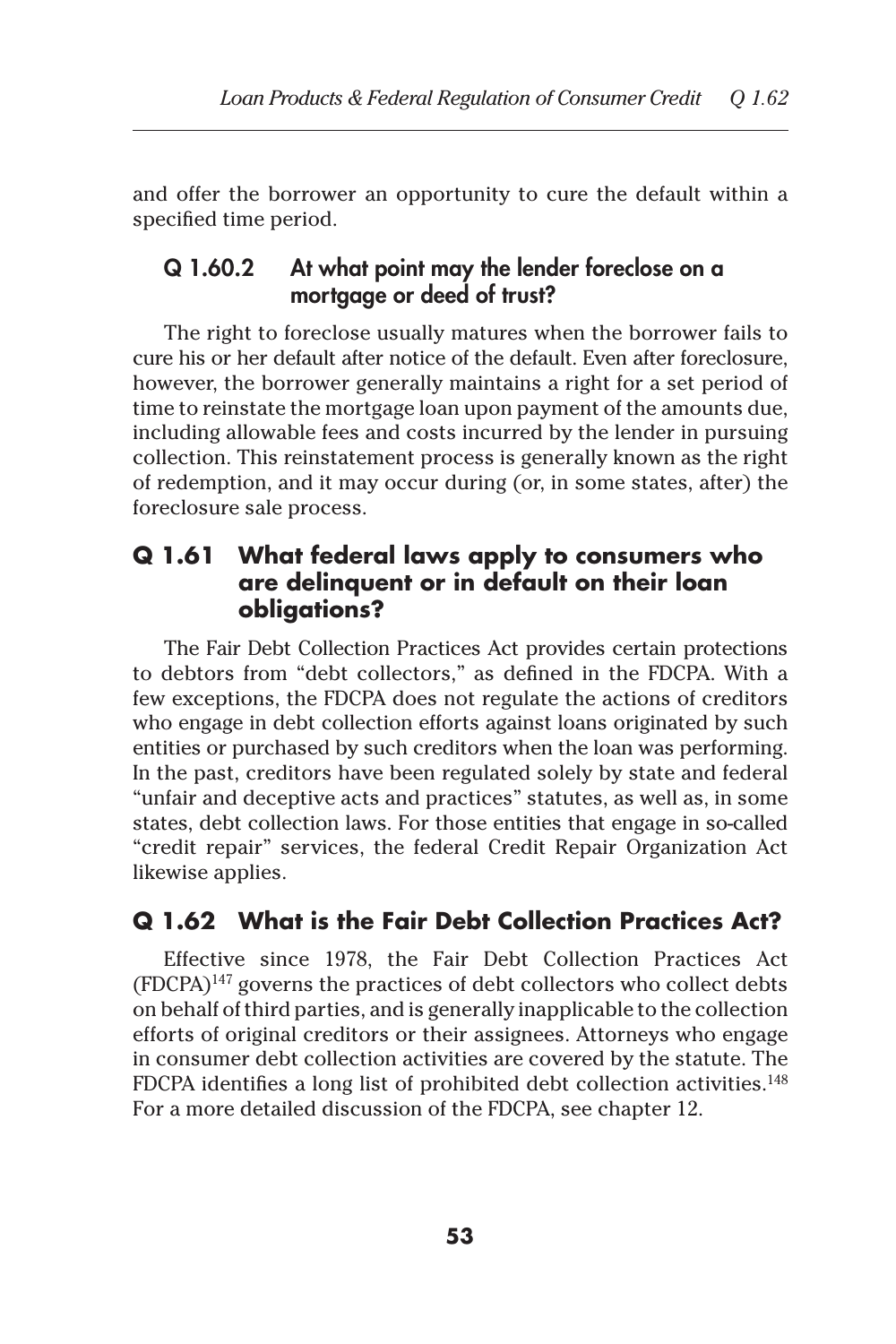### Q 1.62.1 Was the FDCPA enacted strictly to benefit consumers?

Not entirely. Congress identified three purposes in enacting the statute:

- (1) to eliminate abusive debt collection practices by debt collectors;
- (2) to insure that those debt collectors who refrain from using abusive debt collection practices are not competitively disadvantaged; and
- (3) to promote consistent state action to protect consumers against debt collection abuses.<sup>149</sup>

Practitioners representing debt collectors should be aware that Congress intended to end abusive debt collection practices without interfering with legitimate efforts to collect on delinquent debts, and to prevent ethical collectors from being competitively disadvantaged.

### Q 1.62.2 Is a loan servicer considered a third-party debt collector?

In most cases, loan servicers will not be deemed debt collectors for purposes of the FDCPA. However, in certain cases where the loan servicer acquired servicing rights after the loan went into default, or if the current creditor likewise acquired the specific debt after the borrower went into default, then the servicer may be treated as a debt collector under the FDCPA.150 Some have argued there is absence of legal clarity on when a loan is "in default" for purposes of the FDCPA, and thus, which acquired loans a servicer may be servicing that are subject to the FDCPA. As a result, some servicers have begun to treat all acquired loans as if the servicer is a "debt collector" with respect to that loan.

#### Q 1.62.3 Are there any regulations that supplement the FDCPA?

At the time of publication, the answer remains "no." The FTC, which had sole enforcement authority prior to the CFPA (but has now shared that authority with the CFPB since July 21, 2011), previously issued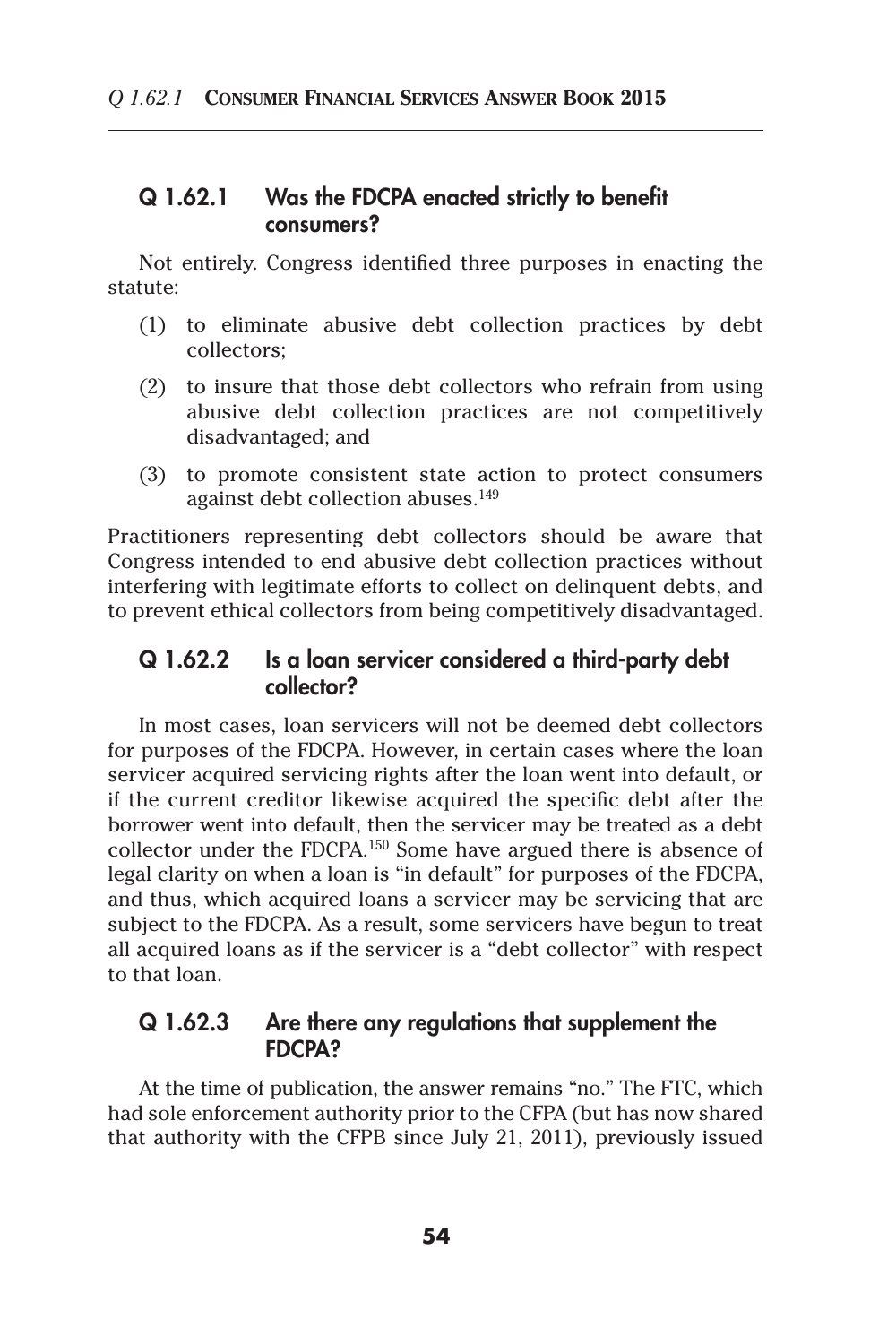official staff commentary that has served as official interpretations of the FDCPA.151 On January 2, 2013, the CFPB began oversight over the largest debt collectors—that is, those with more than \$10 million in annual receipts from collections. In July 2013, the CFPB issued Bulletins 2013-07 and 2013-8, both of which address collection issues. Bulletin 2013-07 raises concerns that the CFPB would assert the ability to apply various FDCPA prohibitions to creditor actions on the basis that such actions violate unfair or deceptive acts and practices requirements.

Under the Dodd-Frank Act, the CFPB has rule-making authority with respect to the FDCPA, and on November 5, 2013, the CFPB issued an Advanced Notice of Proposed Rulemaking seeking public input on fair debt collection practices issues. Moreover, practitioners should likewise note that there are numerous state laws governing debt collection that may impose additional obligations on those seeking to collect on a debt.

# **Q 1.63 What is the Credit Repair Organizations Act?**

The Credit Repair Organizations Act (CROA)152 is Subchapter II-A of the Consumer Credit Protection Act, and was enacted by Congress on September 30, 1996. The CROA regulates the actions of so-called "credit repair organizations," that is, entities that provide services to consumer debtors. Among other things, the CROA imposes certain mandatory disclosure obligations, broadly prohibits certain enumerated forms of deceptive practices, and permits the customer three business days from contract execution to rescind the agreement.

### Q 1.63.1 Who enforces the CROA?

The FTC is the federal agency that regulates the conduct of credit repair organizations. An entity that violates any provision of the CROA is deemed to have violated the FTC Act, thereby making all enforcement powers of the FTC available to such conduct.<sup>153</sup>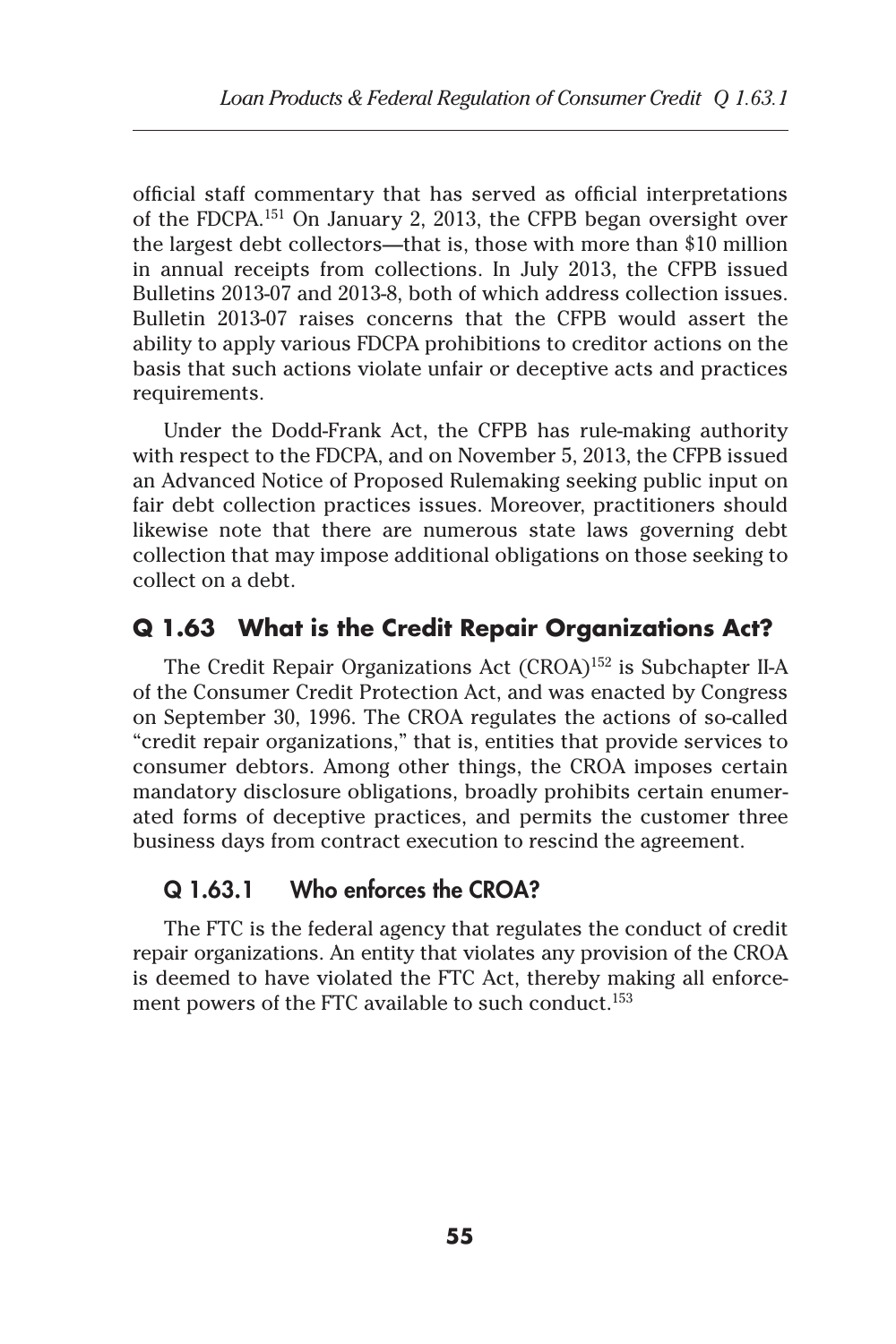# **Notes**

1. In the United States, the term "consumer finance" was often used to refer to companies that made so-called "personal loans," that is, unsecured loans that were often made to borrowers with tarnished credit.

2. *See* Dodd-Frank Wall Street Reform and Consumer Protection Act, Pub. L. No. 111-203, 124 Stat. 1376 (July 21, 2010) [hereinafter Dodd-Frank Act].

3. *See infra* Q 1.26.

4. *See infra* Q 1.3.1.

5. *See infra* Q 1.3.2.

6. "Consumer" and "consumer credit" is defined, for Truth in Lending Act purposes, at 12 C.F.R. § 1026.2(a)(11) and (a)(12). *See generally* chapter 3.

7. *See, e.g.*, Official Staff Commentary to 12 C.F.R. § 1026.3(a) (detailing examples of transactions that may be covered by TILA (for example, business purpose credit that is refinanced for consumer purposes)).

8. "Open-end credit" is defined, for Truth in Lending Act purposes, at 12 C.F.R. § 1026.2(a)(20).

9. *See* chapter 7.

10. "Interest" as used in 12 U.S.C. § 85 "includes any payment compensating a creditor or prospective creditor for an extension of credit, making available of a line of credit, or any default or breach by a borrower of a condition upon which credit was extended."

11. A national bank has the option of charging interest at a rate equal to the higher of the rate allowed by the state in which the bank is located or "1 per centum in excess of the discount rate on ninety-day commercial paper in effect at the Federal Reserve district where the bank is located." The Dodd-Frank Act, though it modified certain doctrines of federal preemption, did not change the basic section 85 "most favored lender" doctrine under section 85.

It has long been held that a national bank is located in the state of its main office. *See, e.g.*, Marquette Nat'l Bank v. First Omaha Serv. Corp., 439 U.S. 299 (1978).

12. *See, e.g., Marquette Nat'l Bank*, 439 U.S. 299.

13. Section 521, tit. V; Pub. L. No. 96-221; 94 Stat. 132.

14. Section 501, tit. V; Pub. L. No. 96-221; 94 Stat. 161–163, codified at 12 U.S.C. § 1735f-7.

15. The thirteen states were Colorado, Georgia, Hawaii, Idaho, Kansas, Maine, Massachusetts, Minnesota, Nebraska, North Carolina, South Carolina, South Dakota, and Wisconsin.

16. 15 U.SC. §§ 7001 *et seq.*

17. Uniform Electronic Transactions Act (July 1999) (final draft made available by the National Conference of Commissioners on Uniform State Laws),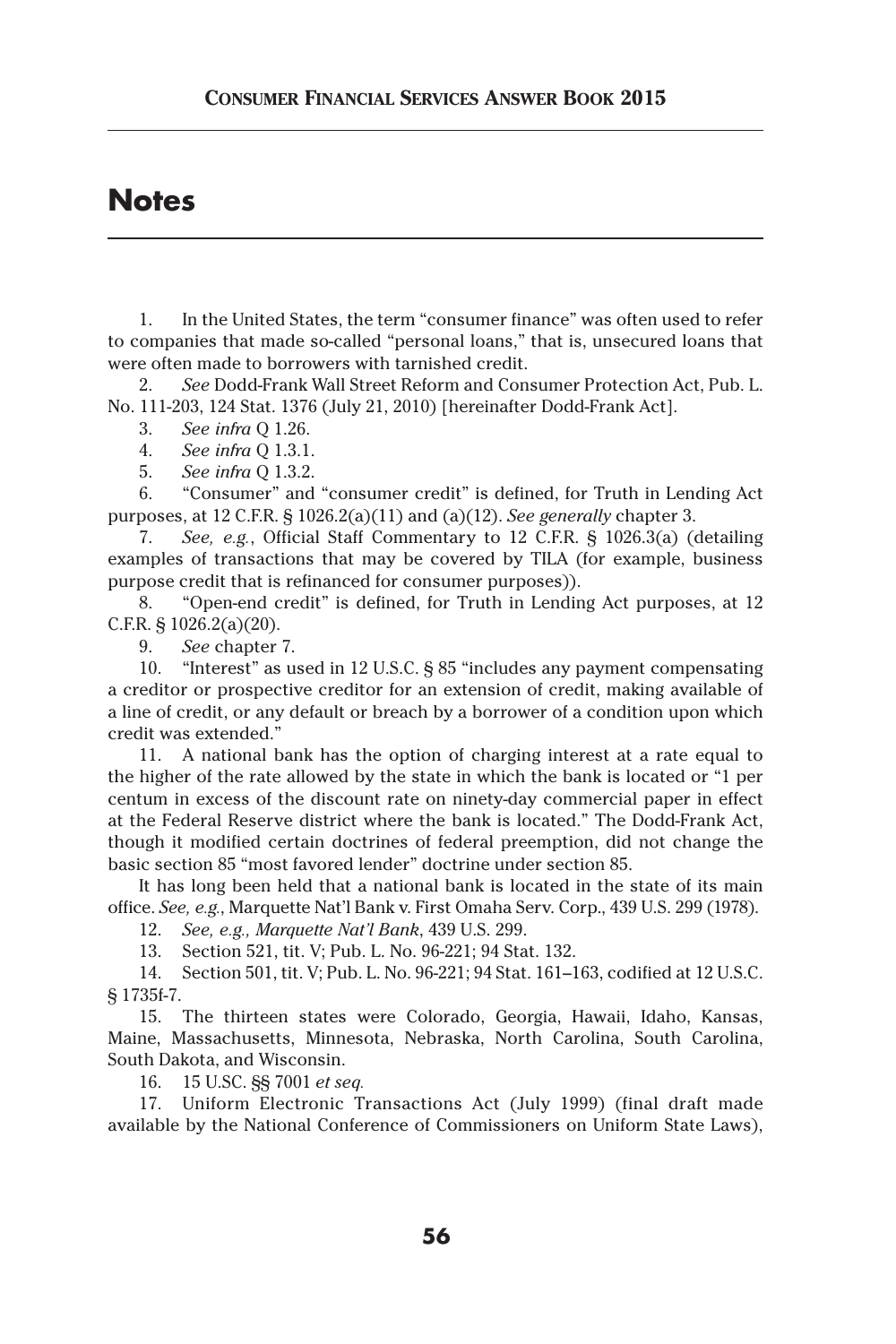*available at* www.uniformlaws.org/shared/docs/electronic%20transactions/ueta\_ final\_99.pdf (last visited on May 20, 2014).

18. 15 U.S.C. § 7006(4); UETA § 2(7).

19. 15 U.S.C. § 7006(5).

20. UETA has been adopted in 47 states plus the District of Columbia. The three states that have not adopted UETA are Illinois, New York, and Washington.

21. The disclosure requirements for HELOCs are set forth in TILA, 15 U.S.C. § 1637a, and in Regulation Z, 12 C.F.R. § 1026.40.

- 22. 12 U.S.C. § 1715z-20.
- 23. 12 C.F.R. § 1026.2(a)(15).

24. *See* David S. Evans & Richard Schmalensee, Paying with Plastic: The Digital Revolution in Buying and Borrowing 61 (MIT Press 2005).

- 25. *See* 11 U.S.C. § 523(a)(8).
- 26. *See infra* Q 1.30.
- 27. Higher Education Act of 1965, 20 U.S.C. §§ 1070 *et seq.*
- 28. 12 C.F.R. § 1026.3(f).

29. 12 C.F.R. §§ 1026.46–.48.

30. 12 C.F.R. § 1026.57.

31. *See* Bank Holding Company Act, 12 U.S.C. §§ 1841 *et seq.* [hereinafter BHCA]. Similarly, a S&L holding company must satisfy the same or similar features under the Savings and Loan Holding Company Act, 12 U.S.C. § 1467a.

32. *See* 12 U.S.C. § 1841(c)(2)(F).

33. *See* Freddie Mac, Glossary of Finance and Economic Terms (A–F) Page (2011) [hereinafter Freddie Mac Glossary], *available at* www.freddiemac.com/ smm/a\_f.htm#C.

34. Under Title III of the Dodd-Frank Act, Congress abolished the role of the Office of Thrift Supervision (OTS), and distributed its regulatory and enforcement power over thrifts to other banking agencies.

35. Even with passage of the Dodd-Frank Act, a company controlling an institution that is not a BHCA bank is not required to register as a bank holding company with the Federal Reserve Board and, therefore, is not subject to regulation and supervision by the Federal Reserve Board. Generally, an ILC is not deemed to be a BHCA bank as long as it satisfies certain enumerated conditions, including that the institution does not accept demand deposits, and that the institution's total assets are less than \$100 million.

36. Utah Bankers Ass'n, Industrial Bank Summary Page, *available at* www. uba.org/displaycommon.cfm?an=24.

37. *See* GAO Report 12-160, "Bank Holding Company Act, Characteristics and Regulation of Exempt Institutions and the Implications of Removing the Exemptions," published by U.S. Government Accountability Office (Jan. 2012), *available at* www.knowledgemosaic.com/resourcecenter/Dodd-Frank%20 Tracker/ GAOBankHoldingCompanyAct.pdf.

38. *See* Watters v. Wachovia Bank, N.A., 550 U.S. 1 (2007). Dykema Gossett PLLC represented Wachovia in this action.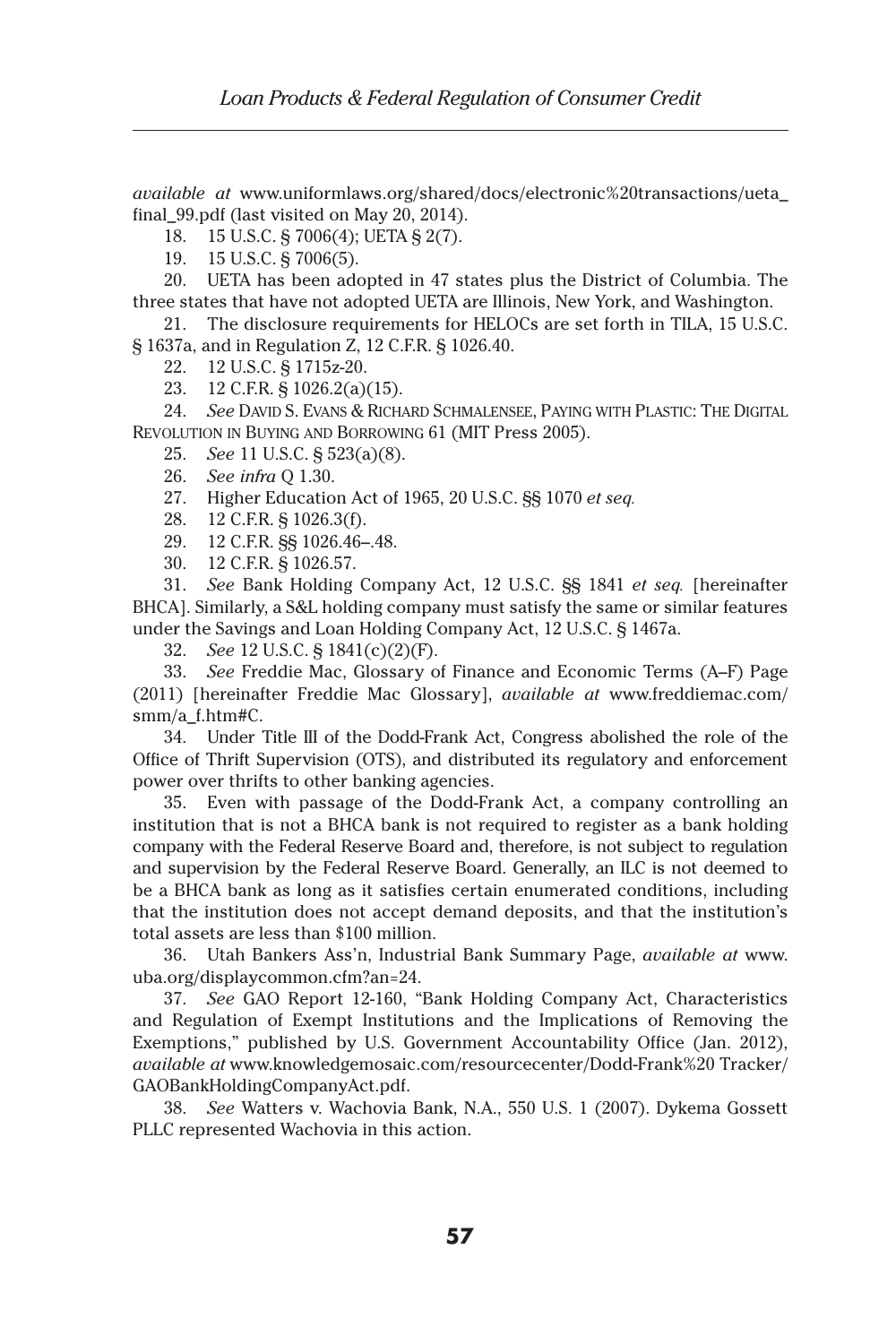39. 12 C.F.R. § 1026.36 (amendment to Regulation Z); Dodd-Frank Act § 1403, to be codified at 15 U.S.C. § 1639B.

40. Freddie Mac Glossary, *supra* note 33.

41. *See* Freddie Mac, Single-Family Uniform Instruments Page, *available at*  www.freddiemac.com/uniform/.

42. *See* FHFA, Home Page, *available at* www.fhfa.gov.

43. *See* Ginnie Mae, Frequently Asked Questions Page, *available at* www. ginniemae.gov/media/ginnieFAQ.asp?Section=Media.

44. *See infra* Q 1.48 and chapter 10.

45. 12 C.F.R. § 205.2(i).

46. Dodd-Frank Act § 1029(a).

47. Consumer Financial Protection Act of 2010, H.R. 4173, 111th Cong. (2010).

48. The new preemption standards took effect on July 21, 2011. *See*  Designated Transfer Date, 81 Fed. Reg. 57,253 (Sept. 20, 2010), *available at* www. gpo.gov/fdsys/pkg/FR-2010-09-20/pdf/2010-23487.pdf.

49. For a more detailed discussion, see chapter 2.

50. Consumer Financial Protection Act of 2010, Title X of the Dodd-Frank Wall Street Reform and Consumer Protection Act, H.R. 4173, 111th Cong. (2010).

51. Other statutes include the Alternative Mortgage Transactions Parity Act, the Consumer Leasing Act, the Fair Credit Billing Act, portions of the Fair Credit Reporting Act, portions of the Federal Deposit Insurance Act, portions of the Gramm-Leach-Bliley Act, the Home Mortgage Disclosure Act, the Home Ownership and Equity Protection Act, the Truth in Savings Act, section 626 of the Omnibus Appropriations Act, and the Interstate Land Sales Full Disclosure Act.

52. A covered person is "any person that engages in offering or providing a consumer financial product or service," and any affiliate service providers of such persons.

53. Dodd-Frank Act § 1041(a).

54. Dodd-Frank Act §§ 1044, 1046, to be codified at 12 U.S.C. § 1465. State laws are preempted if they have a discriminatory effect on national banks or thrifts when compared to state-chartered banks, or in the event another federal law preempts the challenged state law.

55. CFPB Bulletin 2012-03, Service Providers (Apr. 12, 2012), at 1, *available at*  http://files.consumerfinance.gov/f/201204\_cfpb\_bulletin\_service-providers.pdf.

56. *Id.* at 2.

57. *Id.*

58. Many of the listed regulations were originally implemented by the Federal Reserve Board, HUD, or the FTC.

59. The federal OTS has been abolished, and its authority has been transferred to other banking regulators.

60. *See* Federal Financial Institutions Examination Council Home Page, *available at* www.ffiec.gov.

61. Garnishment and other post-judgment collection activities are largely beyond the scope of this publication. The Restriction on Garnishment Act,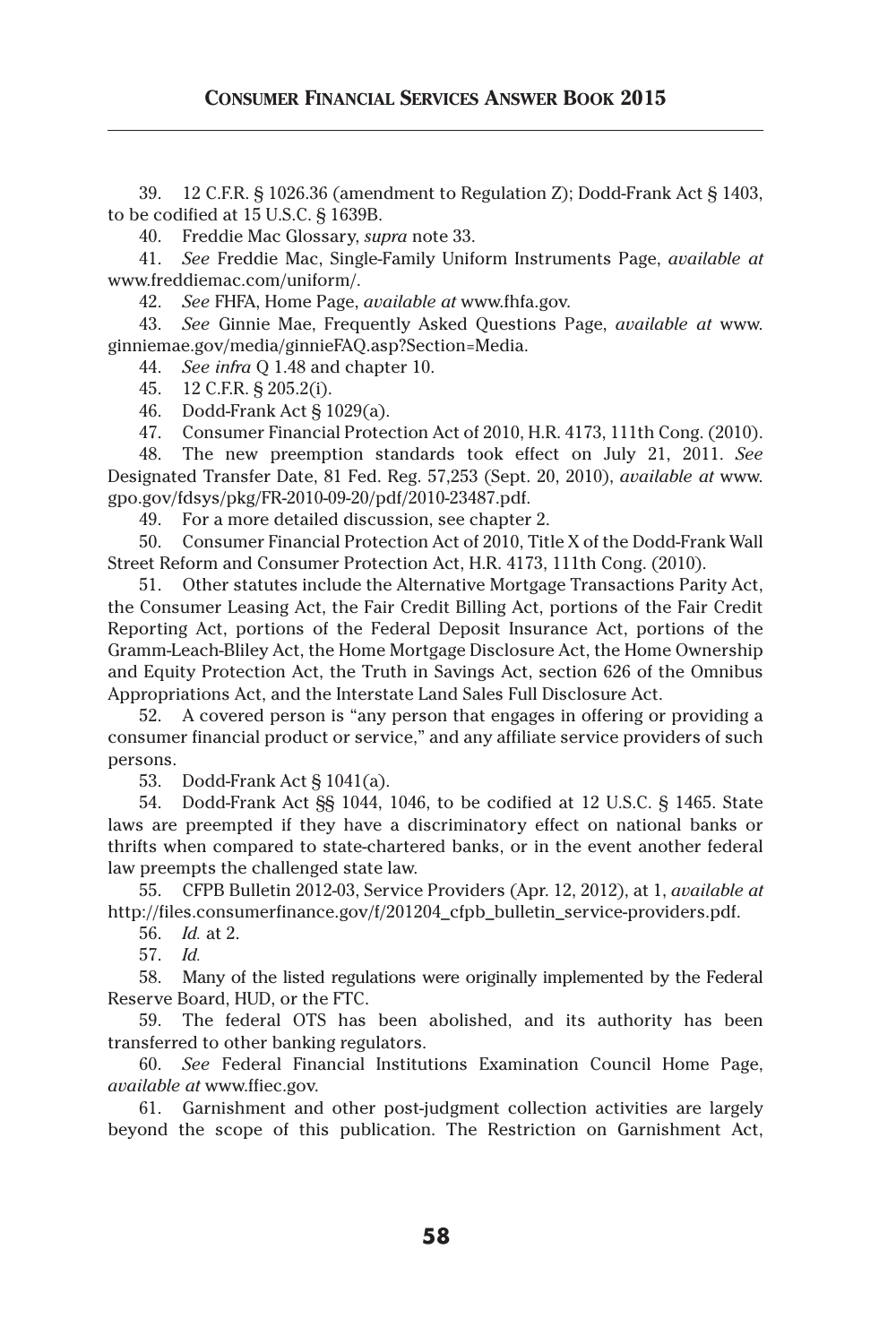effective July 1, 1970, limits the level wage garnishment for any judgment debtor and makes it unlawful for an employer to terminate any employee solely because that employee's wages have been garnished.

- 62. Truth in Lending Act, 15 U.S.C. §§ 1601–65b [hereinafter TILA].
- 63. *See generally* chapter 3.
- 64. 15 U.S.C. § 1602(h).
- 65. 15 U.S.C. § 1603.

66. The Federal Reserve Board granted limited exemptions to TILA in Connecticut, Maine, Massachusetts, Oklahoma, and Wyoming. 12 C.F.R. pt. 1026, supp. I, 12 C.F.R.  $\S$  1026.29(a)  $\P$  4. In these states, as to certain TILA requirements only, certain federal provisions have no force and creditors are subject to state requirements that are generally similar to the federal requirements. *See* Belini v. Wash. Mut. Bank, FA, 412 F.3d 17, 20 (1st Cir. 2005) (citing Ives v. W.T. Grant Co., 522 F.2d 749, 755 (2d Cir. 1975)).

- 67. *See* Mass. Gen. Laws ch. 140D, §§ 1–35.
- 68. Equal Credit Opportunity Act, 15 U.S.C. §§ 1691–91f [hereinafter ECOA].
- 69. *See* chapter 22.
- 70. 12 C.F.R. pt. 1002.
- 71. Pub. L. No. 111-203, § 1002(13).
- 72. 12 C.F.R. § 1002.14.
- 73. Fair Credit Reporting Act, 15 U.S.C. §§ 1681–81y [hereinafter FCRA].
- 74. *See infra* Q 1.32.3.
- 75. *See* chapter 6.
- 76. 12 C.F.R. pt. 1022.
- 77. 12 C.F.R. § 1022.1(b)(2).

78. Fair and Accurate Credit Transactions Act of 2003, Pub. L. No. 108-59 (2003).

- 79. 16 C.F.R. § 433.2.
- 80. 16 C.F.R. § 433.1.
- 81. 15 U.S.C. § 1641(a).

82. *See, e.g.*, Psensky v. Am. Honda Fin. Corp., 875 A.2d 290 (N.J. Super. App. Div. 2005); Vickers v. Interstate Dodge, 882 A.2d 1236, 1243 (La. App. 2004).

83. 16 C.F.R. pt. 444.

84. 12 C.F.R. pt. 1027 (Regulation AA). OTS similarly adopted the same provisions at 12 C.F.R. pt. 535, and the NCUA did so at 12 C.F.R. pt. 706.

- 85. 12 C.F.R. § 227.14, 16 C.F.R. § 444.3.
- 86. 12 C.F.R. § 227.15, 16 C.F.R. § 444.4.

87. Servicemembers Civil Relief Act of 2003, Pub. L. No. 108-189, 117 Stat. 2835 (subsequently amended). The SCRA was originally passed in 1918, and reenacted in 1940, as the Soldiers' and Sailors' Civil Relief Act, ch. 888 § 1(a), Pub. L. No. 861, 54 Stat. 1178.

88. Servicemembers Civil Relief Act, 50 U.S.C. app. §§ 501–97b.

- 89. *See generally* chapter 18.
- 90. Boone v. Lightner, 319 U.S. 561, 575 (1943).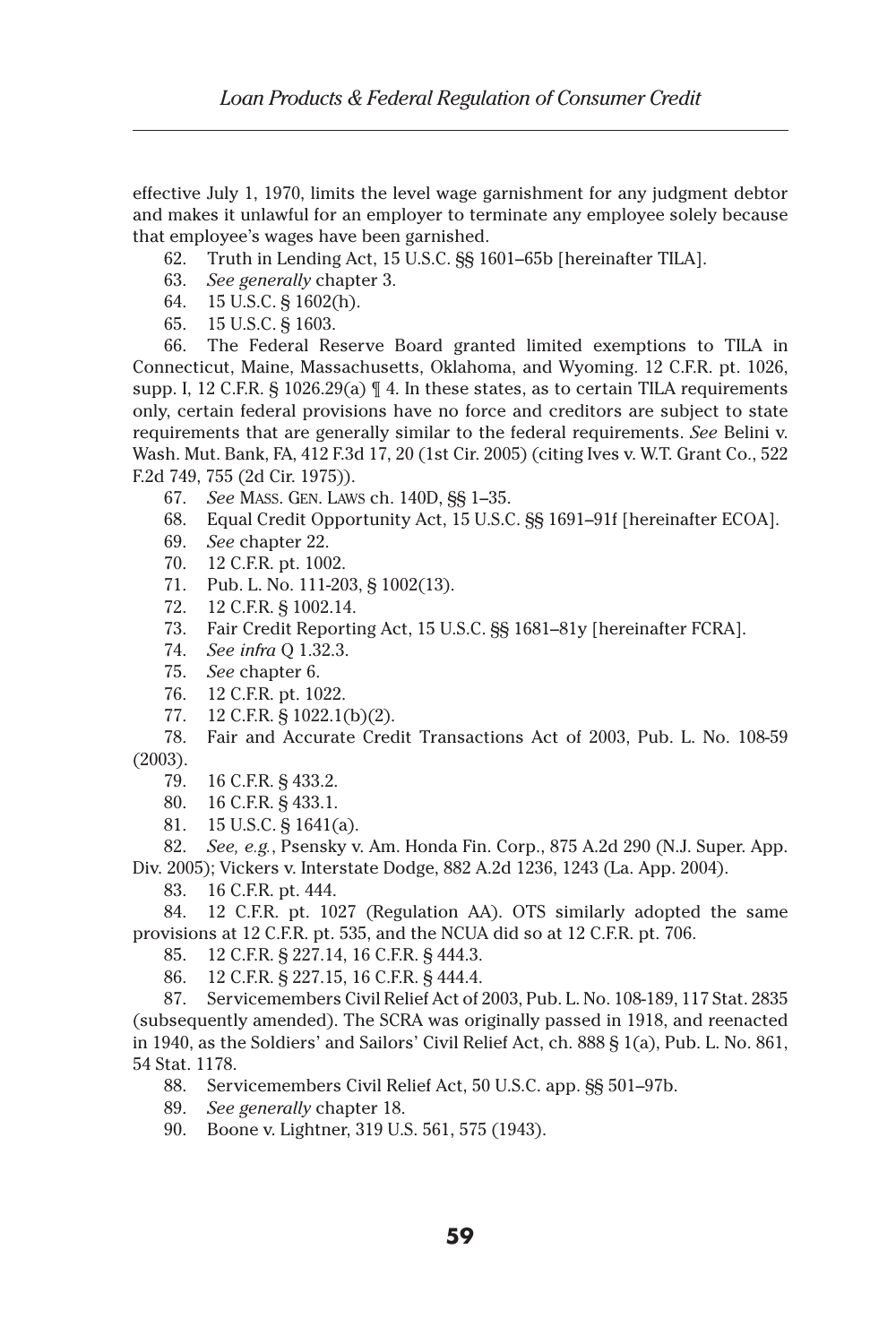91. Engstrom v. First Nat'l Bank of Eagle Lake, 47 F.3d 1459, 1462 (5th Cir. 1995) (citing Slove v. Strohm, 236 N.E.2d 326, 328 (Ill. App. Ct. 1968)); *see also*  George P. v. Superior Court, 127 Cal. App. 4th 216, 225 (Cal. Ct. App. 2005) ("[T]he SCRA is a shield, not a sword. The goal of preventing a servicemember from being disadvantaged by his or her service to the country is not furthered by giving servicemembers an unwarranted advantage over civilian litigants."); Luckes v. Luckes, 245 Minn. 141, 145–46 (1955) ("The relief act of 1940 (and likewise the similar act of 1918) was enacted to give the soldier-litigant a shield for defense and not a sword for attack. It was to enable him to serve his country secure in the knowledge that his bona fide civil rights would not be jeopardized in any legal proceeding by reason of his military service. It was not intended to vest him with juridical weapons of offense which he would not have possessed had he remained a civilian. It was likewise not intended that the statutory shield should be used as a screen behind which to engage in legal maneuvers born of policy or of bad faith. In short, it was intended that the serviceman who applies to the court for a stay of legal proceedings under the act must assert bona fide rights and exercise good faith.").

92. 50 U.S.C. app. § 511(1) (citing 10 U.S.C. § 101(a)(4–5)).

93. *Id*. §§ 597–97a.

94. *Id*. § 597(b).

95. *See, e.g.*, Press Release, Dep't of Justice, \$25 Billion Mortgage Servicing Agreement Filed in Fed. Court (Mar. 12, 2012), *available at* https://d9klfgibkcquc. cloudfront.net/Settlement-USDOJ-FILING-news-release.pdf; Press Release, Board of Governors of the Fed. Reserve Sys., Amendments to Consent Orders Memorialize \$9.3 Billion Foreclosure Agreement (Feb. 28, 2013), *available at* www.federalreserve. gov/newsevents/press/enforcement/20130228a.htm.

96. *In re:* Capital One Bank (USA), N.A*.*, No. AA-EC-2012-101 (Dep't of the Treasury, Comptroller of the Currency 2012).

97. David Palmer, *Cullman Used Car Dealer Indicted in Federal Court*, CULLMAN Times, Mar. 29, 2013.

98. *See Preserving the Rights of Servicemembers, Veterans, and their Families in the Financial Marketplace: Hearing Before the S. Comm. on Veterans' Affairs*, 113th Cong. (2013) (statement of Eric Halperin, Special Counsel for Fair Lending, Dep't of Justice); Kirk Jensen & Sasha Leonhardt, *Students, Loan Servicers and the Servicemembers Civil Relief Act*, 19 WestLaw Journal: Banker & Lender Liability 10 (2013).

99. Letter from Gregory C. Strong, Director, Consumer Protection Unit, Delaware Dep't of Justice, to servicers and lenders (Sept. 26, 2013) (on file with authors). In addition, the National Mortgage Settlement of 2012 was signed by the attorneys general of forty-nine states. Press Release, Department of Justice, \$25 Billion Mortgage Servicing Agreement Filed in Federal Court (Mar. 12, 2012).

100. Mortgage Reform and Anti-Predatory Lending Act, Pub. L. No. 111-203, tit. XIV, §§ 1401–32 [hereinafter Mortgage Reform Act].

101. *See* chapter 2.

102. Homeowners Protection Act of 1998, 12 U.S.C. §§ 4901–10 [hereinafter HPA].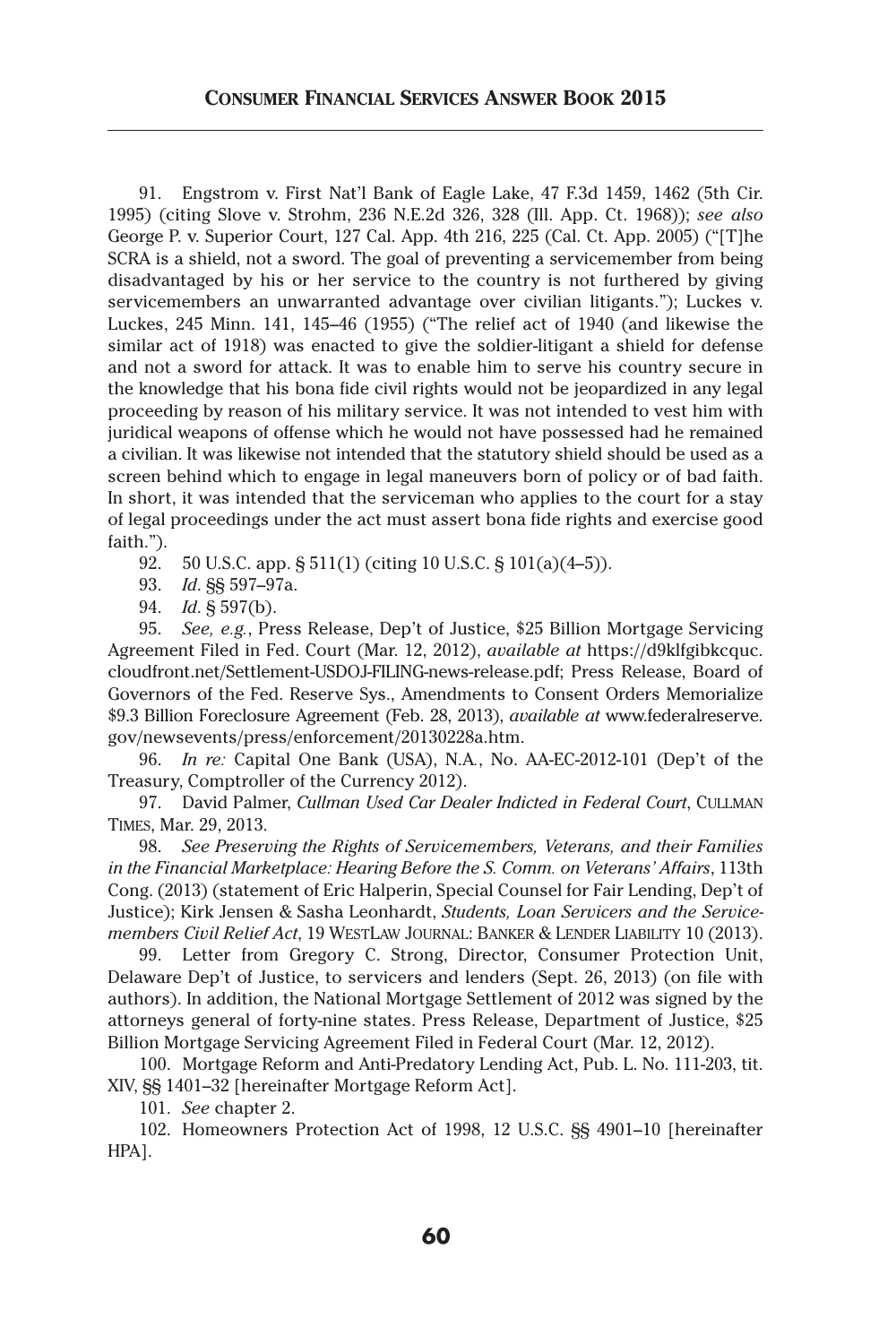103. National Housing Act, 12 U.S.C. § 4901(13).

104. Home Mortgage Disclosure Act, 12 U.S.C. §§ 2801–10 [hereinafter HMDA].

105. 12 C.F.R. pt. 203.

106. 12 U.S.C. §§ 2601–17.

107. *See* chapter 4.

108. 12 C.F.R. pt. 3500.

109. 12 U.S.C. § 2604.

110. 12 C.F.R. § 3500.7.

111. 12 U.S.C. § 2603.

112. *See* HUD, Settlement Statement (HUD-1), *available at* www.hud.gov/ offices/adm/hudclips/forms/files/1.pdf.

113. The other agencies are the Federal Reserve Board, FDIC, FHFA, NCUA and the OCC. *See* 12 C.F.R. pt. 1026.

114. 12 C.F.R. § 1026.35(a)(1).

115. 12 C.F.R. § 1026.35(c)(4).

116. 12 C.F.R. § 1026.35(c)(2).

117. 78 Fed. Reg. 79,730 (Nov. 2013).

118. The SAFE Act was enacted as part of the Housing and Economic Recovery Act of 2008, Pub. L. No. 110–289, div. A, tit. V, §§ 1501–17, 122 Stat. 2654, 2810–24 (July 30, 2008), and codified at 12 U.S.C. §§ 5101–16.

119. Fair Housing Act, 42 U.S.C. §§ 3601–31.

120. *See* chapter 6.

121. 12 U.S.C. § 5517(s).

122. Alternative Mortgage Transactions Parity Act, 12 U.S.C. § 3802 [hereinafter AMTPA].

123. *See* chapter 7.

124. Consumer Leasing Act, 15 U.S.C. §§ 1667–67f [hereinafter CLA].

125. 12 C.F.R. § 1013(h).

126. 12 C.F.R. pt. 1013.

127. Consumer Leasing Act, 15 U.S.C. § 1667f(a)(1).

128. Electronic Fund Transfer Act, 12 U.S.C. §§ 1693–93r [hereinafter EFTA].

129. *See* 12 C.F.R. pt. 1005.

130. *See* chapter 10.

131. *Id.*

132. On January 22, 2013, the CFPB issued a rule temporarily delaying the effective date of the Remittance Transfer Rule. As this edition went to press, no final rule was yet in place.

133. *See* 12 C.F.R. §§ 1005.30–1005.36.

134. *See, e.g.*, 12 C.F.R. § 1026.60. For a more detailed discussion of TILA, see chapter 3.

135. Credit Card Accountability, Responsibility and Disclosure Act, Pub. L. No. 111-24, 123 Stat. 1734 (2009) [hereinafter Credit CARD Act].

136. 15 U.S.C. § 1666.

137. *See* PCI Security Standards Council Home Page, *available at* www.pci securitystandards.org/index.shtml.